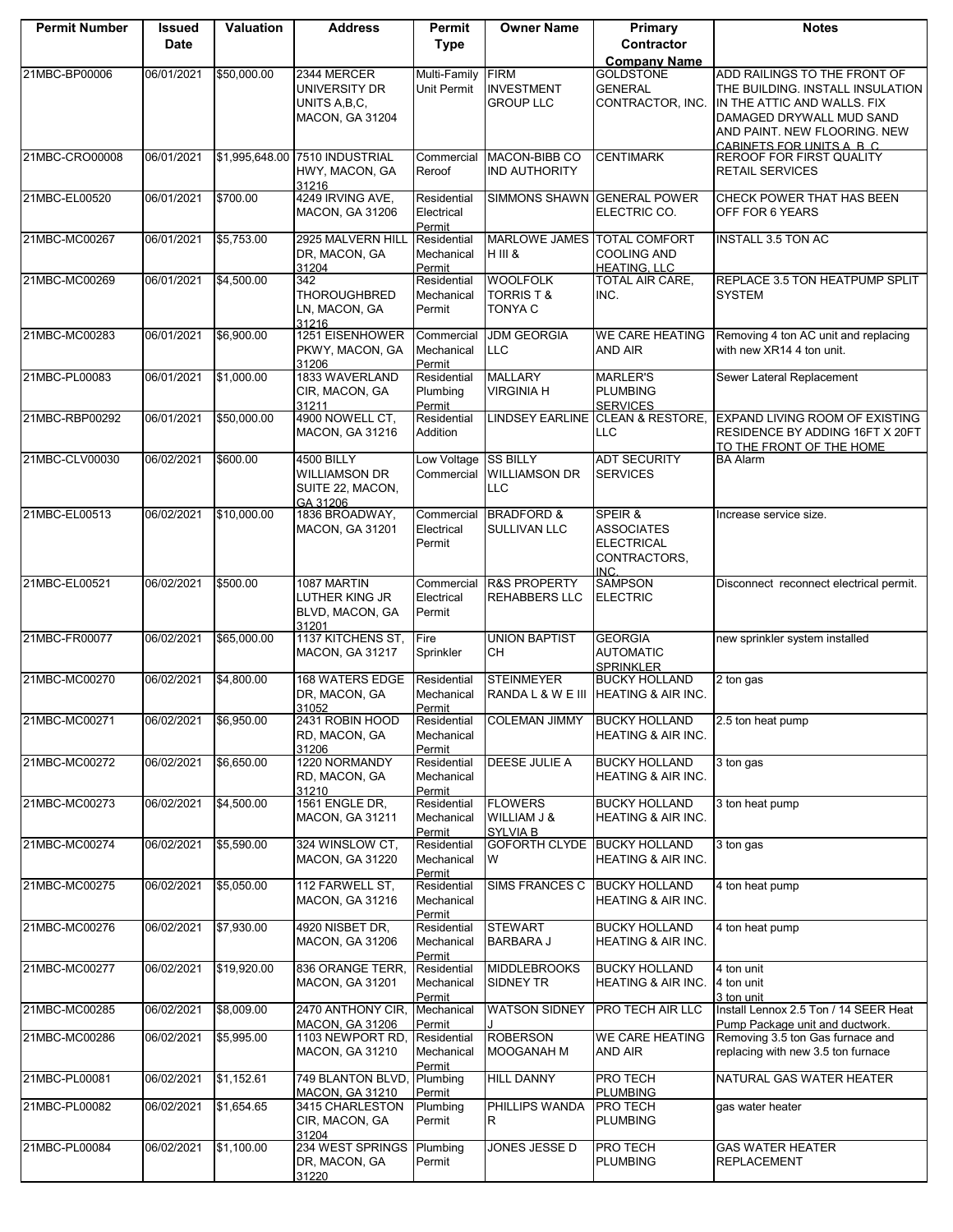| 21MBC-PO00019  | 06/02/2021 | \$20,000.00  | 7771 NOWELL RD S, Pool -<br><b>MACON, GA 31216</b>       | Residential                             | <b>ALEWINE JASON</b><br>E & BRENNA N                        | <b>JASON &amp; BRENNA</b><br><b>ALEWINE</b><br>(HOMEOWNER) | ADD A SWIMMING POOL TO AN<br><b>EXISTING RESIDENCE</b>                                                                                                                                                   |
|----------------|------------|--------------|----------------------------------------------------------|-----------------------------------------|-------------------------------------------------------------|------------------------------------------------------------|----------------------------------------------------------------------------------------------------------------------------------------------------------------------------------------------------------|
| 21MBC-RBP00293 | 06/02/2021 | \$140,000.00 | 664 BRITTON WAY,<br><b>MACON, GA 31216</b>               | New Single<br>Family<br><b>Dwelling</b> | <b>HOME PLACER</b><br><b>LLC</b>                            | <b>CUSTOM HOMES BY Single family</b><br><b>MICHELE</b>     |                                                                                                                                                                                                          |
| 21MBC-RBP00294 | 06/02/2021 | \$140,000.00 | 642 BRITTON WAY,<br><b>MACON, GA 31216</b>               | New Single<br>Family<br><b>Dwelling</b> | <b>EQUITY TRUST</b><br>CO                                   | <b>CUSTOM HOMES BY Single family</b><br><b>MICHELE</b>     |                                                                                                                                                                                                          |
| 21MBC-RLV00161 | 06/02/2021 | \$600.00     | 120 WINDERMERE<br>CIR, MACON, GA<br>31210                | Residential                             | Low Voltage VAUGHAN MANDY ADT SECURITY<br>IВ                | <b>SERVICES</b>                                            | <b>BA Alarm</b>                                                                                                                                                                                          |
| 21MBC-RLV00162 | 06/02/2021 | \$600.00     | 6006 BASHON CT,<br><b>MACON, GA 31210</b>                | Low Voltage<br>Residential              | <b>EVANS PAMELA L</b>                                       | <b>ADT SECURITY</b><br><b>SERVICES</b>                     | <b>BA Alarm</b>                                                                                                                                                                                          |
| 21MBC-RLV00163 | 06/02/2021 | \$600.00     | 2748 ALANDALE DR,<br>MACON, GA 31211                     | Residential                             | Low Voltage HALL JANICE D                                   | <b>ADT SECURITY</b><br><b>SERVICES</b>                     | <b>BA Alarm</b>                                                                                                                                                                                          |
| 21MBC-RLV00164 | 06/02/2021 | \$600.00     | 7145 WIMPY RD,<br><b>MACON, GA 31216</b>                 | Residential                             | Low Voltage THREE OAKS<br>CONS & DEV INC                    | <b>ADT SECURITY</b><br><b>SERVICES</b>                     | <b>BA Alarm</b>                                                                                                                                                                                          |
| 21MBC-RLV00165 | 06/02/2021 | \$600.00     | 138 HUDSON WAY,<br><b>MACON, GA 31216</b>                | Low Voltage<br>Residential              | <b>MCFADDEN</b><br><b>HUBERT &amp;</b><br><b>FRANCES</b>    | <b>ADT SECURITY</b><br><b>SERVICES</b>                     | <b>BA Alarm</b>                                                                                                                                                                                          |
| 21MBC-RLV00166 | 06/02/2021 | \$600.00     | 5334 NISBET DR.<br><b>MACON, GA 31206</b>                | Low Voltage SANDIFER<br>Residential     | <b>ELBERT &amp;</b><br><b>JUANITA</b>                       | <b>ADT SECURITY</b><br><b>SERVICES</b>                     | <b>BA Alarm</b>                                                                                                                                                                                          |
| 21MBC-RLV00167 | 06/02/2021 | \$600.00     | 781 FAIR OAKS DR,<br><b>MACON, GA 31204</b>              | Residential                             | Low Voltage DAVIS JAMES E &<br><b>GREENE MARCY</b>          | <b>ADT SECURITY</b><br><b>SERVICES</b>                     | <b>BA Alarm</b>                                                                                                                                                                                          |
| 21MBC-RO00119  | 06/02/2021 | \$6,044.00   | 1611 WOODROW<br>PL, MACON, GA<br>31204                   | Residential<br>Reroof                   | <b>JEAN</b>                                                 | JOHNSON GLORIA CROSBY ROOFING<br>CO.                       | <b>MODIFIED TORCH/ SHINGLE</b><br>ROOFING (5.26.21)                                                                                                                                                      |
| 21MBC-RO00120  | 06/02/2021 | \$9,200.00   | 3795 DRURY DR,<br><b>MACON, GA 31204</b>                 | Residential<br>Reroof                   | <b>JACKSON MITTIE</b>                                       | <b>CROSBY ROOFING</b><br>CO.                               | SHINGLE ROOFING + TPO ROOFING<br><b>SECTION (5.28.21)</b>                                                                                                                                                |
| 21MBC-RO00121  | 06/02/2021 | \$15,410.00  | 620 WALTON WAY,<br><b>MACON, GA 31204</b>                | Residential<br>Reroof                   | <b>SIQUEIROS</b><br><b>HECTOR</b>                           | <b>CROSBY ROOFING</b><br>CO.                               | FULL SHINGLE ROOF REPLACEMENT<br>(6.1.21)                                                                                                                                                                |
| 2020-00000110  | 06/03/2021 |              | 589 HEARD AVE,<br><b>MACON, GA 31206</b>                 | Residential<br>Remodel                  | <b>NGU PAUL</b>                                             |                                                            | INT. ALTERATIONS/RENOVATIONS<br>(ELECTRICAL, MECHANICAL,<br>PLUMBING); ISAAC SARCENO<br>(478) 334-4940                                                                                                   |
| 21MBC-DM00050  | 06/03/2021 | \$7,000.00   | 3427 RIGGINS MILL<br>RD, MACON, GA<br>31217              | Demolition                              | <b>SPILLERS</b><br><b>CHARLES S</b>                         | <b>GEORGIA ARTISAN,</b><br><b>LLC</b>                      | Demolition and debris removal of house.                                                                                                                                                                  |
| 21MBC-EL00523  | 06/03/2021 | \$1,400.00   | 3533 BROOKDALE<br>AVE, MACON, GA<br>31204                | Residential<br>Electrical<br>Permit     | <b>MUSCHAMP</b><br><b>CARGILL</b>                           | <b>ALFREDO DANIEL</b>                                      | Rewire and New Service                                                                                                                                                                                   |
| 21MBC-EL00524  | 06/03/2021 | \$600.00     | 2133 MERCER<br>UNIVERSITY DR.<br><b>MACON, GA 31204</b>  | Residential<br>Electrical<br>Permit     | LESLIE JOHN T                                               | M.A.B. ELECTRICAL<br><b>SERVICE</b>                        | TEMPORARY POLE FOR AN<br><b>EXISTING RESIDENCE</b>                                                                                                                                                       |
| 21MBC-EL00527  | 06/03/2021 | \$27,221.15  | 1371 CONESTOGA<br>TRL, MACON, GA<br>31220                | Residential<br>Electrical<br>Permit     | MCCANN LARRY K TITAN SOLAR<br>- JACQUELINE                  | POWER GA                                                   | Installation of PV system                                                                                                                                                                                |
| 21MBC-EL00529  | 06/03/2021 | \$4,000.00   | 4876 LOG CABIN DR, Residential<br><b>MACON, GA 31206</b> | Electrical<br>Permit                    | <b>CALDWELL JACK</b>                                        |                                                            | NEW SERVICE AND REWIRE FOR AN<br><b>EXISTING RESIDENCE</b>                                                                                                                                               |
| 21MBC-FR00080  | 06/03/2021 | \$18,000.00  | 1179 EISENHOWER<br>PKWY, MACON, GA<br>31206              | Fire<br>Extinguishin<br>a System        | <b>AMAZING</b><br><b>DEVELOPMENT</b><br><b>PARTNERS</b>     | <b>MCCARTY AIR, LLC</b>                                    | <b>HOOD SUPPRESSION SYSTEM</b>                                                                                                                                                                           |
| 21MBC-FR00082  | 06/03/2021 | \$26,500.00  | 249 SHERATON<br>BLVD, MACON, GA<br>31210                 | Fire Alarm                              | <b>GHS PROPERTY</b><br><b>COMPANY LLC</b>                   | <b>AUDIO</b><br><b>ENGINEERING</b>                         | provide a workable fire alarm system for<br>the renovations at the Gastroenterology<br>Center 249 Sheraton Blvd. Macon, Ga.<br>31210                                                                     |
| 21MBC-MC00290  | 06/03/2021 | \$6,000.00   | 1041 ASHFORD<br>CHASE CT, MACON,<br>GA 31210             | Residential<br>Mechanical<br>Permit     |                                                             | WILSON LOUISE L WE CARE HEATING<br><b>AND AIR</b>          | Removing existing 4 ton AC unit and<br>replacing with new XR14 4 ton                                                                                                                                     |
| 21MBC-PL00085  | 06/03/2021 | \$1,000.00   | 4450 MASSEY RD,<br><b>MACON, GA 31206</b>                | Residential<br>Plumbing<br>Permit       | MYRICK LESTER & ROY WILLET<br><b>KAREN DAVIS</b>            | <b>PLUMBING</b>                                            | ROUGH IN PLUMBING FOR AN<br><b>EXISTING RESIDENCE</b>                                                                                                                                                    |
| 21MBC-PL00086  | 06/03/2021 | \$500.00     | 2720 SHERATON DR<br>SUITE 140, MACON,<br>GA 31204        | Commercial<br>Plumbing<br>Permit        | <b>NORTH MACON</b><br>OFFICE PARK LP                        | MR. CLEAN<br><b>PLUMBING</b>                               | HOOK UP SHAMPOO BOWLS FOR<br><b>SALON</b>                                                                                                                                                                |
| 21MBC-RBP00295 | 06/03/2021 | \$5,000.00   | 663 CLIFFVIEW DR,<br><b>MACON, GA 31206</b>              | Residential<br>Remodel                  | <b>G&amp;C PROPERTIES INFINITE ESTATE,</b><br>OF GEORGIA IN | <b>LLC</b>                                                 | REPAIR REAR OF HOUSE FROM FIRE<br>DAMAGE. SHEET ROCK,<br>INSULATION. REPAIR ROOF, JOIST<br>IN BACK, SHINGLES. NEW<br>WINDOWS, PAINT, CARPET, DOORS,<br>TRASH REMOVAL FOR AN EXISTING<br><b>RESIDENCE</b> |
| 21MBC-RBP00296 | 06/03/2021 | \$7,000.00   | 2649 DEEB DR.<br><b>MACON, GA 31206</b>                  | Residential<br>Remodel                  | <b>DIXON KERRY</b>                                          |                                                            | REPLACE ASPHALT ROOFING,<br>REPLACE WINDOWS AND SIDING<br>(ROOF COMPLETED IN JAN. 2021)                                                                                                                  |
| 21MBC-RBP00297 | 06/03/2021 | \$15,000.00  | 1295 ROSS ST,<br><b>MACON, GA 31201</b>                  | Residential<br>Remodel                  | NICHOLS-BELO<br>AMY B &                                     | <b>YUN'S GENERAL</b><br><b>CONTRACTING</b>                 | <b>INTERIOR BATHRROMS (2) AND</b><br>INTERIOR CLOSET RENOVATION<br>FOR AN EXISTING RESIDENCE                                                                                                             |
| 21MBC-RBP00299 | 06/03/2021 | \$65,000.00  | 2715 HOUSTON<br>AVE, MACON, GA<br>31206                  | Residential<br>Remodel                  | <b>GRIFFITH</b><br><b>KENNETH</b>                           |                                                            | A COMPLETE REHAB INCLUDING<br>ELECTRICAL, PLUMBING, LOW<br>VOLTAGE, MECHANICAL AND<br><b>DEMOLITION</b>                                                                                                  |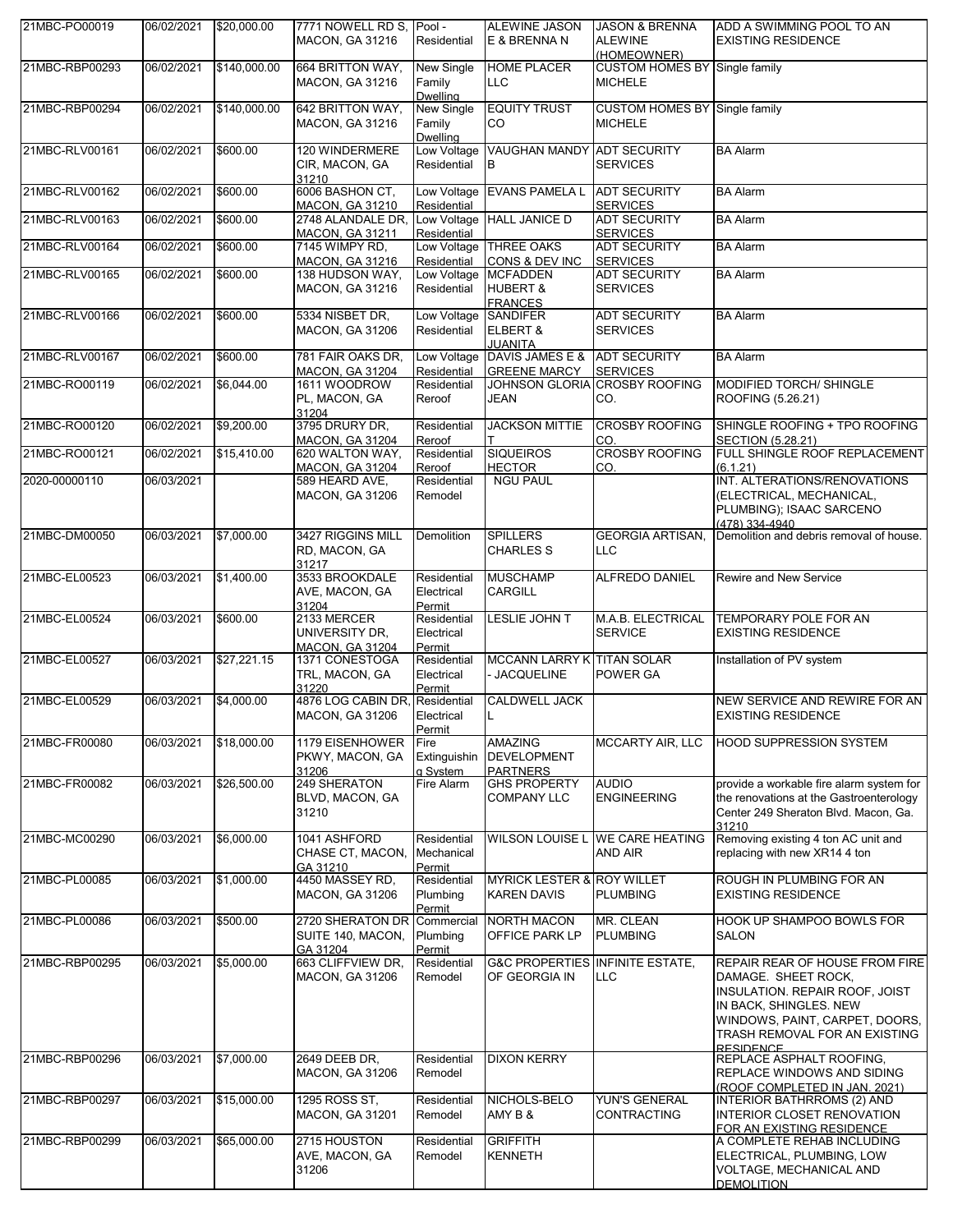| 21MBC-RO00122  | 06/03/2021 | \$14,000.00    | 1580 OGLETHORPE<br>ST, MACON, GA<br>31201                                   | Residential<br>Reroof                   | <b>CLARKE</b><br><b>DOUGLAS &amp;</b><br>LESLEY       | <b>CANNON ROOFING</b><br><b>COMPANY</b>                      | <b>INSTALL NEW SHINGLE ROOF AT</b><br><b>EXISTING RESIDENCE</b>                                                                                                                                                                                                                                                                                                                                                                                                                                                                                                                                                                                                                                                 |
|----------------|------------|----------------|-----------------------------------------------------------------------------|-----------------------------------------|-------------------------------------------------------|--------------------------------------------------------------|-----------------------------------------------------------------------------------------------------------------------------------------------------------------------------------------------------------------------------------------------------------------------------------------------------------------------------------------------------------------------------------------------------------------------------------------------------------------------------------------------------------------------------------------------------------------------------------------------------------------------------------------------------------------------------------------------------------------|
| 21MBC-SGN00018 | 06/03/2021 | \$4,500.00     | 5080 RIVERSIDE DR, Sign Permit<br><b>MACON, GA 31210</b>                    |                                         | THE HIGBEE CO                                         | <b>RECONN</b><br><b>CONSTRUCTION</b><br><b>SERVICES</b>      | Installing storefront sign                                                                                                                                                                                                                                                                                                                                                                                                                                                                                                                                                                                                                                                                                      |
| 21MBC-CBP00128 | 06/04/2021 | \$3,204,639.00 | 151 TRACTOR DR.<br><b>MACON, GA 31216</b>                                   | Commercial<br>Remodel                   | MACON-BIBB CO<br><b>IND AUTH</b>                      | H&M<br><b>INC</b>                                            | The Tractor Supply Company DC in<br>CONSTRUCTION CO Macon GA will be adding air-conditioning<br>to their existing warehouse building. The<br>warehouse is currently a conditioned<br>space therefore section C503.2 of the<br>IECC will not apply to this addition of air-<br>conditioning. The project will consist of<br>adding 6 ATO units that are basically<br>large air handling units. These will be<br>set on the existing warehouse floor.<br>There will also be a condenser outside<br>the building for each of the ATO units.<br>There will also be 2 small RTU units on<br>the roof. The design package includes<br>all drawings including Architectural,<br>Structural, Mechanical and Electrical. |
| 21MBC-CBP00188 | 06/04/2021 | \$55,000.00    | <b>460 JOE TAMPLIN</b><br><b>INDUSTRIAL BLVD,</b><br><b>MACON, GA 31217</b> | Commercial<br>Remodel                   | A & G<br><b>INVESTMENT</b><br><b>GROUP INC</b>        | <b>OGLES</b><br>CONSTRUCTION                                 | Renovation of existing office space to<br>create a Lobby and Restroom.<br>Area to be renovated - 895 SF (total<br>building area 481.200 SF)                                                                                                                                                                                                                                                                                                                                                                                                                                                                                                                                                                     |
| 21MBC-EL00525  | 06/04/2021 | \$2,000.00     | 713 VALLEY TRL.<br><b>MACON, GA 31204</b>                                   | Residential<br>Electrical<br>Permit     | <b>ROBERTSON</b><br><b>KAREN</b>                      | AMJ ELECTRICAL                                               | REMOVE AND REPLACE METERBASE<br><b>AND PANEL</b>                                                                                                                                                                                                                                                                                                                                                                                                                                                                                                                                                                                                                                                                |
| 21MBC-EL00528  | 06/04/2021 | \$400.00       | 4197 AYERS BLVD,<br><b>MACON, GA 31210</b>                                  | Residential<br>Electrical<br>Permit     | <b>WOLFSBAUER</b><br><b>INVESTMENTS</b><br><b>LLC</b> | M.L. DAVIDSON<br><b>ELECTRIC</b>                             | Alterations                                                                                                                                                                                                                                                                                                                                                                                                                                                                                                                                                                                                                                                                                                     |
| 21MBC-EL00530  | 06/04/2021 | \$2,500.00     | 1247 WOOLFOLK ST<br>APT 1251, MACON,<br>GA 31217                            | Residential<br>Electrical<br>Permit     | 1247 WOOLFOLK<br><b>ST TRUST</b>                      | RESOLVE ELECTRIC Rewire of apartment                         |                                                                                                                                                                                                                                                                                                                                                                                                                                                                                                                                                                                                                                                                                                                 |
| 21MBC-EL00531  | 06/04/2021 | \$2,500.00     | 2888 RIVERVIEW<br>RD, MACON, GA<br>31204                                    | Residential<br>Electrical<br>Permit     | MICKLER ARTHUR ACE ELECTRICAL<br>E - DOROTHY M        | <b>SERVICE</b>                                               | Rewire (residence)                                                                                                                                                                                                                                                                                                                                                                                                                                                                                                                                                                                                                                                                                              |
| 21MBC-EL00532  | 06/04/2021 | \$500.00       | 5769 MCKINLEY DR,<br><b>MACON, GA 31220</b>                                 | Commercial<br>Electrical<br>Permit      | <b>HERNANDEZ</b><br><b>VIOLETA G</b>                  | STARR ELECTRICAL power pole<br><b>CONTRACTORS</b>            |                                                                                                                                                                                                                                                                                                                                                                                                                                                                                                                                                                                                                                                                                                                 |
| 21MBC-EL00534  | 06/04/2021 | \$63,911.00    | 3220 BLOOMFIELD<br>DR, MACON, GA<br>31206                                   | Residential<br>Electrical<br>Permit     | <b>SHELLEY</b><br><b>JERMAINE</b><br><b>EUGENE</b>    | POWER HOME<br>SOLAR LLC                                      | <b>INSTALLATION OF 21 GRID TIED</b><br>ROOF MOUNTED SOLAR PANELS<br>WITH 7.14 KW AND ADDING A<br>BATTERY BACK UP TO AN EXISTING<br><b>RESIDENCE</b>                                                                                                                                                                                                                                                                                                                                                                                                                                                                                                                                                             |
| 21MBC-MC00233  | 06/04/2021 | \$5,400.00     | 6501 PEAKE RD,<br><b>MACON, GA 31210</b>                                    | Commercial<br>Mechanical<br>Permit      | <b>JEFF AVANT</b>                                     | AIR CONDITIONING,<br>INC.                                    | DEEB HEATING AND REPLACEMENT OF HEAT PUMP                                                                                                                                                                                                                                                                                                                                                                                                                                                                                                                                                                                                                                                                       |
| 21MBC-MC00292  | 06/04/2021 | \$9,800.00     | 5745 SWEETBRIAR<br>TRL, MACON, GA<br>31210                                  | Residential<br>Mechanical<br>Permit     | <b>WANNA FADY S</b><br><b>DR</b>                      | <b>AND AIR</b>                                               | WE CARE HEATING Removing 1.5 ton AC unit and 5 ton AC<br>unit. Replacing with new XR14 2 ton<br>unit and XR14 1.5 ton unit                                                                                                                                                                                                                                                                                                                                                                                                                                                                                                                                                                                      |
| 21MBC-MC00293  | 06/04/2021 | \$7,000.00     | 3476 WOODCREST<br>RD, MACON, GA<br>31206                                    | Residential<br>Mechanical<br>Permit     | <b>FRENCH NAOMI</b>                                   | <b>WE CARE HEATING</b><br>AND AIR                            | Removing existing 5 ton package unit<br>and replacing with new XR14 5 ton<br>package unit                                                                                                                                                                                                                                                                                                                                                                                                                                                                                                                                                                                                                       |
| 21MBC-MC00295  | 06/04/2021 | \$5,300.00     | 142 HIGH RIDGE DR,<br><b>MACON, GA 31220</b>                                | Mechanical<br>Permit                    |                                                       | MOXLEY AMBER K DEEB HEATING AND<br>AIR CONDITIONING,<br>INC. | CHANGE OUT OF FURNACE, COIL<br>AND CONDENSING UNIT                                                                                                                                                                                                                                                                                                                                                                                                                                                                                                                                                                                                                                                              |
| 21MBC-MC00297  | 06/04/2021 | \$6,500.00     | 1434 KITCHENS ST,<br><b>MACON, GA 31217</b>                                 | Residential<br>Mechanical<br>Permit     | <b>ROSS JO WILMA</b>                                  | AIR MASTERS OF<br><b>MACON LLC</b>                           | <b>REPLACE HVAC SYSTEM</b>                                                                                                                                                                                                                                                                                                                                                                                                                                                                                                                                                                                                                                                                                      |
| 21MBC-MC00298  | 06/04/2021 | \$2,000.00     | 2429 ADGER RD,<br><b>MACON, GA 31206</b>                                    | Residential<br>Mechanical<br>Permit     | VASQUEZ<br><b>OLIVERIO L</b>                          | AIR REPAIR OF<br>MIDDLE GEORGIA,<br>LLC.                     | HVAC REPLACEMENT FOR AN<br><b>EXISTING RESIDENCE</b>                                                                                                                                                                                                                                                                                                                                                                                                                                                                                                                                                                                                                                                            |
| 21MBC-PL00089  | 06/04/2021 | \$600.00       | 580 MELVIN PL,<br>MACON, GA 31206                                           | Residential<br>Plumbing<br>Permit       | <b>BOOKHULTZ</b><br><b>DELINDA</b>                    | <b>EMERY &amp; SON</b><br><b>PLUMBING</b>                    | RUFFING IN WASH MACHINE DRAIN<br>FOR AN EXISTING RESIDENCE                                                                                                                                                                                                                                                                                                                                                                                                                                                                                                                                                                                                                                                      |
| 21MBC-RBP00268 | 06/04/2021 | \$100,000.00   | 578 CARMAN PL,<br><b>MACON, GA 31206</b>                                    | New Single<br>Family<br><b>Dwelling</b> | MACON-BIBB CO<br><b>LAND BANK AUTH</b>                | <b>MACON HABITAT</b><br>FOR HUMANITY,<br>INC.                | NEW SINGLE FAMILY DWELLING<br><b>INCLUDING ELECTRICAL,</b><br>MECHANICAL, AND PLUMBING                                                                                                                                                                                                                                                                                                                                                                                                                                                                                                                                                                                                                          |
| 21MBC-RBP00298 | 06/04/2021 | \$100,000.00   | 5066 SHIRLEY CT,<br><b>MACON, GA 32101</b>                                  | New Single<br>Family<br>Dwelling        | <b>MACON ATLANTA</b><br><b>COMMUNITY LLC</b>          | <b>INFINITY HOMES</b><br>AND<br>DEVELOPMENT, LLC             | New residential Construction                                                                                                                                                                                                                                                                                                                                                                                                                                                                                                                                                                                                                                                                                    |
| 21MBC-RBP00300 | 06/04/2021 | \$100,000.00   | 5062 SHIRLEY CT,<br><b>MACON, GA 31201</b>                                  | New Single<br>Family<br><b>Dwelling</b> | <b>MACON ATLANTA</b><br><b>COMMUNITY LLC</b>          | <b>INFINITY HOMES</b><br>AND<br>DEVELOPMENT, LLC             | New residential construction                                                                                                                                                                                                                                                                                                                                                                                                                                                                                                                                                                                                                                                                                    |
| 21MBC-RBP00301 | 06/04/2021 | \$100,000.00   | 5058 SHIRLEY CT,<br><b>MACON, GA 31201</b>                                  | New Single<br>Family<br><b>Dwelling</b> | <b>MACON ATLANTA</b><br><b>COMMUNITY LLC</b>          | <b>INFINITY HOMES</b><br>AND<br>DEVELOPMENT, LLC             | New residential construction                                                                                                                                                                                                                                                                                                                                                                                                                                                                                                                                                                                                                                                                                    |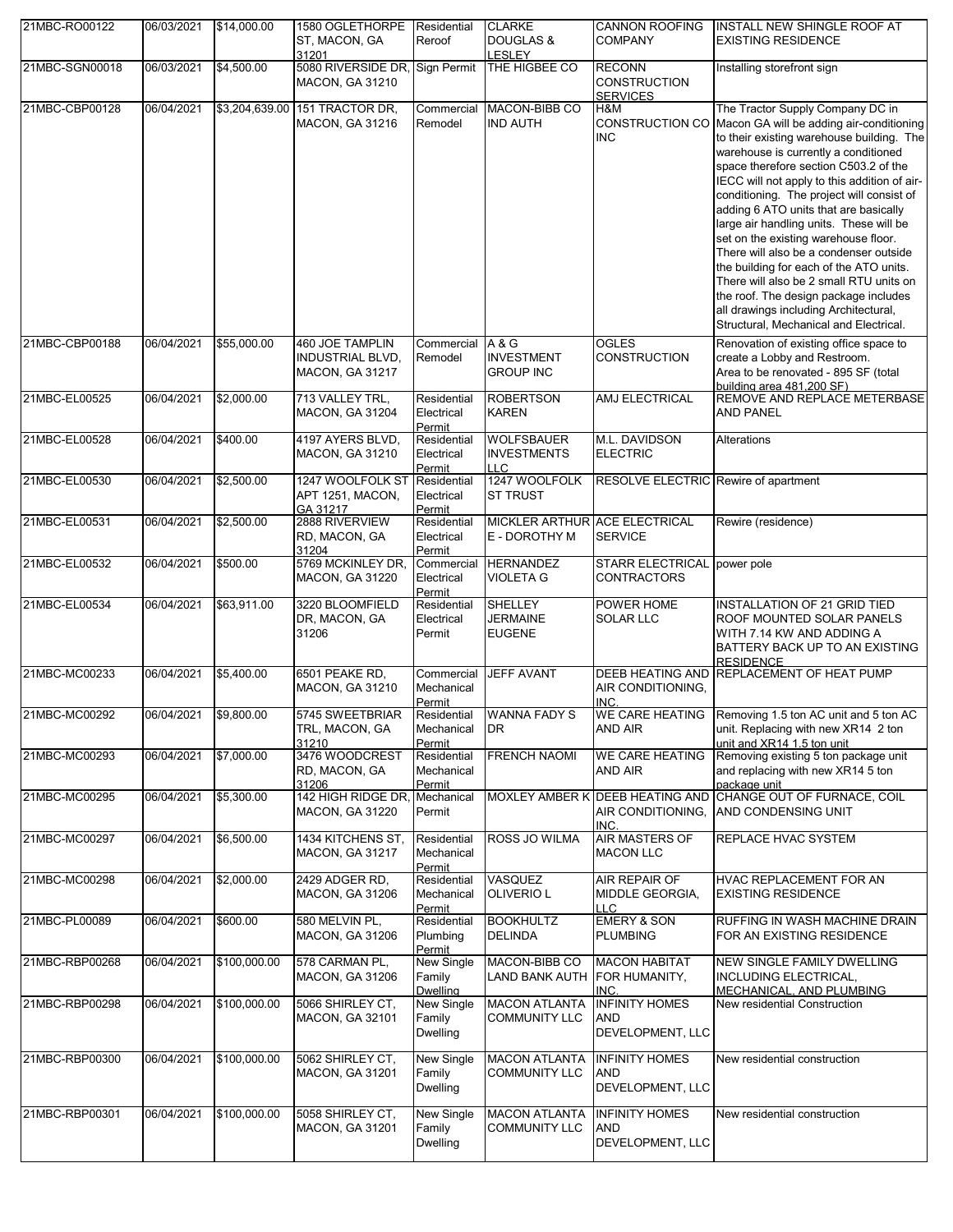| 21MBC-RBP00302 | 06/04/2021         | \$100,000.00 | 5054 SHIRLEY CT,<br><b>MACON, GA 31201</b>                            | New Single<br>Family<br><b>Dwelling</b>    | <b>MACON ATLANTA</b><br><b>COMMUNITY LLC</b>         | <b>INFINITY HOMES</b><br>AND<br>DEVELOPMENT, LLC                  | New residential construction                                                                                                                                                                                                            |
|----------------|--------------------|--------------|-----------------------------------------------------------------------|--------------------------------------------|------------------------------------------------------|-------------------------------------------------------------------|-----------------------------------------------------------------------------------------------------------------------------------------------------------------------------------------------------------------------------------------|
| 21MBC-RBP00303 | 06/04/2021         | \$100,000.00 | 5050 SHIRLEY CT,<br><b>MACON, GA 31201</b>                            | New Single<br>Family<br><b>Dwelling</b>    | <b>MACON ATLANTA</b><br><b>COMMUNITY LLC</b>         | <b>INFINITY HOMES</b><br>AND<br>DEVELOPMENT, LLC                  | New residential construction                                                                                                                                                                                                            |
| 21MBC-RBP00309 | 06/04/2021         | \$100,000.00 | 5030 SHIRLEY CT,<br><b>MACON, GA 31201</b>                            | <b>New Single</b><br>Family<br>Dwelling    | <b>MACON ATLANTA</b><br><b>COMMUNITY LLC</b>         | <b>INFINITY HOMES</b><br>AND<br>DEVELOPMENT, LLC                  | New residential construction                                                                                                                                                                                                            |
| 21MBC-RLV00168 | 06/04/2021         | \$600.00     | 291 PLANTATION<br>CENTRE DR N APT<br>2403, MACON, GA<br>31210         | Low Voltage<br>Residential                 | CS1031 AUSTIN<br><b>CHASE DST</b>                    | <b>ADT SECURITY</b><br><b>SERVICES</b>                            | <b>BA Alarm</b>                                                                                                                                                                                                                         |
| 21MBC-RLV00169 | 06/04/2021         | \$600.00     | 2307 ROBIN HOOD<br>RD, MACON, GA<br>31206                             | Low Voltage<br>Residential                 | <b>SCOTT MARY A</b>                                  | <b>ADT SECURITY</b><br><b>SERVICES</b>                            | <b>BA Alarm</b>                                                                                                                                                                                                                         |
| 21MBC-RLV00170 | 06/04/2021         | \$600.00     | 2950 MILLERFIELD<br>RD, MACON, GA<br>31217                            | Low Voltage<br>Residential                 | <b>WOODFORD</b><br><b>SANDRAD</b>                    | <b>ADT SECURITY</b><br><b>SERVICES</b>                            | <b>BA Alarm</b>                                                                                                                                                                                                                         |
| 21MBC-RLV00171 | 06/04/2021         | \$600.00     | 3382 SANDRA FAY<br>DR, MACON, GA<br>31206                             | Low Voltage<br>Residential                 | <b>HIKE GLORIA A</b>                                 | <b>ADT SECURITY</b><br><b>SERVICES</b>                            | <b>BA Alarm</b>                                                                                                                                                                                                                         |
| 21MBC-CBP00174 | 06/07/2021         | \$335.808.07 | 3535 WILLIAMSON<br>RD, MACON, GA<br>31206                             | Commercial<br>Remodel                      | <b>CP APARTMENTS</b><br>19 LLC                       | <b>ATLANTA FIRE &amp;</b><br><b>RESTORATION</b><br>SERVICE INC.   | 3 apartment units were damaged by fire<br>or mold, removed and replacement of<br>the truss roof replacement of fire<br>damaged framing, removal and<br>replacement of electrical plumbing and<br>hvac damaged, new sheetrock insulation |
| 21MBC-EL00504  | 06/07/2021         | \$31,980.96  | 3536 LAWRENCE DR Residential<br>S, MACON, GA 31216 Electrical         | Permit                                     | <b>BYRD DAVID R</b>                                  | <b>TITAN SOLAR</b><br><b>POWER GA</b>                             | Installation of PV system with supply<br>side tap                                                                                                                                                                                       |
| 21MBC-EL00522  | 06/07/2021         | \$50,000.00  | 4148 SOUTHVIEW<br>DR, MACON, GA<br>31206                              | Residential<br>Electrical<br>Permit        | <b>ARIAS ISRAEL &amp;</b><br><b>HILDA P</b>          | <b>TITAN SOLAR</b><br><b>POWER GA</b>                             | 30 (11.100 kW) solar panel install on<br>roof of home.                                                                                                                                                                                  |
| 21MBC-EL00526  | 06/07/2021         | \$29,715.04  | 1483 OGLETHORPE<br>ST, MACON, GA<br>31201                             | Residential<br>Electrical<br>Permit        | <b>SAVIELLO</b><br>TIMOTHY R &                       | <b>TITAN SOLAR</b><br><b>POWER GA</b>                             | InstallationOF 9.520kW system                                                                                                                                                                                                           |
| 21MBC-EL00536  | 06/07/2021         | \$4,500.00   | 4525 ELKAN AVE,<br><b>MACON, GA 31206</b>                             | Residential<br>Electrical<br>Permit        | C                                                    | HOWARD DONNA HOGAN'S ELECTRIC REWIRE                              |                                                                                                                                                                                                                                         |
| 21MBC-EL00537  | 06/07/2021         | \$1,000.00   | 2484 ALLAN WAY,<br><b>MACON, GA 31206</b>                             | Residential<br>Electrical<br>Permit        |                                                      |                                                                   | HUGHES ANGEL G HOGAN'S ELECTRIC REBUILD ELECTRICAL SERVICES                                                                                                                                                                             |
| 21MBC-EL00538  | 06/07/2021         | \$1,000.00   | 3408 TRAVIS BLVD,<br><b>MACON, GA 31206</b>                           | Residential<br>Electrical<br><u>Permit</u> | PORTER-IKE<br><b>EBONY</b>                           |                                                                   | HOGAN'S ELECTRIC HARD WIRE SMOKE/CARBON<br>DETECTOR DISCONNECT ON<br><b>OUTSIDE UNIT</b>                                                                                                                                                |
| 21MBC-EL00539  | 06/07/2021 \$25.00 |              | 2035 FELTON AVE<br>UNIT 3, MACON, GA<br>31201                         | Residential<br>Electrical<br>Permit        | MACON-BIBB CO GRAY ELECTRICAL<br><b>HOUSING AUTH</b> | <b>SERVICES, LLC</b>                                              | CHANGE EXHAUST FAN WIRE                                                                                                                                                                                                                 |
| 21MBC-EL00540  | 06/07/2021         | \$600.00     | 3465 MOGUL RD,<br><b>MACON, GA 31217</b>                              | Residential<br>Electrical<br>Permit        | DANIEL FRANK R                                       | PESCO--PITTS<br><b>ELECTRICAL</b><br><b>SERVICE CO.</b>           | <b>REWIRE HOME</b>                                                                                                                                                                                                                      |
| 21MBC-MC00280  | 06/07/2021         | \$7,265.00   | 1052 HILL PL,<br>MACON, GA 31210                                      | Residential<br>Mechanical<br>Permit        | <b>SPIVEY CHIVAS D</b>                               | <b>TOTAL COMFORT</b><br><b>COOLING AND</b><br><b>HEATING, LLC</b> | <b>INSTALL A 3.5 TON AC</b>                                                                                                                                                                                                             |
| 21MBC-MC00284  | 06/07/2021         | \$9,662.00   | 4071 JONES RD,<br><b>MACON, GA 31216</b>                              | Residential<br>Mechanical<br>Permit        | YATES JOHN E -<br><b>ELLENT</b>                      | J &J HEATING & AIR, HVAC Change Out -<br><b>LLC</b>               |                                                                                                                                                                                                                                         |
| 21MBC-MC00291  | 06/07/2021         | \$7,660.80   | 631 MILLRUN CT,<br><b>MACON, GA 31210</b>                             | Residential<br>Mechanical<br>Permit        | <b>GORDON</b><br><b>ANTHONY</b>                      | TOTAL COMFORT<br><b>COOLING AND</b><br><b>HEATING, LLC</b>        | <b>INSTALL 2.5 AC UNIT</b>                                                                                                                                                                                                              |
| 21MBC-MC00300  | 06/07/2021         | \$7,000.00   | 284 CORBIN AVE,<br>MACON, GA 31204                                    | Residential<br>Mechanical<br>Permit        |                                                      | WALLMAN DONNA WE CARE HEATING<br>AND AIR                          | Removing 3.5 ton AC unit replacing with<br>new XR15 3.5 AC unit                                                                                                                                                                         |
| 21MBC-MH00003  | 06/07/2021         | \$30,000.00  | 5500 FOREST PL Lot Manufacture FOREST PARK<br>110, MACON, GA<br>31206 | d / Mobile<br>Home                         | <b>MHP LLC</b>                                       | <b>LOLLIE MOBILE</b><br><b>HOME SERVICE LLC</b>                   | Install new mobile home on existing lot                                                                                                                                                                                                 |
| 21MBC-MH00004  | 06/07/2021         | \$30,000.00  | 5500 FOREST PL Lot<br>117, MACON, GA<br>31206                         | Manufacture<br>d / Mobile<br>Home          | <b>FOREST PARK</b><br><b>MHP LLC</b>                 | LOLLIE MOBILE<br>HOME SERVICE LLC                                 | Install new mobile home on existing lot                                                                                                                                                                                                 |
| 21MBC-MH00005  | 06/07/2021         | \$30,000.00  | 5500 FOREST PL Lot Manufacture FOREST PARK<br>118, MACON, GA<br>31206 | d / Mobile<br>Home                         | <b>MHP LLC</b>                                       | <b>LOLLIE MOBILE</b><br>HOME SERVICE LLC                          | Install a new mobile home on existing lot                                                                                                                                                                                               |
| 21MBC-MH00006  | 06/07/2021         | \$30,000.00  | 5500 FOREST PL<br>Suite 120, MACON,<br>GA 31206                       | d / Mobile<br>Home                         | Manufacture   FOREST PARK<br><b>MHP LLC</b>          | <b>LOLLIE MOBILE</b><br><b>HOME SERVICE LLC</b>                   | install new mobile home on existing lot                                                                                                                                                                                                 |
| 21MBC-MH00007  | 06/07/2021         | \$30,000.00  | 5500 FOREST PL Lot<br>126, MACON, GA<br>31206                         | Manufacture<br>d / Mobile<br>Home          | <b>FOREST PARK</b><br><b>MHP LLC</b>                 | LOLLIE MOBILE<br>HOME SERVICE LLC lot                             | Install a new mobile home on a existing                                                                                                                                                                                                 |
| 21MBC-MH00008  | 06/07/2021         | \$30,000.00  | 5500 FOREST PL Lot Manufacture FOREST PARK<br>127, MACON, GA<br>31206 | d / Mobile<br>Home                         | <b>MHP LLC</b>                                       | <b>LOLLIE MOBILE</b><br>HOME SERVICE LLC lot                      | install a new mobile home on an existing                                                                                                                                                                                                |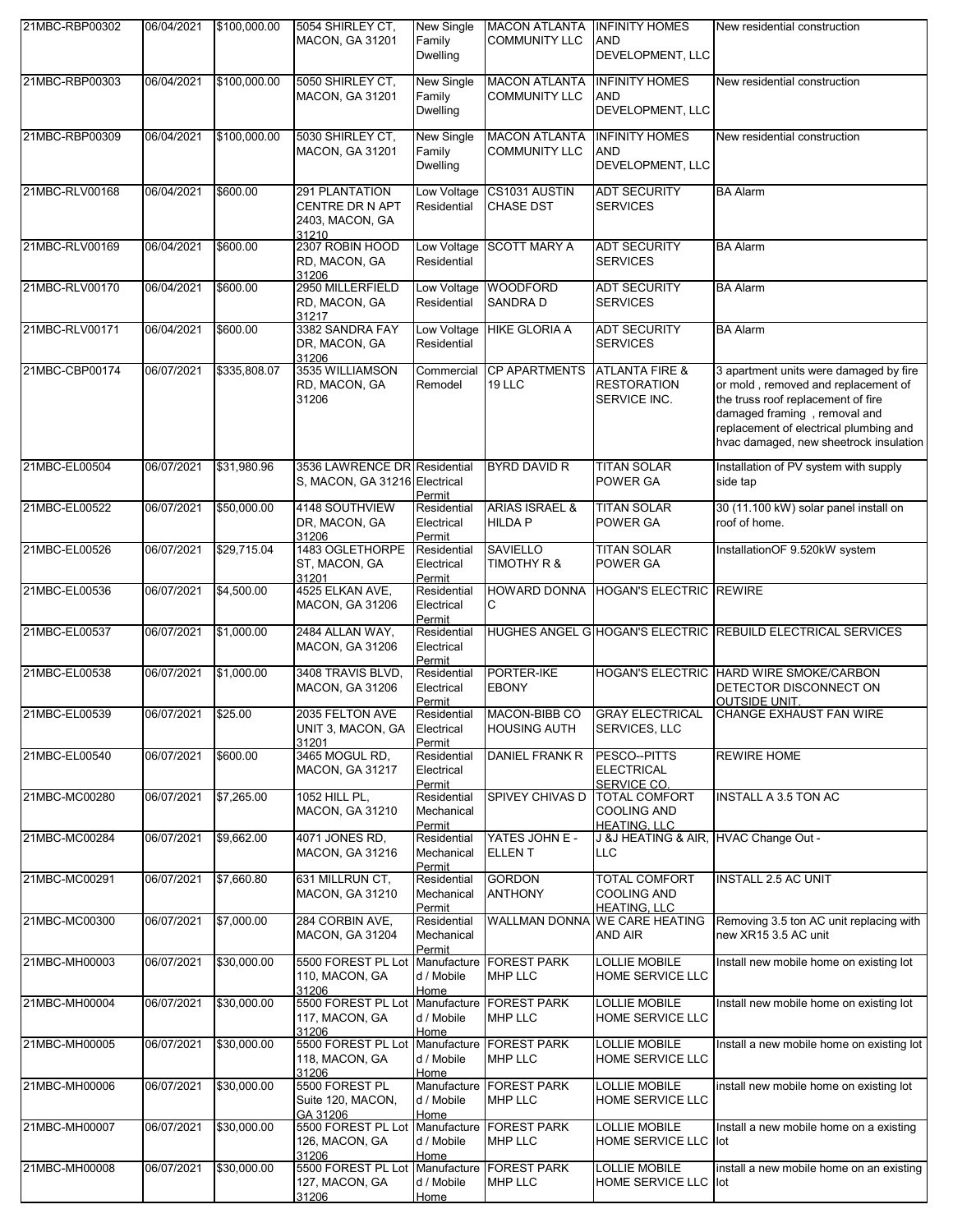| 21MBC-MH00009  | 06/07/2021 | \$30,000.00  | 5500 FOREST PL Lot Manufacture FOREST PARK<br>128, MACON, GA<br>31206 | d / Mobile<br>Home                      | <b>MHP LLC</b>                                        | <b>LOLLIE MOBILE</b><br>HOME SERVICE LLC             | install new mobile home on existing lot                                                                                                                                                                                                                                                                                                                                                                                                                         |
|----------------|------------|--------------|-----------------------------------------------------------------------|-----------------------------------------|-------------------------------------------------------|------------------------------------------------------|-----------------------------------------------------------------------------------------------------------------------------------------------------------------------------------------------------------------------------------------------------------------------------------------------------------------------------------------------------------------------------------------------------------------------------------------------------------------|
| 21MBC-MH00010  | 06/07/2021 | \$30,000.00  | 5500 FOREST PL<br>LOT 131, MACON,<br>GA 31206                         | d / Mobile<br>Home                      | Manufacture <b>FOREST PARK</b><br><b>MHP LLC</b>      | <b>LOLLIE MOBILE</b><br><b>HOME SERVICE LLC</b>      | install new mobile home on existing lot                                                                                                                                                                                                                                                                                                                                                                                                                         |
| 21MBC-MH00011  | 06/07/2021 | \$30,000.00  | 5500 FOREST PL Lot<br>145, MACON, GA<br>31206                         | Manufacture<br>d / Mobile<br>Home       | <b>FOREST PARK</b><br><b>MHP LLC</b>                  | <b>LOLLIE MOBILE</b><br>HOME SERVICE LLC lot         | Install new mobile home on an existing                                                                                                                                                                                                                                                                                                                                                                                                                          |
| 21MBC-MH00012  | 06/07/2021 | \$30,000.00  | 5500 FOREST PL Lot Manufacture FOREST PARK<br>152, MACON, GA<br>31206 | d / Mobile<br>Home                      | <b>MHP LLC</b>                                        | <b>LOLLIE MOBILE</b><br><b>HOME SERVICE LLC</b>      | install new mobile home on existing lot                                                                                                                                                                                                                                                                                                                                                                                                                         |
| 21MBC-PO00018  | 06/07/2021 | \$60,000.00  | 247 PENINSULA<br>AVE, MACON, GA<br>31220                              | Pool -<br>Residential                   | <b>KNAUS TIMOTHY</b><br>F & ELIZABETH                 | <b>MID-STATE POOLS</b>                               | 18x36 Shotcrete Inground Pool - Scope<br>of project is for in-ground pool only and<br>does extend to any other open or<br>enclosed structure, which will require a<br>separate permit                                                                                                                                                                                                                                                                           |
| 21MBC-RBP00249 | 06/07/2021 | \$200,000.00 | 307 TIVOLI CT.<br><b>MACON, GA 31220</b>                              | New Single<br>Family<br><b>Dwelling</b> | SPP RESIDENTIAL LMH<br><b>LLC</b>                     | CONSTRUCTION,<br>INC.                                | Construct new SFR including 4 trades                                                                                                                                                                                                                                                                                                                                                                                                                            |
| 21MBC-RBP00250 | 06/07/2021 | \$200,000.00 | 303 TIVOLI CT,<br><b>MACON, GA 31220</b>                              | New Single<br>Family<br>Dwelling        | SPP RESIDENTIAL LMH<br>LLC                            | CONSTRUCTION,<br>INC                                 | Construct new SFR including 3 trades                                                                                                                                                                                                                                                                                                                                                                                                                            |
| 21MBC-RBP00304 | 06/07/2021 | \$100,000.00 | 5046 SHIRLEY CT.<br><b>MACON, GA 31201</b>                            | New Single<br>Family<br><b>Dwelling</b> | <b>MACON ATLANTA</b><br><b>COMMUNITY LLC</b>          | <b>INFINITY HOMES</b><br>AND<br>DEVELOPMENT, LLC     | New residential construction                                                                                                                                                                                                                                                                                                                                                                                                                                    |
| 21MBC-RBP00305 | 06/07/2021 | \$100,000.00 | 5042 SHIRLEY CT.<br><b>MACON, GA 31201</b>                            | New Single<br>Family<br>Dwelling        | <b>MACON ATLANTA</b><br><b>COMMUNITY LLC</b>          | <b>INFINITY HOMES</b><br>AND<br>DEVELOPMENT, LLC     | New residential construction                                                                                                                                                                                                                                                                                                                                                                                                                                    |
| 21MBC-RBP00306 | 06/07/2021 | \$100,000.00 | 5038 SHIRLEY CT,<br>MACON, GA 31201                                   | <b>New Single</b><br>Family<br>Dwelling | <b>MACON ATLANTA</b><br><b>COMMUNITY LLC</b>          | <b>INFINITY HOMES</b><br>AND<br>DEVELOPMENT, LLC     | New residential construction                                                                                                                                                                                                                                                                                                                                                                                                                                    |
| 21MBC-RBP00308 | 06/07/2021 | \$100,000.00 | 5034 SHIRLEY CT,<br>MACON, GA 31201                                   | New Single<br>Family<br>Dwelling        | <b>MACON ATLANTA</b><br><b>COMMUNITY LLC</b>          | <b>INFINITY HOMES</b><br>AND<br>DEVELOPMENT, LLC     | New residential construction                                                                                                                                                                                                                                                                                                                                                                                                                                    |
| 21MBC-RO00124  | 06/07/2021 | \$9,000.00   | 6504 LYNNDALE DR,<br><b>MACON, GA 31216</b>                           | Residential<br>Reroof                   | <b>BECK DEBRA A</b>                                   | <b>CROSBY ROOFING</b><br>CO.                         | FULL SHINGLE ROOF<br>REPLACEMENT * (6.9.21)                                                                                                                                                                                                                                                                                                                                                                                                                     |
| 21MBC-RO00125  | 06/07/2021 | \$15,410.00  | 620 WALTON WAY,<br><b>MACON, GA 31204</b>                             | Residential<br>Reroof                   | <b>SIQUEIROS</b><br><b>HECTOR</b>                     | <b>CROSBY ROOFING</b><br>CO.                         | FULL SHINGLE ROOF<br>REPLACEMENT * 6.1.21                                                                                                                                                                                                                                                                                                                                                                                                                       |
| 21MBC-CBP00077 | 06/08/2021 | \$176,557.50 | 815 North Macon Park<br>Drive, Macon, GA<br>31210                     | Commercial<br>Addition                  |                                                       | <b>SPILLERS DESIGN &amp;</b><br>CONSTRUCTION.<br>LLC | Renovation and Addition to North Macon<br>Park                                                                                                                                                                                                                                                                                                                                                                                                                  |
| 21MBC-EL00533  | 06/08/2021 | \$900.00     | 3741 DREYFUS DR,<br><b>MACON, GA 31204</b>                            | Residential<br>Electrical<br>Permit     | <b>COTTON</b><br><b>GERALDINE R</b>                   | <b>JE POWER CO</b>                                   | Exchange electrical fuse panel to<br>electrical circuit breaker panel.                                                                                                                                                                                                                                                                                                                                                                                          |
| 21MBC-EL00541  | 06/08/2021 | \$17,812.00  | 321 FOSTER RD.<br>MACON, GA 31210                                     | Residential<br>Electrical<br>Permit     | <b>KITZ MICHAEL &amp;</b>                             | <b>GO SOLAR POWER</b><br>LLC.                        | Solar PV System Roof Mount and<br>Interconnection                                                                                                                                                                                                                                                                                                                                                                                                               |
| 21MBC-FR00071  | 06/08/2021 | \$100,000.00 | 781 SPRING ST,<br><b>MACON, GA 31201</b>                              | Fire<br>Sprinkler                       | OF CENTRAL GA                                         | <b>ATLANTA LLC</b>                                   | MEDICAL CENTER FIRE SPRINKLER OF Add/Relocate sprinkler heads due to<br>new ceiling and wall lay out.                                                                                                                                                                                                                                                                                                                                                           |
| 21MBC-PL00087  | 06/08/2021 | \$600.00     | 420 SIMSBURY RDG,<br><b>MACON, GA 31220</b>                           | Plumbing<br>Permit                      | WARD GINA H                                           | <b>PRO TECH</b><br><b>PLUMBING</b>                   | WATER HEATER REPLACEMENT                                                                                                                                                                                                                                                                                                                                                                                                                                        |
| 21MBC-PL00088  | 06/08/2021 | \$900.00     | 3718 SOUTH<br>WALDEN RD,<br><b>MACON, GA 31216</b>                    | Plumbing<br>Permit                      | <b>GILLIAM LINDA C</b>                                | <b>PRO TECH</b><br><b>PLUMBING</b>                   | <b>ELECTRIC WATER HEATER</b>                                                                                                                                                                                                                                                                                                                                                                                                                                    |
| 21MBC-PL00090  | 06/08/2021 | \$4,100.00   | 6380 BARFIELD RD,<br><b>MACON, GA 31216</b>                           | Plumbing<br>Permit                      | HANEY DONALD L PRO TECH<br>& MARY LINDA               | <b>PLUMBING</b>                                      | REPIPE AND WATER SERVICE                                                                                                                                                                                                                                                                                                                                                                                                                                        |
| 21MBC-RBP00310 | 06/08/2021 | \$211,612.50 | 260 TRELLIS WALK,<br><b>MACON, GA 31220</b>                           | New Single<br>Family<br><b>Dwelling</b> | <b>EDGAR</b><br><b>HUGHSTON</b><br><b>BUILDER INC</b> | <b>EDGAR HOUSTON</b><br><b>BUILDER, INC</b>          | New single family residence                                                                                                                                                                                                                                                                                                                                                                                                                                     |
| 21MBC-RBP00311 | 06/08/2021 | \$22,000.00  | 4450 MASSEY RD,<br><b>MACON, GA 31206</b>                             | Residential<br>Remodel                  | <b>KAREN DAVIS</b>                                    | MYRICK LESTER & DIVERSIFIED 2004,<br><b>LLC</b>      | INSIDE FRAMING<br>SHEET ROCK REPLACEMENT<br><b>FLOORING REPLACEMENT</b>                                                                                                                                                                                                                                                                                                                                                                                         |
| 21MBC-CBP00196 | 06/09/2021 | \$10,000.00  | 5996 FORSYTH RD,<br><b>MACON, GA 31210</b>                            | ion Tower -<br>Upgrade                  | Communicat GARDINER<br><b>GEORGE A II</b>             | ERICSSON, INC.                                       | Upgrading equipment at existing tower<br>TOWER WORK:<br>REMOVE (9) ANTENNA(s), (9) RRH(s),<br>(3) TTA(s), (3) COVP(s), (6) 1-5/8"<br>COAX CABLE(s), AND (3) 1.24"<br><b>HYBRID CABLE(s)</b><br>INSTALL (6) ANTENNA(s), (6) RRH(s),<br>AND (3) 1.99" HYBRID CABLE(s)<br><b>GROUND WORK:</b><br>REMOVE (1) AIRSCALE RACK WITH<br>AMOBS, (1) FCOA CABINET, (1)<br>COVP, AND (1) DELTA SSC<br>INSTALL (1) ENCLOSURE 6160<br>CABINET AND (1) B160 BATTERY<br>CABINET |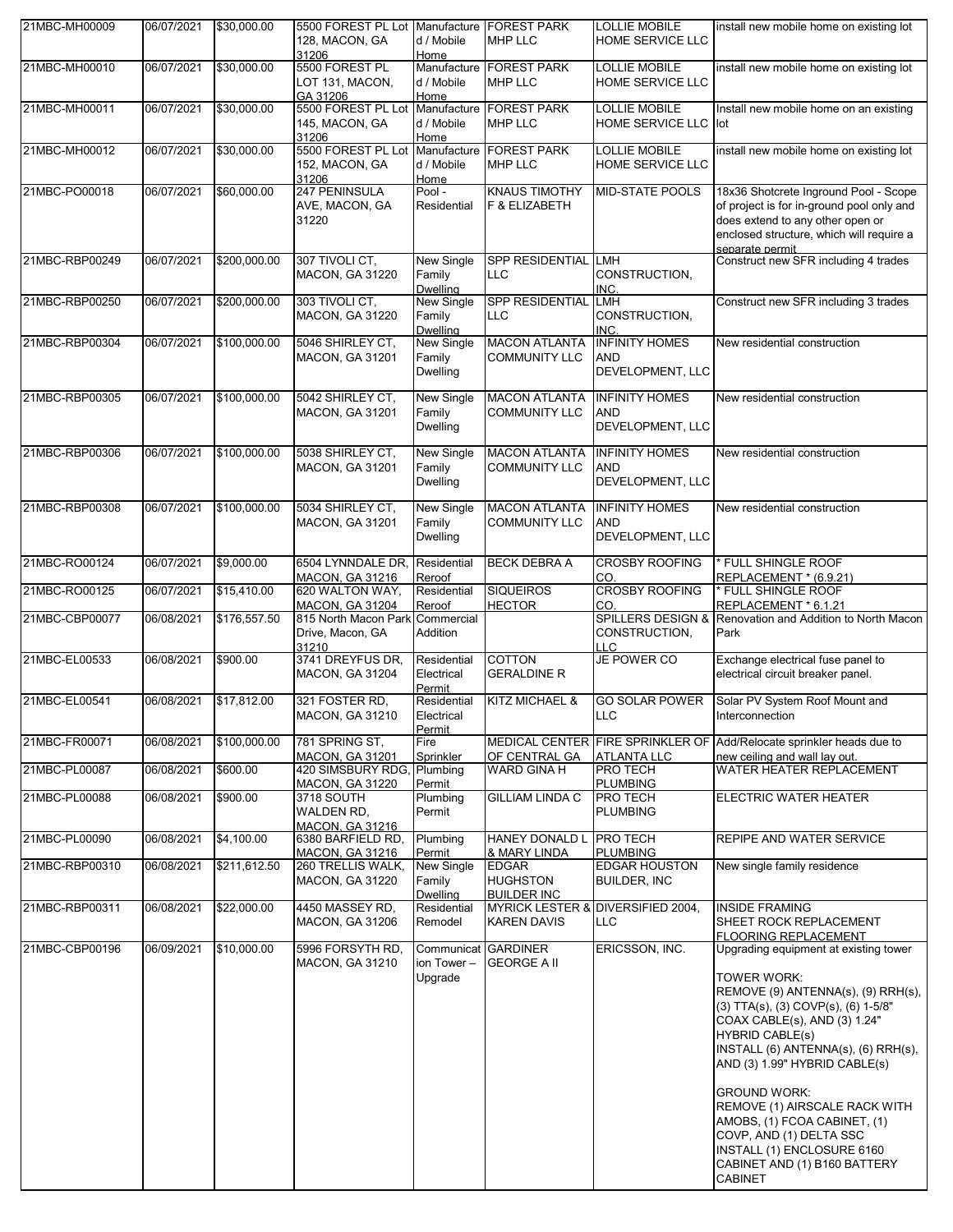| 21MBC-CBP00198 | 06/09/2021 | \$90,000.00  | 117 ORANGE ST.<br><b>MACON, GA 31201</b>            | Commercial<br>Remodel                   | <b>KWS HOLDINGS</b><br><b>LLC</b>                       | RDG VENTURES LLC Interior remodel                                 |                                                                                                                                                                                                                        |
|----------------|------------|--------------|-----------------------------------------------------|-----------------------------------------|---------------------------------------------------------|-------------------------------------------------------------------|------------------------------------------------------------------------------------------------------------------------------------------------------------------------------------------------------------------------|
| 21MBC-CBP00199 | 06/09/2021 | \$40,000.00  | 4576 HARTLEY                                        | Communicat GRID                         |                                                         | ERICSSON, INC.                                                    | T-Mobile is removing 6 antennas, 3                                                                                                                                                                                     |
|                |            |              | <b>BRIDGE RD,</b><br>MACON, GA 31216                | ion Tower-<br>Upgrade                   | <b>PROPERTIES LLC</b>                                   |                                                                   | sector mounts, 6 RRHs, 3 COVPs, and 1<br>hybrid cable and replacing those with 6<br>new antennas, 3 new mounts, 6 RRHs,<br>and 1 hybrid cable. They are also<br>replacing two cabinets in the existing<br>ground space |
| 21MBC-CBP00200 | 06/09/2021 | \$97,000.00  | 6109 HOUSTON RD.<br><b>MACON, GA 31216</b>          | Commercial<br>Remodel                   | <b>BEVIL CREEK</b><br><b>INVESTMENTS</b><br>LLC         | <b>PELLICANO</b><br><b>CONSTRUCTION</b>                           | Build Divider walls and install (2) new<br>exterior doors . New walls will include<br>electrical which electrician is pulling<br>single trade permit                                                                   |
| 21MBC-DM00051  | 06/09/2021 | \$6,000.00   | 1608 SECOND ST,<br><b>MACON, GA 31201</b>           | Demolition                              | <b>MOINIPOUR</b><br>HAMID R                             | <b>GEORGIA</b><br><b>ENVIRONMENTAL</b><br><b>GROUP</b>            | <b>DEMOLITON OF ENTIRE</b><br><b>RESIDENTIAL STRUCTURE</b>                                                                                                                                                             |
| 21MBC-DM00052  | 06/09/2021 | \$5,000.00   | 524 GROSSO AVE,<br>MACON, GA 31204                  | Demolition                              | <b>FIVE TWENTY</b><br><b>FOUR HOLDING</b><br><b>GRO</b> | <b>GEORGIA</b><br><b>ENVIRONMENTAL</b><br><b>GROUP</b>            | <b>DEMOLITON OF ENTIRE</b><br><b>RESIDENTIAL STRUCTURE</b>                                                                                                                                                             |
| 21MBC-DM00053  | 06/09/2021 | \$5,000.00   | 1388 DENT ST,<br><b>MACON, GA 31206</b>             | <b>Demolition</b>                       | <b>SALEEM JAMAAL</b>                                    | <b>GEORGIA</b><br><b>ENVIRONMENTAL</b><br><b>GROUP</b>            | <b>DEMOLITON OF ENTIRE</b><br><b>RESIDENTIAL STRUCTURE</b>                                                                                                                                                             |
| 21MBC-DM00054  | 06/09/2021 | \$15,000.00  | 1170 BUENA VISTA<br>AVE, MACON, GA<br>31206         | Demolition                              | <b>PHILOGENE</b><br><b>CHRISTIAN</b>                    | <b>GEORGIA</b><br><b>ENVIRONMENTAL</b><br><b>GROUP</b>            | <b>DEMOLITON OF ENTIRE</b><br><b>RESIDENTIAL STRUCTURE</b>                                                                                                                                                             |
| 21MBC-DM00055  | 06/09/2021 | \$5,000.00   | 4330 HOUSTON<br>AVE, MACON, GA<br>31206             | Demolition                              | <b>EUGENE MARC</b>                                      | <b>GEORGIA</b><br><b>ENVIRONMENTAL</b><br><b>GROUP</b>            | <b>DEMOLITON OF ENTIRE</b><br><b>RESIDENTIAL STRUCTURE</b>                                                                                                                                                             |
| 21MBC-DM00056  | 06/09/2021 | \$5,000.00   | 378 STEELE ST,<br>MACON, GA 31201                   | Demolition                              | <b>MCGEE MATTIE</b><br><b>HEIRS OF</b>                  | <b>GEORGIA</b><br><b>ENVIRONMENTAL</b><br><b>GROUP</b>            | <b>DEMOLITON OF ENTIRE</b><br>RESIDENTIAL STRUCTURE                                                                                                                                                                    |
| 21MBC-EL00518  | 06/09/2021 | \$45,353.00  | 6500 CHAMPION RD<br>MACON, GA 31216                 | Residential<br>Electrical<br>Permit     | <b>SEARS</b><br><b>CHRISTOPHER G</b><br>& BRIANA        | <b>MARC JONES</b><br><b>CONSTRUCTION</b><br>LLC                   | Installation of Roof Mounted Solar<br>Photovoltaic                                                                                                                                                                     |
| 21MBC-EL00519  | 06/09/2021 | \$50,000.00  | 936 KILLARNEY CIR,<br>MACON, GA 31216               | Residential<br>Electrical<br>Permit     | <b>ROUSEY KELLY S</b>                                   | <b>MARC JONES</b><br><b>CONSTRUCTION</b><br>LLC                   | Installation of Roof Mounted Solar<br>Photovoltaic                                                                                                                                                                     |
| 21MBC-EL00544  | 06/09/2021 | \$1,700.00   | 4365 KNIGHT RD,<br>MACON, GA 31220                  | Residential<br>Electrical<br>Permit     | <b>ALLEN TIMOTHY</b><br>W & SHARON A                    | <b>PROVOLT</b><br><b>ELECTRICAL</b><br><b>SERVICES</b>            | 6 METERS TO BE INSPECTED AND<br>REPOWERED AFTER HAVING BEEN<br>WITHOUT POWER FOR 12 MONTHS                                                                                                                             |
| 21MBC-EL00546  | 06/09/2021 | \$500.00     | 2710 WALNUT<br>CREEK RD, MACON,<br>GA 31211         | Commercial<br>Electrical<br>Permit      |                                                         | ELECTRICAL AND<br><b>MECHANICAL CONT</b>                          | SOLOMON RENEE F.D. SMITH ATLANTA INSTALL TEMP SERVICE POLE ONLY                                                                                                                                                        |
| 21MBC-MC00262  | 06/09/2021 | \$6,885.00   | 562 COLLEGE ST,<br>MACON, GA 31201                  | Residential<br>Mechanical<br>Permit     | <b>ROBINSON</b><br><b>ELIZABETH M</b>                   | CONDITIONED AIR,<br>INC.                                          | <b>PACKAGE UNIT</b>                                                                                                                                                                                                    |
| 21MBC-MC00268  | 06/09/2021 | \$4,850.00   | 5355 JANERU CIR,<br>MACON, GA 31216                 | Residential<br>Mechanical<br>Permit     | <b>SMITH CHARLES</b><br><b>DAVID</b>                    | <b>CONDITIONED AIR.</b><br>INC.                                   | 3 TON HEAT PUMP & AIR HANDLER                                                                                                                                                                                          |
| 21MBC-MC00278  | 06/09/2021 | \$4,845.00   | 160 ROGERS AVE,<br><b>MACON, GA 31204</b>           | Residential<br>Mechanical<br>Permit     | <b>STEPHENS</b><br><b>BARBARA C</b>                     | <b>CONDITIONED AIR,</b><br>INC.                                   | <b>CONDENSER &amp; COIL</b>                                                                                                                                                                                            |
| 21MBC-MC00279  | 06/09/2021 | \$7,377.00   | 3876 ATWOOD DR.<br><b>MACON, GA 31204</b>           | Residential<br>Mechanical<br>Permit     | SNELL BONITA R                                          | <b>TOTAL COMFORT</b><br><b>COOLING AND</b><br><b>HEATING, LLC</b> | <b>INSTALL A 3 TON UNIT</b>                                                                                                                                                                                            |
| 21MBC-MC00281  | 06/09/2021 | \$7,430.00   | 3184 STRATFORD<br>DR, MACON, GA<br>31211            | Residential<br>Mechanical<br>Permit     | <b>KING SHIRLEY R</b>                                   | <b>TOTAL COMFORT</b><br>COOLING AND<br><b>HEATING, LLC</b>        | <b>INSTALL 3.5 AC</b>                                                                                                                                                                                                  |
| 21MBC-MC00289  | 06/09/2021 | \$8,102.00   | 8649 THOMASTON<br>RD, MACON, GA<br>31220            | Residential<br>Mechanical<br>Permit     | <b>SIMMONS</b><br><b>ANANIAS</b>                        | <b>BUCKY HOLLAND</b><br><b>HEATING &amp; AIR INC.</b>             | 4 ton heat pump                                                                                                                                                                                                        |
| 21MBC-MC00294  | 06/09/2021 | \$6,200.00   | 109 COVINGTON PL<br>MACON, GA 31210                 | Residential<br>Mechanical<br>Permit     | <b>COMBS TERESA N</b>                                   | CONDITIONED AIR,<br>INC.                                          | condenser & coil                                                                                                                                                                                                       |
| 21MBC-MC00301  | 06/09/2021 | \$5,880.00   | 934 FAIR OAKS DR.<br><b>MACON, GA 31204</b>         | Mechanical<br>Permit                    | <b>PHILLIPS</b><br><b>BRANDIE E</b>                     | PRO TECH AIR LLC                                                  | Replace/Install Lennox 3.5 Ton Heat<br>Pump system w/ 10KW.                                                                                                                                                            |
| 21MBC-RBP00281 | 06/09/2021 | \$30,000.00  | 4696 BRAE BURN<br>LN, MACON, GA<br>31210            | Residential<br>Remodel                  | DAVIS JIM H &<br><b>KRISTEN P</b>                       | <b>KIMSEY</b><br><b>CONSTRUCTION</b>                              | Interior renovations to include upgrading<br>the kitchen and two bathrooms.                                                                                                                                            |
| 21MBC-RBP00312 | 06/09/2021 | \$630,000.00 | 8435 THOMASTON<br>RD, MACON, GA<br>31220            | New Single<br>Family<br><b>Dwelling</b> | MOORE LILLIE M                                          |                                                                   | <b>NEW SINGLE FAMILY DWELLING</b><br>INCLUDING ELECTRICAL, LOW<br>VOLTAGE, MECHANICAL, AND<br><b>PLUMBING</b>                                                                                                          |
| 21MBC-RBP00313 | 06/09/2021 | \$20,560.00  | 2830 VILLAGE<br>GREEN DR, MACON,<br>GA 31206        | Residential<br>Remodel                  | <b>INC</b>                                              | GNC PROPERTIES BTA CONTRACTING,<br>LLC                            | Install GFCI in Kitchen, garage, and<br>bathroom including Electrical trade                                                                                                                                            |
| 21MBC-RBP00314 | 06/09/2021 | \$15,000.00  | 2641 VILLAGE<br><b>GREEN LN, MACON,</b><br>GA 31206 | Residential<br>Remodel                  | <b>Legacy Properties</b><br>Pro LLC                     | LLC                                                               | BTA CONTRACTING, Install GFCI in Kitchen, Install can lights<br>in living room, Install ceiling fans in<br>bedrooms, Install 2 vanities, and Install 2<br>toilets including Electrical trade only                      |
| 21MBC-RO00126  | 06/09/2021 | \$15,497.00  | 3809 WYNNWOOD<br>DR, MACON, GA<br>31206             | Residential<br>Reroof                   | <b>COLLINS TYRON</b><br>C SR                            | <b>MARC JONES</b><br><b>CONSTRUCTION</b><br>LLC.                  | Tear off and re-roof 27 Owens Corning<br><b>Duration Shingles</b>                                                                                                                                                      |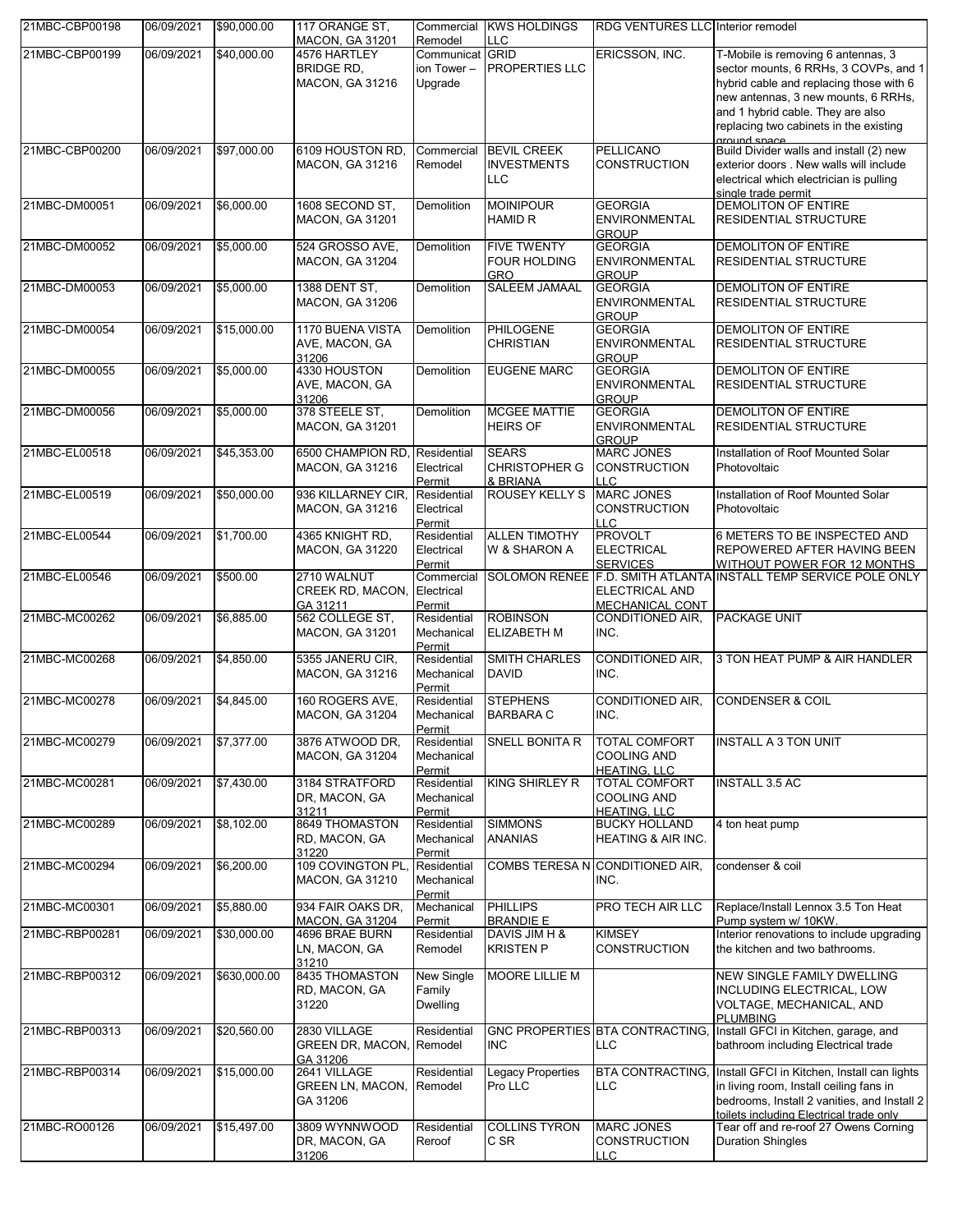| 20MBC-CBP00162 | 06/10/2021 |              | \$1,200,000.00 350 SECOND ST,<br><b>MACON, GA 31201</b> | Commercial<br>Remodel                   | 350 SECOND LLC                                          |                                                        | <b>RDG VENTURES LLC Renovation of 350 Second Street</b><br>Building (previously a business<br>occupancy) Building will be renovated<br>into an Airbnb and small bar. Project is<br>utilizing both state and federal historic<br>tax credits. Scope of work includes<br>stabilization of structural elements at all<br>levels, exterior restoration and<br>renovation, renovation of interior spaces<br>at first floor for five (5) Airbnb units and a<br>small bar with restroom addition,<br>renovtion of interior spaces at second<br>floor for four (4) Airbnb units and a small<br>rooftop deck with exterior stair.<br>Building SF - 5,220<br>Ext Stairs, bridge, and rooftop deck SF -<br>1,048 |
|----------------|------------|--------------|---------------------------------------------------------|-----------------------------------------|---------------------------------------------------------|--------------------------------------------------------|-------------------------------------------------------------------------------------------------------------------------------------------------------------------------------------------------------------------------------------------------------------------------------------------------------------------------------------------------------------------------------------------------------------------------------------------------------------------------------------------------------------------------------------------------------------------------------------------------------------------------------------------------------------------------------------------------------|
| 21MBC-EL00535  | 06/10/2021 | \$2,500.00   | 1247 WOOLFOLK ST<br>apt 1253, MACON,<br>GA 31217        | Residential<br>Electrical<br>Permit     | 1247 WOOLFOLK<br><b>ST TRUST</b>                        | RESOLVE ELECTRIC rewire of apartment                   |                                                                                                                                                                                                                                                                                                                                                                                                                                                                                                                                                                                                                                                                                                       |
| 21MBC-EL00543  | 06/10/2021 | \$2,000.00   | 921 NEWPORT RD,<br><b>MACON, GA 31210</b>               | Residential<br>Electrical<br>Permit     | <b>ETHEREDGE</b><br><b>EVELYN D</b>                     | <b>PROVOLT</b><br><b>ELECTRICAL</b><br><b>SERVICES</b> | UPDATING METER, RISER AND<br>INSIDE PANEL FOR AN EXISTING<br><b>RESIDENCE</b>                                                                                                                                                                                                                                                                                                                                                                                                                                                                                                                                                                                                                         |
| 21MBC-EL00545  | 06/10/2021 | \$47,833.60  | 767 WINCHESTER<br>CIR, MACON, GA<br>31210               | Residential<br>Electrical<br>Permit     | TANNER ALICE K                                          | <b>TITAN SOLAR</b><br>POWER GA                         | Installation of 11.840 kW DC system                                                                                                                                                                                                                                                                                                                                                                                                                                                                                                                                                                                                                                                                   |
| 21MBC-EL00547  | 06/10/2021 | \$2,000.00   | 720 BAKER ST,<br><b>MACON, GA 31217</b>                 | Residential<br>Electrical<br>Permit     | <b>ELLIS BARBARA</b><br>JEAN                            | <b>BRICE ELECTRIC,</b><br>LLC                          | ELECTRICAL TEMPORARY POLE FOR<br>AN EXISTING RESIDENCE                                                                                                                                                                                                                                                                                                                                                                                                                                                                                                                                                                                                                                                |
| 21MBC-EL00548  | 06/10/2021 | \$600.00     | 3273 MILDRED DR.<br><b>MACON, GA 31217</b>              | Residential<br>Electrical<br>Permit     | <b>MGM VALMIA LLC</b>                                   |                                                        | HOGAN'S ELECTRIC REPLACE SERVICE STACK<br><b>REPAIRED METER BASE FOR</b><br><b>EXISTING RESIDENCE</b>                                                                                                                                                                                                                                                                                                                                                                                                                                                                                                                                                                                                 |
| 21MBC-RBP00315 | 06/10/2021 | \$220,000.00 | 3362 BRIDGEWOOD<br>DR, MACON, GA<br>31216               | New Single<br>Family<br><b>Dwelling</b> | <b>MOFVII</b><br>PROPERTY CO<br><b>LLC</b>              | CMD HOMES, LLC                                         | <b>NEW SINGLE FAMILY DWELLING</b><br><b>INCLUDING ELECTRICAL, LOW</b><br>VOLTAGE, MECHANICAL, PLUMBING                                                                                                                                                                                                                                                                                                                                                                                                                                                                                                                                                                                                |
| 21MBC-RBP00316 | 06/10/2021 | \$220,000.00 | 3394 BRIDGEWOOD<br>DR, MACON, GA<br>31216               | New Single<br>Family<br><b>Dwelling</b> | <b>MOFVII</b><br>PROPERTY CO<br>LLC                     | CMD HOMES, LLC                                         | <b>NEW SINGLE FAMILY DWELLING</b><br><b>INCLUDING ELECTRICAL, LOW</b><br>VOLTAGE, MECHANICAL, PLUMBING                                                                                                                                                                                                                                                                                                                                                                                                                                                                                                                                                                                                |
| 21MBC-RBP00317 | 06/10/2021 | \$174,564.00 | 200 DREAM<br>CATCHER DR,<br>MACON. GA 31052             | New Single<br>Family<br>Dwelling        | <b>THREE OAKS</b><br>CONS & DEV INC                     | <b>WJH LLC</b>                                         | New Single Family Dwelling- 3 trades                                                                                                                                                                                                                                                                                                                                                                                                                                                                                                                                                                                                                                                                  |
| 21MBC-RBP00318 | 06/10/2021 | \$220,000.00 | 3449 BRIDGEWOOD<br>DR, MACON, GA<br>31216               | New Single<br>Family<br><b>Dwelling</b> | <b>MOFVII</b><br>PROPERTY CO<br><b>LLC</b>              | CMD HOMES, LLC                                         | <b>NEW SINGLE FAMILY DWELLING</b><br>INCLUDING ELECTRICAL, LOW<br>VOLTAGE, MECHANICAL, PLUMBING                                                                                                                                                                                                                                                                                                                                                                                                                                                                                                                                                                                                       |
| 21MBC-RBP00319 | 06/10/2021 | \$144,465.00 | 200 SHALAKO LN,<br><b>MACON, GA 31052</b>               | New Single<br>Family<br>Dwelling        | <b>THREE OAKS</b><br>CONS & DEV INC                     | WJH LLC                                                | New Single Family Dwelling- 3 trades                                                                                                                                                                                                                                                                                                                                                                                                                                                                                                                                                                                                                                                                  |
| 21MBC-RO00127  | 06/10/2021 | \$4,000.00   | 1859 DANNENBERG<br>AVE, MACON, GA<br>31201              | Residential<br>Reroof                   | <b>RECA LIMITED</b><br><b>PARTNERSHIP</b>               | RETAIL SERVICES<br><b>LLC</b>                          | RESIDENTIAL REROOF FOR AN<br><b>EXISTING HOME</b>                                                                                                                                                                                                                                                                                                                                                                                                                                                                                                                                                                                                                                                     |
| 21MBC-RO00128  | 06/10/2021 | \$4,000.00   | 1855 DANNENBERG<br>AVE, MACON, GA<br>31201              | Residential<br>Reroof                   | <b>RECA LIMITED</b><br><b>PARTNERSHIP</b>               | <b>RETAIL SERVICES</b><br>LLC                          | <b>RESIDENTIAL REROOF FOR AN</b><br><b>EXISTING HOME</b>                                                                                                                                                                                                                                                                                                                                                                                                                                                                                                                                                                                                                                              |
| 21MBC-BP00005  | 06/11/2021 | \$175,000.00 | 1108 BOULEVARD,<br><b>MACON, GA 31211</b>               | Multi-Family<br><b>Unit Permit</b>      | 1108 BOULEVARD<br><b>LLC</b>                            |                                                        | RDG VENTURES LLC Renovation of historic apartment<br>building. This dwelling was converted to<br>a four-plex apartment building, and used<br>as such historically.                                                                                                                                                                                                                                                                                                                                                                                                                                                                                                                                    |
| 21MBC-DM00057  | 06/11/2021 | \$7,000.00   | 4347 HOUSTON<br>AVE, MACON, GA<br>31206                 | Demolition                              | <b>NATIONAL</b><br><b>PROPERTY</b><br><b>ASSISTANCE</b> | <b>SOUTHERN</b><br>DIRTWORKS, LLC                      | Demolish dilapidated building                                                                                                                                                                                                                                                                                                                                                                                                                                                                                                                                                                                                                                                                         |
| 21MBC-DM00058  | 06/11/2021 | \$7,000.00   | 684 ELL ST, MACON, Demolition<br>GA 31206               |                                         | <b>BROWN ETHEL</b><br>LEE CONTACT:<br><b>TOM DRIVER</b> | <b>SOUTHERN</b><br>DIRTWORKS, LLC                      | Demolish house for Macon Bibb Blight<br>project                                                                                                                                                                                                                                                                                                                                                                                                                                                                                                                                                                                                                                                       |
| 21MBC-EL00549  | 06/11/2021 | \$958.00     | 3187 MERCER<br>UNIVERSITY DR.<br><b>MACON. GA 31204</b> | Commercial<br>Electrical<br>Permit      | <b>MARABLE</b><br><b>LAWRENCE E</b>                     | JE POWER CO                                            | Replace stolen wiring in meter base.                                                                                                                                                                                                                                                                                                                                                                                                                                                                                                                                                                                                                                                                  |
| 21MBC-EL00552  | 06/11/2021 | \$13,600.00  | 2950 MILLERFIELD<br>RD, MACON, GA<br>31217              | Residential<br>Electrical<br>Permit     | <b>WOODFORD</b><br><b>SANDRAD</b>                       | <b>STARR ELECTRICAL</b><br>CONTRACTORS                 | rewire house                                                                                                                                                                                                                                                                                                                                                                                                                                                                                                                                                                                                                                                                                          |
| 21MBC-EL00553  | 06/11/2021 | \$2,000.00   | 1644 BASS RD #706,<br><b>MACON, GA 31210</b>            | Residential<br>Electrical<br>Permit     | <b>LULLWATER AT</b><br><b>BASS</b><br><b>APARTMENTS</b> | <b>CONTRACTORS</b>                                     | STARR ELECTRICAL replace meter base for apartment 706                                                                                                                                                                                                                                                                                                                                                                                                                                                                                                                                                                                                                                                 |
| 21MBC-EL00554  | 06/11/2021 | \$2,000.00   | 1644 BASS RD #708,<br><b>MACON, GA 31210</b>            | Residential<br>Electrical<br>Permit     | <b>LULLWATER AT</b><br><b>BASS</b><br><b>APARTMENTS</b> | <b>CONTRACTORS</b>                                     | STARR ELECTRICAL replace meter base for apartment 708                                                                                                                                                                                                                                                                                                                                                                                                                                                                                                                                                                                                                                                 |
| 21MBC-EL00555  | 06/11/2021 | \$2,000.00   | 1644 BASS RD #716,<br>MACON, GA 31210                   | Residential<br>Electrical<br>Permit     | <b>LULLWATER AT</b><br><b>BASS</b><br><b>APARTMENTS</b> | CONTRACTORS                                            | STARR ELECTRICAL replace meter base for apartment 716                                                                                                                                                                                                                                                                                                                                                                                                                                                                                                                                                                                                                                                 |
| 21MBC-EL00556  | 06/11/2021 | \$2,000.00   | 1644 BASS RD #718,<br><b>MACON, GA 31210</b>            | Residential<br>Electrical<br>Permit     | <b>LULLWATER AT</b><br><b>BASS</b><br>APARTMENTS        | <b>CONTRACTORS</b>                                     | STARR ELECTRICAL replace meter base for apartment 718                                                                                                                                                                                                                                                                                                                                                                                                                                                                                                                                                                                                                                                 |
| 21MBC-EL00557  | 06/11/2021 | \$2,000.00   | 1644 BASS RD #728,<br><b>MACON, GA 31210</b>            | Residential<br>Electrical<br>Permit     | LULLWATER AT<br><b>BASS</b><br><b>APARTMENTS</b>        | <b>STARR ELECTRICAL</b><br>CONTRACTORS                 | replace meter base for apartment 728                                                                                                                                                                                                                                                                                                                                                                                                                                                                                                                                                                                                                                                                  |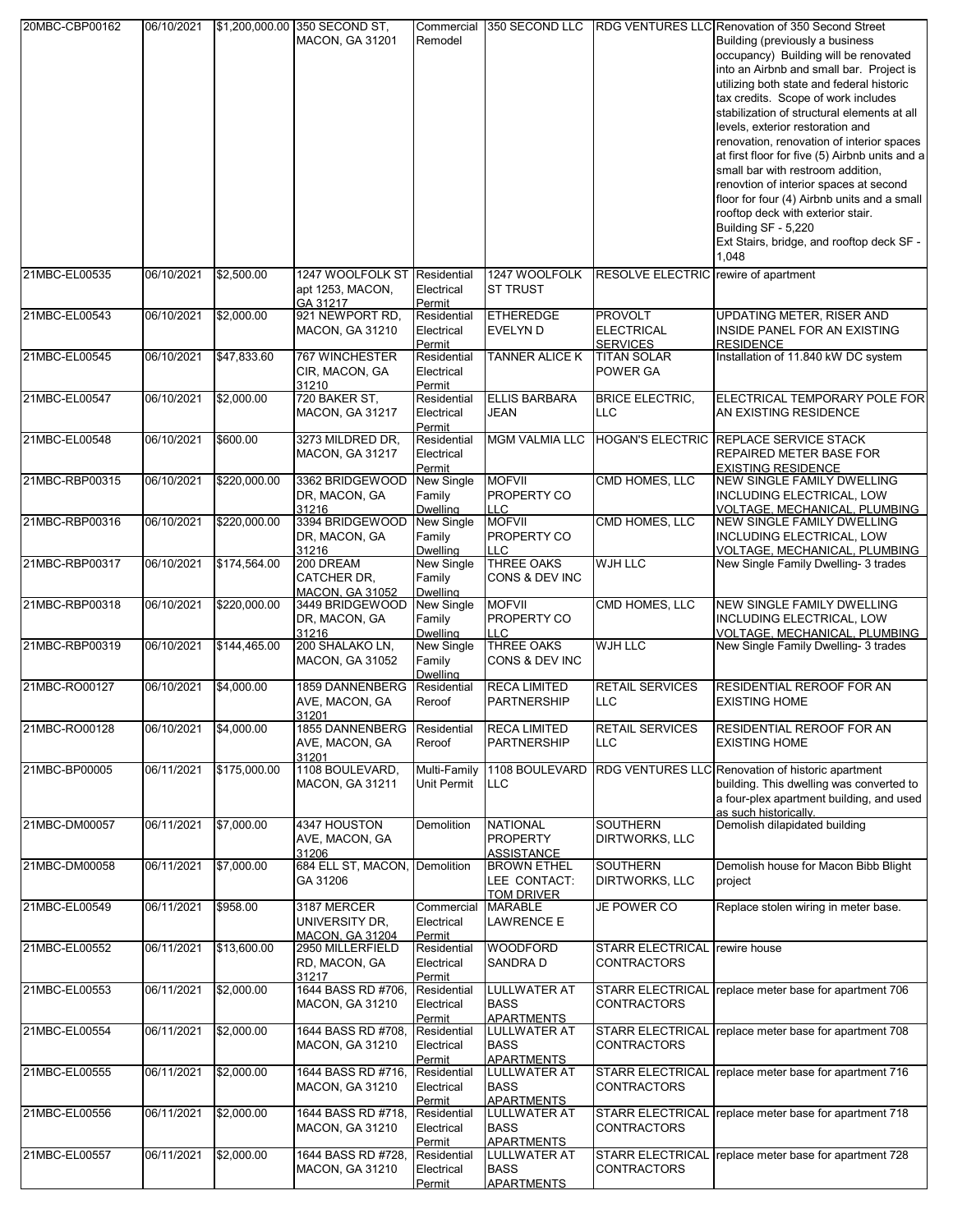| 21MBC-EL00558  | 06/11/2021          | \$5,000.00     | 2984 PAIGE DR.<br><b>MACON, GA 31211</b>                        | Residential<br>Electrical<br>Permit | <b>GRAY VESTORS</b><br>LLC                                 | <b>KEN GORDON</b><br><b>ELECTRIC</b>                 | Fire job -- rewire                                                                                                                                                                       |
|----------------|---------------------|----------------|-----------------------------------------------------------------|-------------------------------------|------------------------------------------------------------|------------------------------------------------------|------------------------------------------------------------------------------------------------------------------------------------------------------------------------------------------|
| 21MBC-EL00559  | 06/11/2021          | \$900.00       | 229 DAFFODIL ST.<br><b>MACON, GA 31204</b>                      | Residential<br>Electrical<br>Permit | <b>SLAUGHTER</b><br><b>MARION L</b>                        | ALFREDO DANIEL                                       | Requested by georgia Power inspection<br>for Power turn up                                                                                                                               |
| 21MBC-EL00562  | 06/11/2021          | \$500.00       | 1644 BASS RD<br><b>MAINTENANCE</b><br>SHOP, MACON, GA<br>31210  | Residential<br>Electrical<br>Permit | <b>LULLWATER AT</b><br><b>BASS</b><br><b>APARTMENTS</b>    | <b>STARR ELECTRICAL</b><br><b>CONTRACTORS</b>        | replace wiring between meter base and<br>panel                                                                                                                                           |
| 21MBC-EL00563  | 06/11/2021          | \$3,200.00     | 822 FAIR OAKS DR,<br><b>MACON, GA 31204</b>                     | Residential<br>Electrical<br>Permit | PAGE DORIS E                                               | SERVICE ELECTRIC<br>INC.                             | Panel and service change                                                                                                                                                                 |
| 21MBC-EL00565  | 06/11/2021          | \$500.00       | 201 SPRING ST.<br><b>MACON, GA 31201</b>                        | Commercial<br>Electrical<br>Permit  | <b>JOHNSON</b><br><b>FORREST B</b>                         | SERVICE ELECTRIC<br>INC.                             | Communications conduit                                                                                                                                                                   |
| 21MBC-EL00566  | 06/11/2021          | \$850.00       | 5080 RIVERSIDE DR,<br><b>MACON, GA 31210</b>                    | Commercial<br>Electrical<br>Permit  | THE HIGBEE CO                                              | SERVICE ELECTRIC<br>INC.                             | Suite 1200: Communications conduit<br>and receptacle                                                                                                                                     |
| 21MBC-MC00304  | 06/11/2021          | \$7,000.00     | 6055 TAYLOR DR,<br><b>MACON, GA 31216</b>                       | Residential<br>Mechanical<br>Permit | <b>HARTLEY WANDA</b><br>Τ                                  | <b>WE CARE HEATING</b><br>AND AIR                    | Removing 4 ton AC unit and replacing<br>with new XR14 4 ton AC unit                                                                                                                      |
| 21MBC-MC00306  | 06/11/2021          | \$9,000.00     | 852 TRADE WIND<br>RD, MACON, GA<br>31206                        | Residential<br>Mechanical<br>Permit | <b>ASKEW</b><br>RICCARDO D                                 | <b>WE CARE HEATING</b><br><b>AND AIR</b>             | Removing two 3 ton AC units and<br>replacing with two XR14 3 ton AC units                                                                                                                |
| 21MBC-MC00309  | 06/11/2021          | \$5,000.00     | 620 MONROE ST,<br><b>MACON, GA 31201</b>                        | Residential<br>Mechanical<br>Permit | <b>MAYNARD</b><br>PATRICIA &                               | <b>WE CARE HEATING</b><br>AND AIR                    | Removing 3 ton AC unit and replacing<br>with new XR14 3 ton AC unit                                                                                                                      |
| 21MBC-MC00316  | 06/11/2021          | \$6,500.00     | 2040 MANSON RD,<br><b>MACON, GA 31217</b>                       | Residential<br>Mechanical<br>Permit | <b>Timothy Wilson</b>                                      | <b>WE CARE HEATING</b><br>AND AIR                    | Removing 4 ton ac unit replacing with<br>XR14 4 ton ac unit.                                                                                                                             |
| 21MBC-MC00321  | 06/11/2021          | \$10,000.00    | 3217 MERCER<br>UNIVERSITY DR,<br><b>MACON, GA 31204</b>         | Commercial<br>Mechanical<br>Permit  | <b>SUKAR CLINT &amp;</b><br>SHEHADA JELAL                  | <b>WE CARE HEATING</b><br>AND AIR                    | Removing roof top AC unit replacing with<br>a new Trane 12.5 ton roof top A/C unit                                                                                                       |
| 21MBC-PL00091  | 06/11/2021          | \$4,408.00     | 6265 HAWKINSVILLE<br>RD, MACON, GA<br>31216                     | Commercial<br>Plumbing<br>Permit    | <b>CANNON THOMAS</b><br>G                                  | <b>STEADY FLO</b><br><b>PLUMBING</b>                 | Replacing 40 gallon electric water<br>heater, Replacing 2 toilets with shut offs,<br>installing 2 vanities and running<br>plumbing lines to it.                                          |
| 21MBC-RBP00320 | 06/11/2021          | \$25,653.00    | 188 HIDDEN CREEK<br>CIR, MACON, GA<br>31052                     | Residential<br>Addition             | <b>WILCOX VELMA &amp;</b><br>TROY L                        | <b>CHAMPION</b><br><b>WINDOWS</b>                    | Enclosing existing screen porch with<br>glass windows and doors. Adding 6x18<br>open deck to front of room.                                                                              |
| 21MBC-RLV00172 | 06/11/2021          | \$600.00       | 134 WEATHERBY<br>DR, MACON, GA<br>31210                         | Residential                         | Low Voltage O'NEAL W CRAIG                                 | <b>ADT SECURITY</b><br><b>SERVICES</b>               | Ba Alarm                                                                                                                                                                                 |
| 21MBC-RLV00173 | 06/11/2021          | \$600.00       | 180 RIVOLI DOWNS<br>DR, MACON, GA<br>31210                      | Low Voltage<br>Residential          | <b>LEDDON ERIC &amp;</b><br><b>REBECCA</b>                 | <b>ADT SECURITY</b><br><b>SERVICES</b>               | <b>BA Alarm</b>                                                                                                                                                                          |
| 21MBC-RLV00174 | 06/11/2021          | \$600.00       | 4950 JOHN<br>KENNEDY DR,<br><b>MACON. GA 31204</b>              | Residential                         | Low Voltage FED FREDDIE L JR ADT SECURITY                  | <b>SERVICES</b>                                      | <b>BA Alarm</b>                                                                                                                                                                          |
| 21MBC-RLV00175 | 06/11/2021 \$600.00 |                | 1092 SPARKLE AVE, Low Voltage DAVISON<br><b>MACON, GA 31217</b> | Residential EDWARD C                |                                                            | <b>ADT SECURITY</b><br><b>SERVICES</b>               | <b>BA</b> Alarm                                                                                                                                                                          |
| 21MBC-RLV00176 | 06/11/2021          | \$600.00       | 3277 MILLERFIELD<br>RD, MACON, GA<br>31217                      | Low Voltage<br>Residential          | <b>HILL LATOSHA E</b>                                      | <b>ADT SECURITY</b><br><b>SERVICES</b>               | <b>BA Alarm</b>                                                                                                                                                                          |
| 21MBC-RLV00177 | 06/11/2021          | \$600.00       | 1344 CONESTOGA<br>TRL, MACON, GA<br>31220                       | Low Voltage<br>Residential          | JONES ALBERT JR ADT SECURITY                               | <b>SERVICES</b>                                      | <b>BA Alarm</b>                                                                                                                                                                          |
| 21MBC-RLV00178 | 06/11/2021          | \$600.00       | 504 KINSALE CT,<br><b>MACON, GA 31206</b>                       | Residential                         | Low Voltage THREE OAKS<br><b>CONST &amp; DEV INC</b>       | <b>ADT SECURITY</b><br><b>SERVICES</b>               | <b>BA Alarm</b>                                                                                                                                                                          |
| 21MBC-RLV00179 | 06/11/2021          | \$600.00       | 916 WEST<br><b>GRENADA TERR,</b><br>MACON. GA 31206             | Residential                         | Low Voltage HARDAWAY<br><b>INVEST GROUP</b><br>LLC.        | <b>ADT SECURITY</b><br><b>SERVICES</b>               | Ba Alarm                                                                                                                                                                                 |
| 21MBC-RLV00180 | 06/11/2021          | \$600.00       | 6159 MARION RD,<br><b>MACON, GA 31217</b>                       | Residential                         | Low Voltage AARON EDWIN J & ADT SECURITY<br><b>MEVILYN</b> | <b>SERVICES</b>                                      | <b>BA Alarm</b>                                                                                                                                                                          |
| 21MBC-RLV00181 | 06/11/2021          | \$600.00       | 128 CREST MONT<br>DR, MACON, GA<br>31206                        | Low Voltage<br>Residential          | <b>JACKSON TAMMY</b>                                       | <b>ADT SECURITY</b><br><b>SERVICES</b>               | <b>BA Alarm</b>                                                                                                                                                                          |
| 21MBC-RO00129  | 06/11/2021          | \$4,000.00     | 1849 DANNENBERG<br>AVE, MACON, GA<br>31201                      | Residential<br>Reroof               | <b>RECA LIMITED</b><br><b>PARTNERSHIP</b>                  | <b>RETAIL SERVICES</b><br><b>LLC</b>                 | RESIDENTIAL REROOF FOR AN<br><b>EXISTING HOME</b>                                                                                                                                        |
| 21MBC-RO00131  | 06/11/2021          | \$6,043.00     | 2580 SARATOGA<br>DR, MACON, GA<br>31211                         | Residential<br>Reroof               | <b>HOGGES ROLLEN</b>                                       | <b>CROSBY ROOFING</b><br>CO.                         | <b>FULL SHINGLE ROOF</b><br>REPLACEMENT * 6.10.21                                                                                                                                        |
| 21MBC-RO00132  | 06/11/2021          | \$4,106.00     | 5779 SATTERFIELD<br>DR, MACON, GA<br>31206                      | Residential<br>Reroof               | <b>CHAMBLISS</b><br><b>NORMAN JR</b>                       | <b>CROSBY ROOFING</b><br>CO.                         | <b>FULL SHINGLE ROOF</b><br>REPLACEMENT * 6.10.21                                                                                                                                        |
| 21MBC-RO00133  | 06/11/2021          | \$8,325.00     | 3085 RUARK RD,<br><b>MACON, GA 31217</b>                        | Residential<br>Reroof               | <b>JACKSON</b><br><b>VALARIE L</b>                         | <b>CROSBY ROOFING</b><br>CO.                         | * FULL SHINGLE ROOF<br>REPLACEMENT * 6.14.21                                                                                                                                             |
| 21MBC-CBP00176 | 06/14/2021          | \$1,000,000.00 | 5665 NEW FORSYTH<br>RD, MACON, GA<br>31210                      | Commercial<br>Remodel               | <b>ACADEMY FOR</b><br><b>CLASSICAL ED</b><br>INC.          | <b>HEADLEY</b><br><b>CONSTRUCTION</b><br>CORPORATION | Renovate existing weight room area and<br>lockers into 2 new classrooms. Also<br>renovating an existing abandoned boiler<br>room area into a new weight room and<br>coaches offices area |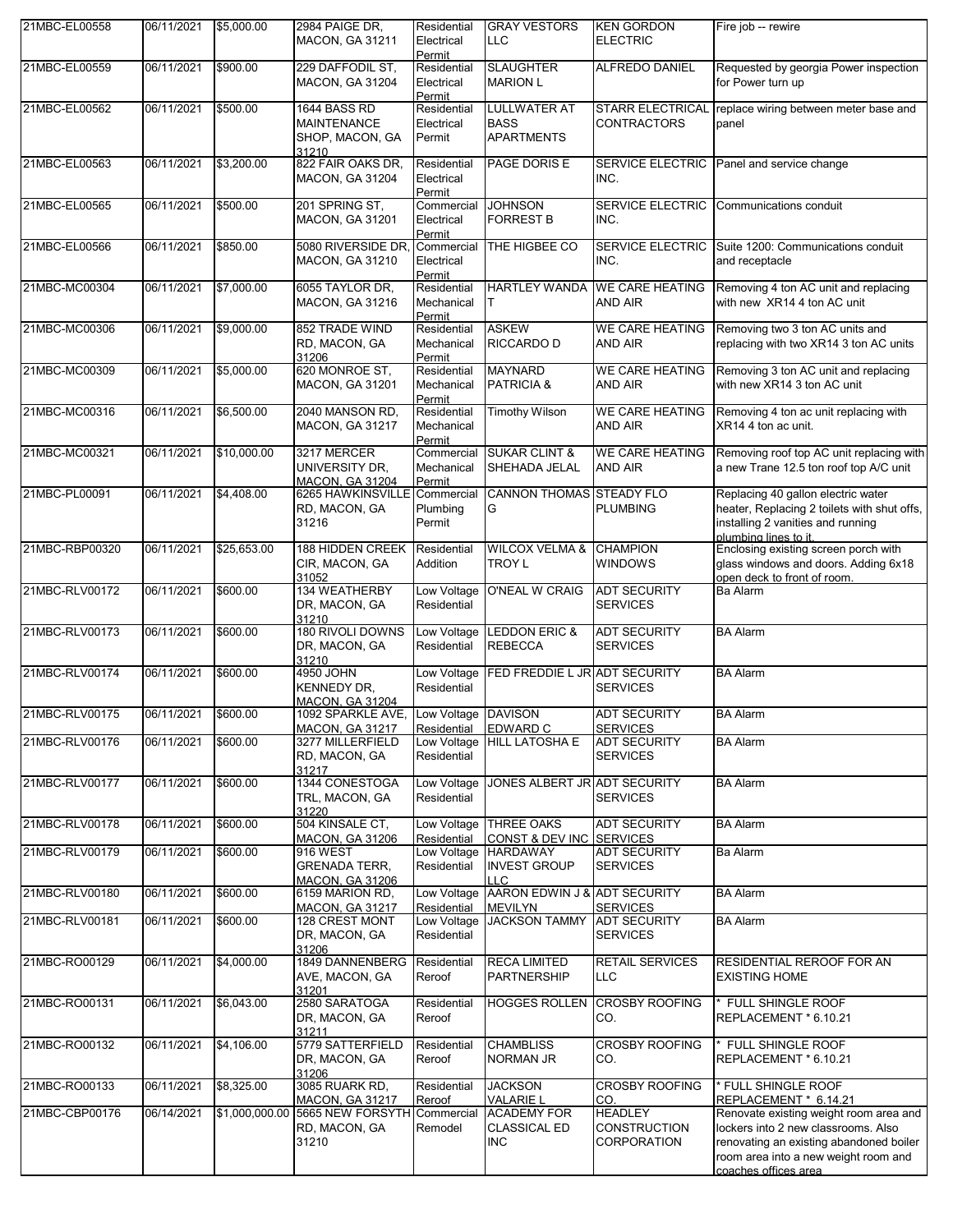| 21MBC-CLV00031 | 06/14/2021             | \$10,000.00   | 4501 LOG CABIN DR, Low Voltage ALDI INC<br><b>MACON, GA 31206</b>           | Commercial                                |                                                 | TELKNOLOGY, LLC                                                           | Low voltage cabling installation.                                                                                                                                                                                                                                                                                                          |
|----------------|------------------------|---------------|-----------------------------------------------------------------------------|-------------------------------------------|-------------------------------------------------|---------------------------------------------------------------------------|--------------------------------------------------------------------------------------------------------------------------------------------------------------------------------------------------------------------------------------------------------------------------------------------------------------------------------------------|
| 21MBC-DM00059  | 06/14/2021             | \$7,000.00    | 1156 TRIPLE HILL<br>DR, MACON, GA<br>31206                                  | Demolition                                | <b>BERRY DANA</b>                               | <b>SOUTHERN</b><br>DIRTWORKS, LLC                                         | Demolish duplex F/G                                                                                                                                                                                                                                                                                                                        |
| 21MBC-EL00551  | 06/14/2021             | \$1,800.00    | 2242 BALLARD DR,<br>MACON, GA 31206                                         | Residential<br>Electrical<br>Permit       | <b>HALL WILLIAM</b>                             | <b>MACON</b><br><b>CONNECTIONS LLC</b>                                    | new service install                                                                                                                                                                                                                                                                                                                        |
| 21MBC-EL00561  | 06/14/2021             | \$41,682.88   | 2621 CHEROKEE<br>AVE, MACON, GA<br>31204                                    | Residential<br>Electrical<br>Permit       | <b>BROWNLEE</b><br><b>MELISA K</b>              | <b>TITAN SOLAR</b><br>POWER GA                                            | 8.520 kW solar panel install on roof of<br>home                                                                                                                                                                                                                                                                                            |
| 21MBC-EL00567  | 06/14/2021             | \$1,500.00    | 1492 MAY AVE,<br><b>MACON, GA 31204</b>                                     | Residential<br>Electrical<br>Permit       | <b>HILL DAVIN</b>                               | <b>BUTTS ELECTRICAL</b><br>SERVICES INC.                                  | REPLACE THE OUTSIDE AND INSIDE<br>SERVICES TO THE HOME                                                                                                                                                                                                                                                                                     |
| 21MBC-EL00570  | 06/14/2021             | \$1,500.00    | 863 BENNELL ST,<br><b>MACON, GA 31206</b>                                   | Residential<br>Electrical<br>Permit       | LAND<br><b>HEADQUARTERS</b><br><b>INC</b>       | <b>HARVEY WELLS</b>                                                       | CHANGE SERVICE 150 AMPS AND<br><b>GROUND PROPERTY</b>                                                                                                                                                                                                                                                                                      |
| 21MBC-MC00299  | 06/14/2021             | \$9,967.00    | 3461<br><b>HOLLINGSWORTH</b><br>RD, MACON, GA<br>31204                      | Residential<br>Mechanical<br>Permit       | <b>ROBINSON</b><br>JUANITA H                    | <b>TOTAL COMFORT</b><br><b>COOLING AND</b><br><b>HEATING, LLC</b>         | INSTALL A 2.5 HEAT PUMP SYSTEM                                                                                                                                                                                                                                                                                                             |
| 21MBC-MC00307  | 06/14/2021             | \$3,975.00    | 2579 CHELSEA DR,<br><b>MACON, GA 31211</b>                                  | Residential<br>Mechanical<br>Permit       | RAINEY CHARLES BUCKY HOLLAND<br>F - CAROLYN Y   | <b>HEATING &amp; AIR INC.</b>                                             | \$ ton AC/coil                                                                                                                                                                                                                                                                                                                             |
| 21MBC-MC00310  | 06/14/2021             | \$6,505.00    | 118 COMER TERR,<br>MACON, GA 31204                                          | Residential<br>Mechanical<br>Permit       | <b>MENDES</b><br><b>CAROLYN</b>                 | <b>BUCKY HOLLAND</b><br>HEATING & AIR INC.                                | 4 ton heat pump                                                                                                                                                                                                                                                                                                                            |
| 21MBC-MC00311  | 06/14/2021             | \$4,850.00    | 2589 HYDE PARK<br>RD, MACON, GA<br>31211                                    | Residential<br>Mechanical<br>Permit       | <b>PURNELL</b><br><b>MARLYSE M</b>              | <b>BUCKY HOLLAND</b><br><b>HEATING &amp; AIR INC.</b>                     | 2.5 ton gas                                                                                                                                                                                                                                                                                                                                |
| 21MBC-MC00312  | 06/14/2021             | \$7,004.00    | 113 CLEARWATER<br>PLANTATION DR.<br><b>MACON, GA 31210</b>                  | Residential<br>Mechanical<br>Permit       | <b>HINSON THOMAS</b><br><b>II &amp; ROXANNE</b> | <b>BUCKY HOLLAND</b><br><b>HEATING &amp; AIR INC.</b>                     | 2.5 ton heat pump                                                                                                                                                                                                                                                                                                                          |
| 21MBC-MC00313  | 06/14/2021             | \$5,200.00    | 148 ASHTON DR,<br><b>MACON, GA 31220</b>                                    | Residential<br>Mechanical<br>Permit       | YOUNG MITCHELL BUCKY HOLLAND<br><b>D ETALS</b>  | <b>HEATING &amp; AIR INC.</b>                                             | 2 ton gas unit                                                                                                                                                                                                                                                                                                                             |
| 21MBC-MC00314  | 06/14/2021             | \$4,620.00    | 136 LOCHWOLDE<br>DR, MACON, GA<br>31220                                     | Residential<br>Mechanical<br>Permit       | HARRIS REBECCA BUCKY HOLLAND<br>A               | <b>HEATING &amp; AIR INC.</b>                                             | 2 ton heat pump                                                                                                                                                                                                                                                                                                                            |
| 21MBC-RBP00321 | 06/14/2021             | \$60,000.00   | 2984 PAIGE DR,<br><b>MACON, GA 31211</b>                                    | Residential<br>Remodel                    | <b>GRAY VESTORS</b><br>LLC                      | <b>GRAY BUILDERS</b><br><b>GROUP LLC</b>                                  | MAKE REPAIRS TO HOME DUE TO<br>FIRE DAMAGE. PERMIT INCLUDES<br>ELECTRICAL, MECHANICAL, AND<br><b>PLUMBING</b>                                                                                                                                                                                                                              |
| 21MBC-RBP00322 | 06/14/2021             | \$155, 124.00 | 3551 BRIDGEWOOD<br>DR, MACON, GA<br>31216                                   | New Single<br>Family<br>Dwelling          | <b>LGI Homes</b>                                | <b>LGI HOMES</b>                                                          | Construction of single family housing<br>including 3 trades                                                                                                                                                                                                                                                                                |
| 21MBC-RBP00324 | 06/14/2021             | \$70,000.00   | 371 BURGAY RD,<br><b>MACON, GA 31052</b>                                    | Residential<br>Addition                   | <b>BARE EDDIE A</b>                             |                                                                           | RESIDENTIAL ADDITION TO THE<br>EXISTING HOME (REAR, SIDE &<br>FRONT)                                                                                                                                                                                                                                                                       |
| 21MBC-RBP00325 | 06/14/2021 \$35,000.00 |               | 6960 ANDALUSIA<br>DR, MACON, GA<br>31216                                    | Residential<br>Addition                   | PHELPS JESSIE S METRO BUILDERS<br>& KATHY M     | <b>NEWNAN LLC</b>                                                         | Room addition                                                                                                                                                                                                                                                                                                                              |
| 21MBC-RBP00326 | 06/14/2021             | \$230,000.00  | 701 Crawford Road,<br>Macon, GA 31210                                       | New Single<br>Family<br>Dwelling          | <b>JUSTIN L CHEVES</b>                          |                                                                           | NEW SINGLE FAMILY DWELLING<br><b>INCLUDING ELECTRICAL,</b><br>MECHANICAL, LOW VOLTAGE,<br><b>PLUMBING</b>                                                                                                                                                                                                                                  |
| 21MBC-RLV00182 | 06/14/2021             | \$600.00      | 427 JOSEPH<br>CHANDLER DR,<br><b>MACON, GA 31216</b>                        | Low Voltage<br>Residential                | SHARP EDDIE L -<br><b>VIRGINIA Y</b>            | <b>ADT SECURITY</b><br><b>SERVICES</b>                                    | <b>BA Alarm</b>                                                                                                                                                                                                                                                                                                                            |
| 21MBC-RLV00183 | 06/14/2021             | \$600.00      | 4070 ATWOOD DR,<br><b>MACON, GA 31204</b>                                   | Residential                               | Low Voltage BYRD WILLIE J JR ADT SECURITY       | <b>SERVICES</b>                                                           | <b>BA Alarm</b>                                                                                                                                                                                                                                                                                                                            |
| 21MBC-RLV00184 | 06/14/2021             | \$600.00      | 1142 CYPRESS DR.<br><b>MACON, GA 31204</b>                                  | Residential                               | Low Voltage THOMAS MARC A<br>& KEISHON          | <b>ADT SECURITY</b><br><b>SERVICES</b>                                    | <b>BA Alarm</b>                                                                                                                                                                                                                                                                                                                            |
| 21MBC-CBP00189 | 06/15/2021             | \$76,562.66   | 4319 HARTLEY<br><b>BRIDGE RD STE 150, Remodel</b><br><b>MACON, GA 31216</b> | Commercial                                |                                                 | <b>SPLIT OAK</b><br>CONTRACTING INC.                                      | TENANT UPFIT. INSTALL BREAKRM,<br>NEW CARPET, PAINT AND<br><b>SHEETROCK</b>                                                                                                                                                                                                                                                                |
| 21MBC-CBP00194 | 06/15/2021             | \$10,000.00   | 2970 ROFF AVE,<br><b>MACON, GA 31204</b>                                    | Communicat GRID<br>ion Tower -<br>Upgrade | <b>PROPERTIES LLC</b>                           | ERICSSON, INC.                                                            | Upgrading equipment at existing tower<br><b>TOWER WORK:</b><br>REMOVE $(6)$ RRH $(s)$ , $(3)$ COVP $(s)$ ,<br>AND (3) 1-5/8" COAX CABLE(s)<br>INSTALL (3) ANTENNA(s), (6) RRH(s),<br>AND (2) 1.99" HYBRID CABLE(s)<br><b>GROUND WORK:</b><br>REMOVE (1) CABINET, (2) AMOB(s),<br>AND (3) FLEXI MODULE(s)<br>INSTALL (1) ENCLOSURE 6160 AND |
| 21MBC-EL00564  | 06/15/2021             | \$15,000.00   | 4781 RIVERSIDE DR,<br><b>MACON, GA 31210</b>                                | Commercial<br>Electrical<br>Permit        | <b>JACKSON FAMILY</b><br><b>REAL ESTATE H</b>   | SPEIR &<br><b>ASSOCIATES</b><br><b>ELECTRICAL</b><br>CONTRACTORS,<br>INC. | Install electric car chargers and industrial<br>fans                                                                                                                                                                                                                                                                                       |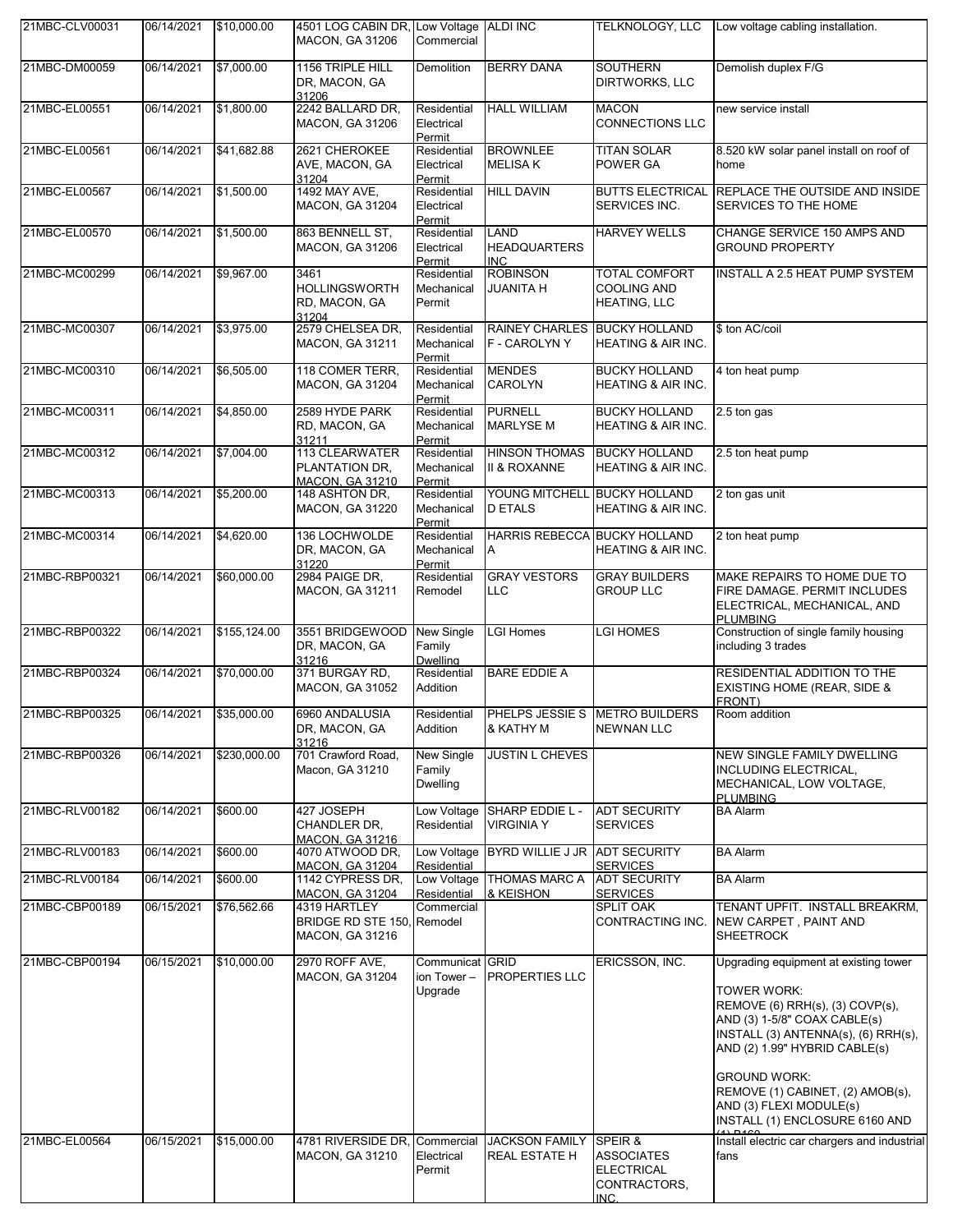| 21MBC-EL00568  | 06/15/2021            | \$31,912.50  | 348 SCARLET OAKS<br>DR, MACON, GA<br>31220                  | Residential<br>Electrical<br>Permit            | <b>CRANFORD</b><br><b>BERTHAI</b>                           | <b>TITAN SOLAR</b><br>POWER GA                                       | Installation of 9.250 kW system                                                                                                                                |
|----------------|-----------------------|--------------|-------------------------------------------------------------|------------------------------------------------|-------------------------------------------------------------|----------------------------------------------------------------------|----------------------------------------------------------------------------------------------------------------------------------------------------------------|
| 21MBC-EL00569  | 06/15/2021            | \$31,609.00  | 2329 GRAY HWY,<br><b>MACON, GA 31211</b>                    | Residential<br>Electrical<br>Permit            | LAMAR AARON N<br>&                                          | <b>TITAN SOLAR</b><br><b>POWER GA</b>                                | Installation of 8.520 kW system                                                                                                                                |
| 21MBC-EL00571  | 06/15/2021            | \$135.00     | 2180 NAPIER AVE<br>UNIT 2178, MACON,<br>GA 31204            | Residential<br>Electrical<br>Permit            | <b>COQUEREL</b><br><b>ANDRE</b>                             | <b>GENERAL</b><br><b>SCIENTIFIC</b>                                  | VACANCY INSPECTION FOR UNIT<br>2178                                                                                                                            |
| 21MBC-EL00572  | 06/15/2021            | \$5,001.00   | 3641 DAWN ST,<br><b>MACON, GA 31204</b>                     | Residential<br>Electrical<br>Permit            | <b>HIGHTOWER</b><br><b>BARBARA A &amp;</b><br>W <i>H</i> OL | <b>AMEN ELECTRIC</b>                                                 | TOTAL REWIRE OF AN EXISTING<br><b>RESIDENCE</b>                                                                                                                |
| 21MBC-MC00315  | 06/15/2021            | \$7,281.00   | 105 CYPRESS PT,<br><b>MACON, GA 31052</b>                   | Residential<br>Mechanical<br>Permit            | SHERIDAN PAUL<br>JOSEPH &                                   | <b>BUCKY HOLLAND</b><br>HEATING & AIR INC.                           | 3 ton gas unit                                                                                                                                                 |
| 21MBC-RBP00327 | 06/15/2021            | \$17,000.00  | 233 WEST SPRINGS<br>DR, MACON, GA<br>31220                  | Residential<br>Remodel                         | <b>WIMBERLY JOHN</b><br>& JOE ANN                           | SERVICES INC.                                                        | KC CONSTRUCTION FINSIH BASEMENT, HANG DRY<br>WALL, PAINT, INSTALL DOORS,<br>BATHROOM, TOILET, LIGHTING AND<br>ELECTRICAL WIRING, FINAL CLEAN<br><b>UP</b>      |
| 21MBC-RO00130  | 06/15/2021            | \$2,700.00   | 4191 VILLA AVE,<br><b>MACON, GA 31204</b>                   | Residential<br>Reroof                          | <b>KEENE JANICE B</b>                                       | <b>BLAND ROOFING</b><br>CO., INC.                                    | REMOVED EXISTING SHINGLES AND<br>INSTALL NEW 25 YR. SHINGLES.<br>HAUL OFF ALL DEBRIS.                                                                          |
| 21MBC-BP00007  | 06/16/2021            | \$25,000.00  | 847 NORTHERN ST<br>UNITS B, C, D,<br><b>MACON, GA 31217</b> | Multi-Family<br>Unit Permit                    | <b>CALLOWAY</b><br><b>CLIFFORD</b>                          | <b>ARD</b><br><b>CONSTRUCTION</b><br>INC.                            | <b>HVAC REPAIRS, ELECTRICAL</b><br>UPGRADE TO CODE GFI'S<br>INSTALLED AND OUTLETS, REMOVE<br>AN INTERIOR WALL (UNITS B.C.D)                                    |
| 21MBC-CBP00207 | 06/16/2021            | \$20,038.30  | 4700 Hartley Bridge<br>Rd, Macon, GA 31210 Remodel          | Commercial                                     | Circle K Stores Inc                                         | <b>COMMERCIAL</b><br><b>MILLWORK AND</b><br><b>INSTALLATION, LLC</b> | See upload for scope of work                                                                                                                                   |
| 21MBC-EL00575  | 06/16/2021            | \$600.00     | 2245 ELM RIDGE DR, Residential<br><b>MACON, GA 31204</b>    | Electrical<br>Permit                           | <b>EARL</b>                                                 | PHILLIPS ROBERT PRINCE ELECTRIC<br>CO.                               | <b>REPAIR MAST</b>                                                                                                                                             |
| 21MBC-EL00576  | 06/16/2021            | \$1,000.00   | 4348 BLOOMFIELD<br>RD, MACON, GA<br>31206                   | Residential<br>Electrical<br>Permit            | <b>SMITH GREGORY</b>                                        | <b>3D ELECTRICAL</b>                                                 | <b>INSPECT AND MAKE ELECTRICAL</b><br>REPAIRS AS NEEDED                                                                                                        |
| 21MBC-FR00084  | 06/16/2021            | \$3,200.00   | 1413 Rocky Creek<br>Road, Macon, GA<br>31206                | Fire<br>Sprinkler                              | Mike Maghaireh                                              | <b>FIRE PROTECTION</b><br>SERVICES LLC                               | FPS to install Dry Pendant coverage to<br>Both Walkin Cooler and Freezer<br>Extend existing sprinkler coverage to<br>protect Women's Restroom and Hallway      |
| 21MBC-MC00322  | 06/16/2021            | \$4,335.00   | 2480 SHEA DR,<br><b>MACON, GA 31206</b>                     | Residential<br>Mechanical<br>Permit            | <b>OVERPASS</b><br><b>HOLDINGS LLC</b>                      | <b>TOTAL COMFORT</b><br><b>COOLING AND</b><br><b>HEATING, LLC</b>    | INSTALL 2.5 AC UNIT.                                                                                                                                           |
| 21MBC-MC00323  | 06/16/2021            | \$5,000.00   | 124 WALDEN CT,<br><b>MACON, GA 31216</b>                    | Residential<br>Mechanical<br>Permit            |                                                             | LAWSON JAMES A WE CARE HEATING<br>AND AIR                            | Removing currently 3.5 AC unit replacing<br>with new XR14 3.5 ton AC unit                                                                                      |
| 21MBC-MC00328  | 06/16/2021            | \$5,000.00   | 6531 SKIPPER RD,<br><b>MACON, GA 31216</b>                  | Residential<br>Mechanical<br><u>Permit</u>     | CHURCH OF GOD<br>AT GATEWAY -                               | J &J HEATING & AIR, Hvac Change out<br><b>LLC</b>                    |                                                                                                                                                                |
| 21MBC-MC00329  | 06/16/2021 \$4,490.00 |              | 3825 LUCERNE DR.<br><b>MACON, GA 31204</b>                  | Residential<br>Mechanical<br>Permit            | DAVIS SIX FAMILY BUCKY HOLLAND<br><b>INVESTMENTS</b>        | <b>HEATING &amp; AIR INC.</b>                                        | 3 ton heat pump                                                                                                                                                |
| 21MBC-MC00330  | 06/16/2021            | \$5,350.00   | 309 HAWK CT.<br><b>MACON, GA 31216</b>                      | Residential<br>Mechanical<br>Permit            | JOHNSON EARL & BUCKY HOLLAND<br>CAREN                       | HEATING & AIR INC.                                                   | 3 ton heat pump                                                                                                                                                |
| 21MBC-MC00331  | 06/16/2021            | \$6,050.00   | 1115 SANTA FE TRL.<br><b>MACON, GA 31220</b>                | Residential<br>Mechanical<br>Permit            | HUBBARD ROSA L BUCKY HOLLAND                                | <b>HEATING &amp; AIR INC.</b>                                        | 3 ton gas unit                                                                                                                                                 |
| 21MBC-MC00332  | 06/16/2021            | \$5,450.00   | <b>132 MADISON</b><br>NORTH DR, MACON,<br>GA 31220          | Residential<br>Mechanical<br>Permit            | <b>ANUVEERA</b><br>TRUST                                    | <b>BUCKY HOLLAND</b><br><b>HEATING &amp; AIR INC.</b>                | 3 ton gas unit                                                                                                                                                 |
| 21MBC-MC00333  | 06/16/2021            | \$8,060.00   | 150 WEATHERBY<br>DR, MACON, GA<br>31210                     | Residential<br>Mechanical<br>Permit            | EMORY PHILLIP R BUCKY HOLLAND<br>& MELANIE B                | HEATING & AIR INC.                                                   | 3.5 ton gas unit                                                                                                                                               |
| 21MBC-MC00334  | 06/16/2021            | \$2,000.00   | 6265 HAWKINSVILLE<br>RD, MACON, GA<br>31216                 | Commercial<br>Mechanical<br>Permit             | <b>CANNON THOMAS MEL DANIEL</b><br>G                        | & ELECTRICAL                                                         | Install a 4 Ton Heat pump Package unit<br>HEATING, COOLING, in a 400sqft mobile home. We are<br>changing out the unit that is already<br>there with a new one. |
| 21MBC-PL00093  | 06/16/2021            | \$1,500.00   | 612 FOREST HILL<br>RD, MACON, GA<br>31210                   | Residential<br>Plumbing<br>Permit              | FLOYD JOHN L &<br>LULA H                                    | <b>MARLER'S</b><br><b>PLUMBING</b><br><b>SERVICES</b>                | Reverse plumbing under house and<br>connect to existing sewer                                                                                                  |
| 21MBC-PL00094  | 06/16/2021            | \$1,000.00   | 208 BELVEDERE DR,<br><b>MACON, GA 31204</b>                 | Residential<br>Plumbing<br>Permit              | KOVAC JOE W JR<br>& C P                                     | <b>DAVIS PLUMBING</b><br>CO.                                         | <b>WATER LINE FOR POOL</b>                                                                                                                                     |
| 21MBC-RBP00323 | 06/16/2021            | \$133,200.00 | 3245 BRIDGEWOOD<br>DR, MACON, GA<br>31216                   | New Single<br>Family<br><b>Dwelling</b>        | <b>MOFVII</b><br>PROPERTY CO<br><b>LLC</b>                  | <b>LGI HOMES</b>                                                     | <b>Construction of Single Family Dwelling</b><br>including 3 trades                                                                                            |
| 21MBC-RBP00328 | 06/16/2021            | \$60,000.00  | 4525 ELKAN AVE,<br><b>MACON, GA 31206</b>                   | Residential<br>Remodel                         | <b>HOWARD DONNA</b><br>С                                    |                                                                      | <b>INTERIOR RENOVATIONS</b><br><b>INCLUDING WINDOW</b><br>REPLACEMENT, WIRING AND<br>PLUMBING                                                                  |
| 21MBC-RBP00331 | 06/16/2021            | \$106,218.00 | 148 GOODALL<br>WOODS DR,<br><b>MACON, GA 31216</b>          | <b>New Single</b><br>Family<br><b>Dwelling</b> | <b>NBC HOMES AT</b><br><b>GOODALL</b><br>WOODS, LLC         | <b>NBC HOMES AT</b><br>GOODALL WOODS,<br>LLC.                        | <b>NEW CONSTRUCTION INCLUDING 3</b><br>TRADES                                                                                                                  |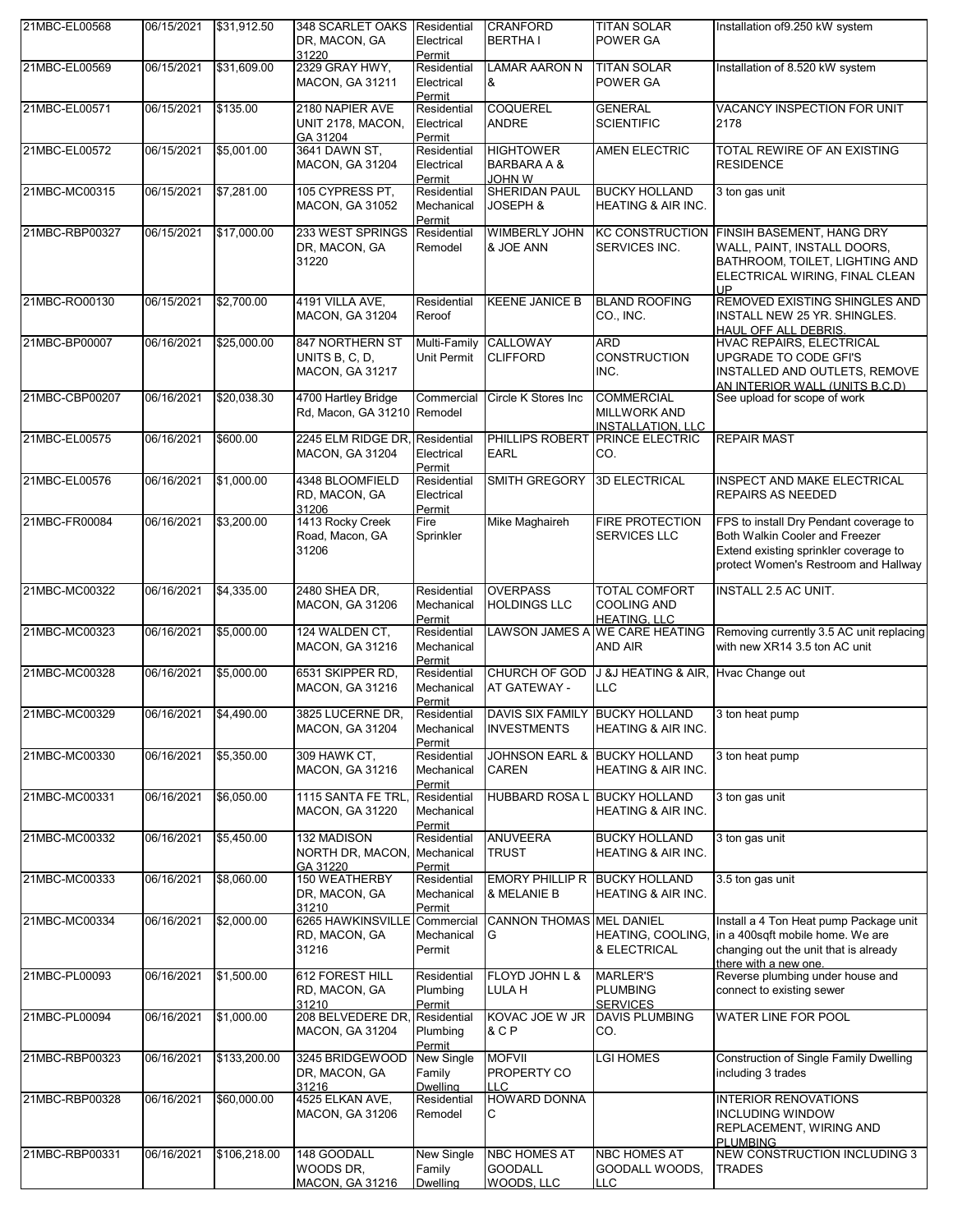| 21MBC-RBP00332 | 06/16/2021 | \$122,094.00 | 152 GOODALL<br>WOODS DR.                    | New Single<br>Family          | <b>NBC HOMES AT</b><br><b>GOODALL</b> | <b>NBC HOMES AT</b><br>GOODALL WOODS,  | NEW CONSTRUCTION INCLUDING 3<br><b>TRADES</b>                                            |
|----------------|------------|--------------|---------------------------------------------|-------------------------------|---------------------------------------|----------------------------------------|------------------------------------------------------------------------------------------|
|                |            |              | MACON, GA 31216                             | Dwelling                      | WOODS, LLC                            | <b>LLC</b>                             |                                                                                          |
| 21MBC-RBP00333 | 06/16/2021 | \$101,430.00 | 153 GOODALL<br>WOODS DR.                    | <b>New Single</b><br>Family   | <b>NBC HOMES AT</b><br><b>GOODALL</b> | <b>NBC HOMES AT</b><br>GOODALL WOODS,  | NEW CONSTRUCTION INCLUDING 3<br><b>TRADES</b>                                            |
|                |            |              | <b>MACON, GA 31216</b>                      | <b>Dwelling</b>               | WOODS, LLC                            | <b>LLC</b>                             |                                                                                          |
| 21MBC-RLV00185 | 06/16/2021 | \$600.00     | 528 SUGARLOAF                               |                               | Low Voltage ROSENSWIKE                | <b>ADT SECURITY</b>                    | <b>BA Alarm</b>                                                                          |
|                |            |              | DR, MACON, GA<br>31204                      | Residential                   | <b>MARK A</b>                         | <b>SERVICES</b>                        |                                                                                          |
| 21MBC-RLV00186 | 06/16/2021 | \$600.00     | 6954 ANDALUSIA                              | Low Voltage BINFORD           |                                       | <b>ADT SECURITY</b>                    | <b>BA Alarm</b>                                                                          |
|                |            |              | DR, MACON, GA<br>31216                      | Residential                   | GREGORY T &<br>WILDA H                | <b>SERVICES</b>                        |                                                                                          |
| 21MBC-RLV00187 | 06/16/2021 | \$600.00     | 226 CHADWICK CIR,<br><b>MACON, GA 31210</b> | Low Voltage<br>Residential    | <b>GAGE ANDREA M</b>                  | <b>ADT SECURITY</b><br><b>SERVICES</b> | <b>BA Alarm</b>                                                                          |
| 21MBC-RLV00188 | 06/16/2021 | \$600.00     | 107 KENILWORTH                              | Low Voltage                   | KING MICHAEL W - ADT SECURITY         |                                        | <b>BA Alarm</b>                                                                          |
|                |            |              | CT, MACON, GA<br>31210                      | Residential                   | <b>MAUREEN B</b>                      | <b>SERVICES</b>                        |                                                                                          |
| 21MBC-RLV00189 | 06/16/2021 | \$600.00     | 3576 HILLCREST                              | Low Voltage                   | <b>CARTER MATTIE</b>                  | <b>ADT SECURITY</b>                    | <b>BA Alarm</b>                                                                          |
|                |            |              | AVE, MACON, GA<br>31204                     | Residential                   | M                                     | <b>SERVICES</b>                        |                                                                                          |
| 21MBC-CBP00083 | 06/17/2021 | \$48.30      | 1944 Second Ave,<br>Macon, GA 31201         | Remodel                       |                                       | <b>GROUP</b>                           | Commercial Macon Bibb County ICB CONSTRUCTION Renovation to Mattie Hubbard Jones<br>Park |
|                |            |              |                                             |                               |                                       |                                        |                                                                                          |
| 21MBC-CBP00193 | 06/17/2021 | \$1.00       | 1210 SHURLING                               | New                           | <b>BIBB COUNTY</b>                    | <b>RS WILSON</b>                       | <b>NEW TICKET BOOTH TO SERVE</b>                                                         |
|                |            |              | DRIVE, MACON, GA<br>31201                   | Commercial<br><b>Building</b> | <b>SCHOOL</b><br><b>DISTRICT</b>      | CONSTRUCTION.<br><b>LLC</b>            | <b>EXISTING SPORTS STADIUM</b>                                                           |
| 21MBC-CBP00197 | 06/17/2021 | \$25,000.00  | 695 RIVERSIDE DR,                           | Accessory                     | <b>MACON-BIBB CO</b>                  | <b>RS WILSON</b>                       | The project consists of upgrading the                                                    |
|                |            |              | <b>MACON, GA 31201</b>                      | Building -                    | URBAN DEV AUTH CONSTRUCTION,          |                                        | existing Rotary Park at 695 and 635                                                      |
|                |            |              |                                             | Commercial                    |                                       | LLC                                    | Riverside Drive, currently owned by                                                      |
|                |            |              |                                             |                               |                                       |                                        | Macon Bib County Urban Development                                                       |
|                |            |              |                                             |                               |                                       |                                        | Authority, for use as an off-leash dog                                                   |
|                |            |              |                                             |                               |                                       |                                        | park. The project includes the addition of                                               |
|                |            |              |                                             |                               |                                       |                                        | one new restroom building. (180 sf -<br>aross)                                           |
| 21MBC-EL00560  | 06/17/2021 | \$6,000.00   | 5577 HOUSTON RD                             | Residential                   | HPI RUTLAND LLC METRO POWER           |                                        | Rewire kitchen                                                                           |
|                |            |              | Apt 1407, MACON,<br>GA 31216                | Electrical<br>Permit          |                                       |                                        |                                                                                          |
| 21MBC-EL00574  | 06/17/2021 | \$8,800.00   | 200 TROON WEST,                             | Residential                   |                                       | OWENS ANNETTE A. B. LEE HEATING        | Replacement of existing equipment                                                        |
|                |            |              | MACON, GA 31210                             | Electrical<br>Permit          | D                                     | <b>AND AIR</b>                         |                                                                                          |
| 21MBC-EL00577  | 06/17/2021 | \$750.00     | 2180 NEAL AVE,                              | Residential                   | <b>CARROLL LENA</b>                   | <b>GENERAL</b>                         | <b>SERVICE UPGRADE</b>                                                                   |
|                |            |              | MACON, GA 31204                             | Electrical<br>Permit          |                                       | <b>SCIENTIFIC</b>                      |                                                                                          |
| 21MBC-EL00578  | 06/17/2021 | \$100.00     | 4004 FLOYD AVE,                             | Residential                   | <b>ROBINSON</b>                       |                                        | VACANCY INSPECTION FOR GA                                                                |
|                |            |              | <b>MACON, GA 31204</b>                      | Electrical<br>Permit          | <b>ESTON - LOUISE</b>                 |                                        | <b>POWER</b>                                                                             |
| 21MBC-MC00337  | 06/17/2021 | \$6,087.00   | 1304 PATTERSON                              | Mechanical                    | <b>FORBES JOHN A</b>                  | PRO TECH AIR LLC                       | Install/Replace 3 Ton Gas Package unit                                                   |
|                |            |              | ST, MACON, GA<br>31204                      | Permit                        |                                       |                                        |                                                                                          |
| 21MBC-RBP00330 | 06/17/2021 | \$114,375.00 | 7203 Winterberry                            | <b>New Single</b>             | <b>Three Oaks</b>                     | <b>THREE OAKS</b>                      | New single family home including 3                                                       |
|                |            |              | Circle, Macon, GA                           | Family                        | Construction and                      | <b>CONSTRUCTION</b>                    | trades                                                                                   |
|                |            |              | 31206                                       | <b>Dwelling</b>               | Development, Inc.                     | <b>AND</b>                             |                                                                                          |
| 21MBC-RBP00334 | 06/17/2021 | \$40,000.00  | 601 SPRINGDALE                              | Residential                   | <b>BRADLEY</b>                        | DEVELOPMENT. INC.<br><b>BRAD FINK</b>  | UPGRADE PLUMBING FIXTURES,                                                               |
|                |            |              | WOODS DR,                                   | Remodel                       | CAROLYN F                             | (HOMEOWNER)                            | HVAC EQUIPMENT, ELECTRICAL                                                               |
|                |            |              | MACON, GA 31210                             |                               |                                       |                                        | SERVICE, REPLACE CABINETS,                                                               |
|                |            |              |                                             |                               |                                       |                                        | FLOORING, SHEETROCK REPAIR,                                                              |
|                |            |              |                                             |                               |                                       |                                        | <b>COSMETIC AND SPACE UPGRADES</b>                                                       |
|                |            |              |                                             |                               |                                       | <b>NBC HOMES AT</b>                    | FOR AN EXISTING RESIDENCE.                                                               |
| 21MBC-RBP00335 | 06/17/2021 | \$81,648.00  | 149 GOODALL<br>WOODS DR.                    | New Single<br>Family          | <b>NBC HOMES AT</b><br><b>GOODALL</b> | GOODALL WOODS,                         | NEW CONSTRUCTION INCLUDING 3<br><b>TRADES</b>                                            |
|                |            |              | MACON, GA 31216                             | Dwellina                      | WOODS, LLC                            | LLC                                    |                                                                                          |
| 21MBC-RBP00336 | 06/17/2021 | \$134,292.00 | 210 SHALAKO LN,                             | New Single                    | THREE OAKS                            | WJH LLC                                | New Single Family Dwelling- 3 trades                                                     |
|                |            |              | <b>MACON, GA 31052</b>                      | Family                        | CONS & DEV INC                        |                                        |                                                                                          |
| 21MBC-RBP00337 | 06/17/2021 | \$134,262.00 | 206 SHALAKO LN,                             | <b>Dwelling</b><br>New Single | THREE OAKS                            | <b>WJH LLC</b>                         | New Single Family Dwelling- 3 trades                                                     |
|                |            |              | MACON, GA 31052                             | Family                        | CONS & DEV INC                        |                                        |                                                                                          |
|                |            |              |                                             | <b>Dwelling</b>               |                                       |                                        |                                                                                          |
| 21MBC-RBP00338 | 06/17/2021 | \$107,088.00 | 204 SHALAKO LN,                             | New Single                    | THREE OAKS                            | <b>WJH LLC</b>                         | New Single Family Dwelling- 3 trades                                                     |
|                |            |              | <b>MACON, GA 31052</b>                      | Family                        | CONS & DEV INC                        |                                        |                                                                                          |
|                |            |              |                                             | Dwelling                      |                                       |                                        |                                                                                          |
| 21MBC-RBP00339 | 06/17/2021 | \$174,564.00 | 209 CHEYENNE<br>WAY, MACON, GA              | New Single<br>Family          | THREE OAKS<br>CONS & DEV INC          | <b>WJH LLC</b>                         | New Single Family Dwelling- 3 trades                                                     |
|                |            |              | 31052                                       | <b>Dwelling</b>               |                                       |                                        |                                                                                          |
| 21MBC-RBP00340 | 06/17/2021 | \$10,000.00  | 6404 SHAWN DR,                              | Accessory                     | <b>KCK REAL</b>                       |                                        | PLACE AN ACCESSORY BUILDING                                                              |
|                |            |              | <b>MACON, GA 31052</b>                      | Building -                    | <b>ESTATE</b>                         |                                        | ON THE REAR SIDE OF THE                                                                  |
|                |            |              |                                             |                               | <b>PROPERTIES</b>                     |                                        | <b>RESIDENCE</b>                                                                         |
|                |            |              |                                             | Residential                   |                                       |                                        |                                                                                          |
| 21MBC-RLV00190 | 06/17/2021 | \$600.00     | <b>137 SUMMERFIELD</b>                      |                               | Low Voltage MOORE SUSAN P             | <b>ADT SECURITY</b>                    | <b>BA Alarm</b>                                                                          |
|                |            |              | DR, MACON, GA                               | Residential                   |                                       | <b>SERVICES</b>                        |                                                                                          |
| 21MBC-RLV00191 | 06/17/2021 | \$600.00     | 31210<br>4377 MIKADO AVE,                   | Low Voltage                   | <b>WALKER CONNIE</b>                  | <b>ADT SECURITY</b>                    | <b>BA Alarm</b>                                                                          |
|                |            |              | MACON, GA 31206                             | Residential                   |                                       | <b>SERVICES</b>                        |                                                                                          |
| 21MBC-RLV00192 | 06/17/2021 | \$600.00     | 108 CAMBRIDGE                               | Low Voltage                   | <b>GEORGE</b>                         | <b>ADT SECURITY</b>                    | <b>BA Alarm</b>                                                                          |
|                |            |              | WAY, MACON, GA<br>31220                     | Residential                   | RICHARD K &<br><b>DANYELLE</b>        | <b>SERVICES</b>                        |                                                                                          |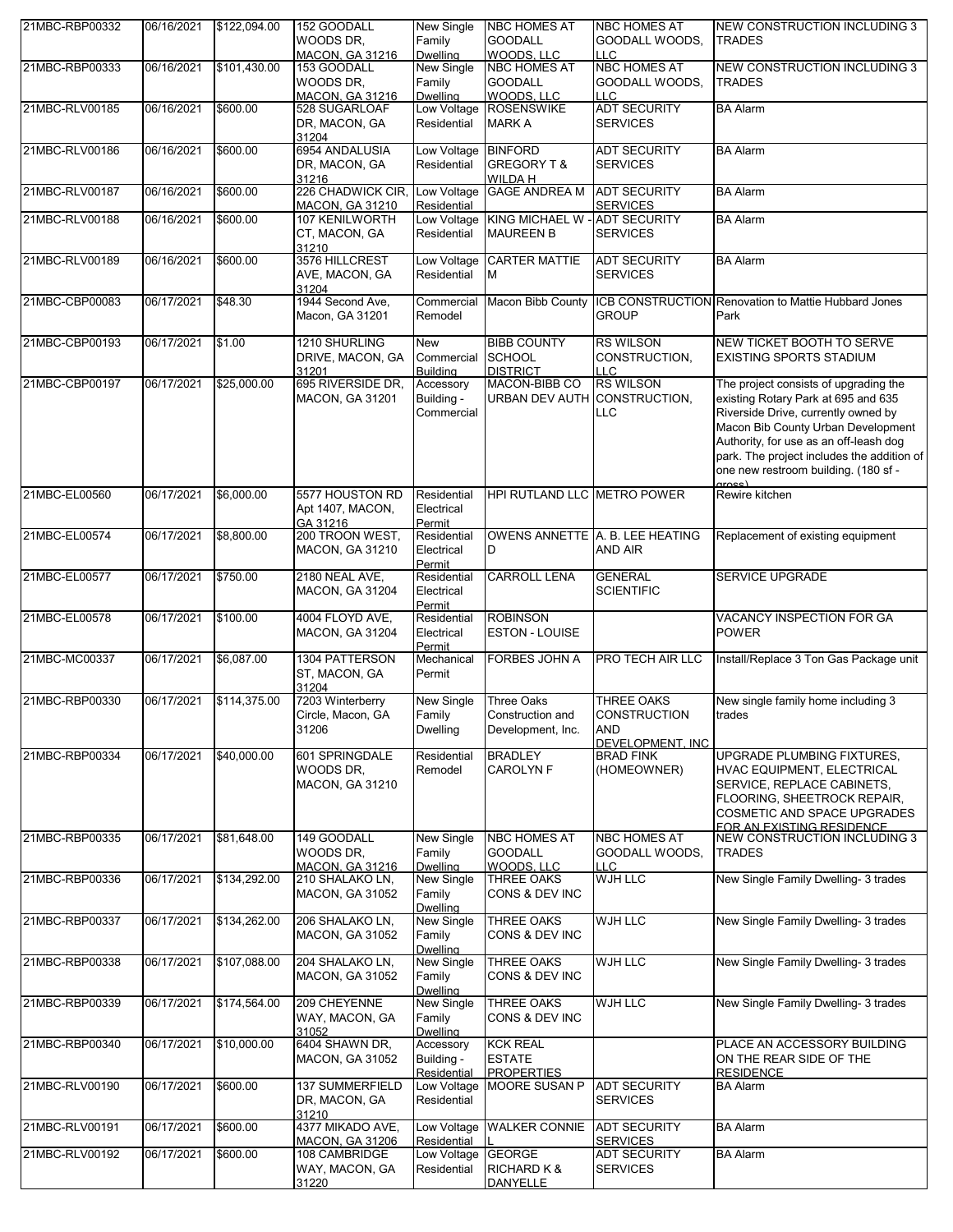| 21MBC-CBP00181 | 06/18/2021 | \$65,000.00             | 1250 GRAY HWY,<br><b>MACON, GA 31211</b>                | Commercial<br>Structure                  | <b>NATIONSBANK</b><br><b>NATL ASSOC</b>               | <b>WREN MATTOX</b><br><b>BUILDERS INC.</b>                     | Drive up ATM                                                                                             |
|----------------|------------|-------------------------|---------------------------------------------------------|------------------------------------------|-------------------------------------------------------|----------------------------------------------------------------|----------------------------------------------------------------------------------------------------------|
| 21MBC-CBP00209 | 06/18/2021 | \$3,800.00              | 111 ARKWRIGHT                                           | Commercial                               | <b>ARKWRIGHT</b>                                      | CRM                                                            | METAL STUD FRAMING INTERIOR                                                                              |
|                |            |                         | LNDG SUITE A,<br><b>MACON, GA 31210</b>                 | Remodel                                  | <b>ROAD PROPRTS</b><br><b>LLC</b>                     | CONSTRUCTION                                                   | WALLS FOR GRESCO OFFICE SPACE<br>(ELECTRICAL BEING SUBMITTED<br>SEPARATELY)                              |
| 21MBC-EL00573  | 06/18/2021 | \$56,856.00             | 3809 WYNNWOOD<br>DR, MACON, GA<br>31206                 | Residential<br>Electrical<br>Permit      | <b>COLLINS TYRON</b><br>C SR                          | <b>MARC JONES</b><br><b>CONSTRUCTION</b><br><b>LLC</b>         | Installation of Roof Mounted Solar<br>Photovoltaic                                                       |
| 21MBC-EL00579  | 06/18/2021 | \$800.00                | 4507 AYERS RD,<br><b>MACON, GA 31210</b>                | Residential<br>Electrical<br>Permit      | <b>WHEELER LISA M</b>                                 | K & P ELECTRICAL<br><b>SERVICES INC</b>                        | REPLACE SERVICE ON EXISTING<br><b>RESIDENCE</b>                                                          |
| 21MBC-EL00581  | 06/18/2021 | \$700.00                | 552 OLD LUNDY RD,<br><b>MACON, GA 31210</b>             | Residential<br>Electrical<br>Permit      | <b>H &amp; H</b><br><b>CONSTRUCTION</b>               | STARR ELECTRICAL replace bent mast<br><b>CONTRACTORS</b>       |                                                                                                          |
| 21MBC-EL00582  | 06/18/2021 | \$10,000.00             | 127 ST CROIX DR,<br><b>MACON, GA 31210</b>              | Residential<br>Electrical<br>Permit      | MARTIN TAMMY U<br>& LEE L                             | LEWIS ELECTRIC,<br>LLC                                         | whole home generator installation                                                                        |
| 21MBC-EL00585  | 06/18/2021 | \$650.00                | 2904 SOUTHSHORE<br>DR, MACON, GA<br>31204               | Residential<br>Electrical<br>Permit      | HAHN JO ANN                                           | <b>SCHAFFER</b><br><b>ELECTRIC SERVICE</b>                     | Storm repair to Electrical Service                                                                       |
| 21MBC-FR00072  | 06/18/2021 | \$35,000.00             | 5101 RIVERSIDE DR, Fire<br><b>MACON, GA 31210</b>       | Sprinkler                                | <b>SRTJR MACON</b><br><b>LLC</b>                      | <b>GEORGIA</b><br><b>AUTOMATIC</b><br><b>SPRINKLER</b>         | new sprinkler system in ex bldg                                                                          |
| 21MBC-RBP00341 | 06/18/2021 | \$107,088.00            | 211 CHEYENNE<br>WAY, Lizella, GA<br>31052               | New Single<br>Family<br>Dwelling         |                                                       | WJH LLC                                                        | New Single Family Dwelling- 3 trades                                                                     |
| 21MBC-RLV00193 | 06/18/2021 | \$600.00                | 4336 THRASHER<br>CIR, MACON, GA<br>31206                | Low Voltage<br>Residential               | <b>HILL MICHAEL A</b>                                 | <b>ADT SECURITY</b><br><b>SERVICES</b>                         | <b>BA Alarm</b>                                                                                          |
| 21MBC-RO00136  | 06/18/2021 | \$8,270.00              | 620 MONROE ST,<br><b>MACON, GA 31201</b>                | Residential<br>Reroof                    | <b>MAYNARD</b><br><b>PATRICIA &amp;</b>               |                                                                | PLATINUM ROOFING New Roof Installation of half the roof.                                                 |
| 21MBC-EL00542  | 06/21/2021 | \$500.00                | 145 WINDERMERE<br>CIR, MACON, GA<br>31210               | Residential<br>Electrical<br>Permit      | <b>ELLIS STEPHEN B</b>                                | <b>TOMMY'S LIGHTING</b><br><b>AND ELECTRIC</b>                 | NEED POWER ON TOP CHECK<br>ELECTRICAL FOR RESIDENCE                                                      |
| 21MBC-EL00583  | 06/21/2021 | \$1,500.00              | 117 ORANGE ST,<br><b>MACON, GA 31201</b>                | Commercial<br>Electrical<br>Permit       | <b>KWS HOLDINGS</b><br><b>LLC</b>                     | <b>METRO POWER</b>                                             | Remodel of electrical outlets and lights.                                                                |
| 21MBC-EL00584  | 06/21/2021 | \$400.00                | 358 WESLEY CIR,<br>MACON, GA 31204                      | Residential<br>Electrical<br>Permit      | <b>EVANS KRISTY N</b>                                 | M.L. DAVIDSON<br><b>ELECTRIC</b>                               | Need inspection to get power on that's<br>been off over a year.                                          |
| 21MBC-EL00586  | 06/21/2021 | \$700.00                | 1791 BONNER<br>GILBERT RD.<br><b>MACON, GA 31052</b>    | Residential<br>Electrical<br>Permit      | <b>KENNINGTON</b><br><b>CHARLOTTE F</b>               | CONTRACTORS                                                    | STARR ELECTRICAL new service-temporary                                                                   |
| 21MBC-EL00587  | 06/21/2021 | \$800.00                | 153 ROGERS AVE,<br>MACON, GA 31204                      | Residential<br>Electrical<br>Permit      |                                                       | STRADLEY SCOTT K & P ELECTRICAL<br>SERVICES INC                | <b>REPAIR SERVICE</b>                                                                                    |
| 21MBC-EL00588  | 06/21/2021 | \$300.00                | 2072 THIRD AVE,<br><b>MACON, GA 31204</b>               | Residential<br>Electrical<br>Permit      | <b>BROWN EUNDRA</b><br>D                              | <b>GENERAL</b><br><b>SCIENTIFIC</b>                            | <b>POWER RELEASE</b>                                                                                     |
| 21MBC-RBP00342 |            | 06/21/2021 \$120,618.00 | 207 HAWTHORN<br>TRL, MACON, GA<br>31210                 | New Single VJA LLC<br>Family<br>Dwelling |                                                       | <b>WJH LLC</b>                                                 | New Single Family Dwelling- 3 trades                                                                     |
| 21MBC-RBP00343 | 06/21/2021 | \$107,823.00            | 215 HAWTHORN<br>TRL, MACON, GA<br>31210                 | New Single<br>Family<br><b>Dwelling</b>  | <b>VJA LLC</b>                                        | <b>WJH LLC</b>                                                 | New Single Family Dwelling- 3 trades                                                                     |
| 21MBC-RBP00344 | 06/21/2021 | \$107,823.00            | 209 HAWTHORN<br>TRL, MACON, GA<br>31210                 | New Single<br>Family<br><b>Dwelling</b>  | VJA LLC                                               | WJH LLC                                                        | New Single Family Dwelling - 3 trades                                                                    |
| 21MBC-RLV00199 | 06/21/2021 | \$600.00                | 490 SOUTHERN<br>OAKS DR, MACON,<br>GA 31216             | Low Voltage<br>Residential               | <b>HOME PLACER</b><br>LLC.                            | <b>ADT SECURITY</b><br><b>SERVICES</b>                         | <b>BA Alarm</b>                                                                                          |
| 21MBC-RLV00200 | 06/21/2021 | \$600.00                | 2763 BARRETT AVE,<br><b>MACON, GA 31206</b>             | Low Voltage<br>Residential               | <b>MILLER MELINDA</b>                                 | <b>ADT SECURITY</b><br><b>SERVICES</b>                         | <b>BA Alarm</b>                                                                                          |
| 21MBC-RO00137  | 06/21/2021 | \$6,365.00              | 7493 NOWELL RD S, Residential<br><b>MACON, GA 31216</b> | Reroof                                   | <b>GALYEAN</b><br><b>SHARON &amp;</b><br>WANDA E MAN  | <b>CROSBY ROOFING</b><br>CO.                                   | ** FULL SHINGLE ROOF<br>REPLACEMENT ** 6.21.21                                                           |
| 21MBC-EL00580  | 06/22/2021 | \$30,000.00             | 118 LAMAR ST,<br><b>MACON, GA 31204</b>                 | Residential<br>Electrical<br>Permit      | <b>PROJECT R</b><br><b>ENTERPRISES</b><br><b>LLC</b>  | RAINEY ELECTRIC<br><b>SERVICE LLC</b>                          | REWIRE OF WHOLE RESIDENTIAL<br><b>STRUCTURE</b>                                                          |
| 21MBC-EL00589  | 06/22/2021 | \$1,500.00              | 111 ARKWRIGHT<br>LNDG, MACON, GA<br>31210               | Commercial<br>Electrical<br>Permit       | <b>ARKWRIGHT</b><br><b>ROAD PROPRTS</b><br><b>LLC</b> | <b>BRIAN GREGORY</b><br>ELECTRIC LLC                           | WIRE NEW OFFICES WITH<br><b>RECEPTACLES AND LIGHTS</b>                                                   |
| 21MBC-MC00205  | 06/22/2021 | \$3,970.00              | 3090 VINEVILLE<br>AVE, MACON, GA<br>31204               | Commercial<br>Mechanical<br>Permit       | <b>ESTATE LLC</b>                                     | <b>HEATING &amp; AIR INC</b>                                   | DANDELION REAL BUZZELL PLUMBING changeout whole house dehumidifier                                       |
| 21MBC-MC00206  | 06/22/2021 | \$5,000.00              | 6601 ZEBULON RD,<br><b>MACON, GA 31220</b>              | Commercial<br>Mechanical<br>Permit       | <b>RESCUE MISSION</b><br>OF MIDDLE GA                 | HEATING & AIR INC                                              | BUZZELL PLUMBING Changeout of 3.5ton unit and 70,000btu<br>80% gas furnace                               |
| 21MBC-MC00207  | 06/22/2021 | \$5,050.00              | 128 PARKLANE PL,<br><b>MACON, GA 31220</b>              | Residential<br>Mechanical<br>Permit      | & JOYRUTH                                             | <b>HEATING &amp; AIR INC</b>                                   | MAHATHRE VIJAY BUZZELL PLUMBING Changeout 2.5ton 15seer HVAC unit<br>Changeout 70,000BTU 80% gas furnace |
| 21MBC-MC00209  | 06/22/2021 | \$4,880.00              | 6001 SARDIS<br>CHURCH RD,<br><b>MACON, GA 31216</b>     | Residential<br>Mechanical<br>Permit      | <b>SHIRLEY</b>                                        | POWELL WALTON BUZZELL PLUMBING<br><b>HEATING &amp; AIR INC</b> | Changeout of 2.5ton HVAC unit                                                                            |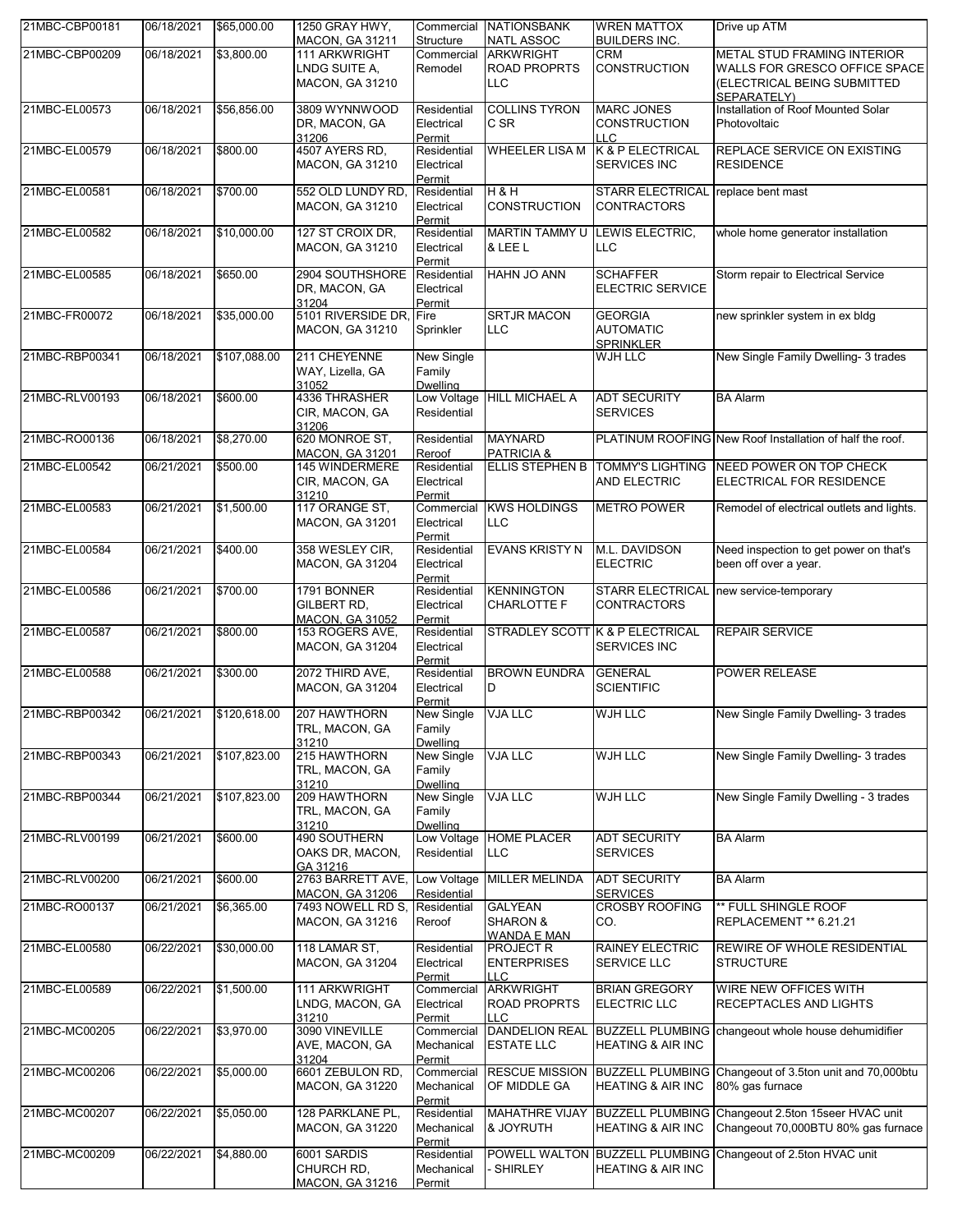| 21MBC-MC00226  | 06/22/2021 | \$5,380.00   | 6271 FORSYTH RD.<br><b>MACON, GA 31210</b>     | Residential<br>Mechanical<br>Permit     | & NANCY S                                             | <b>HEATING &amp; AIR INC</b>                            | KAPLAN MICHAEL BUZZELL PLUMBING Changeout 3ton 14seer HVAC unit<br>Changeout 70,000btu 80% gas furnace                             |
|----------------|------------|--------------|------------------------------------------------|-----------------------------------------|-------------------------------------------------------|---------------------------------------------------------|------------------------------------------------------------------------------------------------------------------------------------|
| 21MBC-MC00227  | 06/22/2021 | \$10,530.00  | 986 ADAMS ST,<br><b>MACON, GA 31201</b>        | Residential<br>Mechanical<br>Permit     |                                                       | <b>HEATING &amp; AIR INC</b>                            | SHARON TANYA & BUZZELL PLUMBING changeout 2.5ton 14 seer and 4ton<br>14seer HVAC units                                             |
| 21MBC-MC00230  | 06/22/2021 | \$4,975.00   | 152 STONEWALL PL<br>MACON, GA 31204            | Residential<br>Mechanical<br>Permit     | <b>BARTON</b><br><b>KATHRYN LYNN</b>                  | <b>BUZZELL PLUMBING</b><br><b>HEATING &amp; AIR INC</b> | Changeout 2.5ton 15seer HVAC unit<br>Changeout 70,000btu 80% gas furnace                                                           |
| 21MBC-MC00254  | 06/22/2021 | \$8,950.00   | 150 EAST DR.<br>MACON, GA 31216                | Commercial<br>Mechanical<br>Permit      | <b>MACON-BIBB</b><br><b>COUNTY</b>                    | <b>HEATING &amp; AIR INC</b>                            | BUZZELL PLUMBING HVAC 5ton changeout, HVAC<br>110,000BTU gas furnace changeout                                                     |
| 21MBC-MC00255  | 06/22/2021 | \$5,375.00   | 1119 SANDY BEACH<br>DR, MACON, GA<br>31220     | Residential<br>Mechanical<br>Permit     | <b>P FIN I LLC</b>                                    | <b>BUZZELL PLUMBING</b><br><b>HEATING &amp; AIR INC</b> | Changeout 3ton 14seer hvac unit                                                                                                    |
| 21MBC-MC00256  | 06/22/2021 | \$14,520.00  | 2776 HILLANDALE<br>CIR, MACON, GA<br>31204     | Residential<br>Mechanical<br>Permit     | <b>HEARD DANA D</b>                                   | <b>HEATING &amp; AIR INC</b>                            | BUZZELL PLUMBING Changeout 2.5ton 14seer HVAC unit.<br>Changeout 4ton 14seer HVAC unit.                                            |
| 21MBC-MC00259  | 06/22/2021 | \$6,540.00   | 1006 MAGNOLIA ST,<br><b>MACON, GA 31201</b>    | Residential<br>Mechanical<br>Permit     | <b>HOFMANN</b><br><b>THOMAS J</b>                     | <b>HEATING &amp; AIR INC</b>                            | BUZZELL PLUMBING Changeout 3ton 15seer HVAC unit.<br>Changeout 60,000btu gas furnace.                                              |
| 21MBC-MC00287  | 06/22/2021 | \$3,470.00   | 4609 OXFORD CIR,<br><b>MACON, GA 31210</b>     | Residential<br>Mechanical<br>Permit     | APPLEBY SARA C                                        | <b>BUZZELL PLUMBING</b><br><b>HEATING &amp; AIR INC</b> | changeout 12,000btu 19seer minisplit<br>hvac unit                                                                                  |
| 21MBC-MC00288  | 06/22/2021 | \$5,460.00   | 976 WILL SCARLET<br>WAY, MACON, GA<br>31220    | Residential<br>Mechanical<br>Permit     | JOSEY<br><b>CATHERINE</b>                             | <b>HEATING &amp; AIR INC</b>                            | BUZZELL PLUMBING changeout 3ton 14seer package hvac<br>unit                                                                        |
| 21MBC-MC00296  | 06/22/2021 | \$1,270.00   | 1073 GEORGIA AVE<br>MACON, GA 31201            | Residential<br>Mechanical<br>Permit     | CHIPLEY JOHN R<br>JR & STEPHANI                       | <b>BUZZELL PLUMBING</b><br><b>HEATING &amp; AIR INC</b> | Changeout HVAC wall mount air handler                                                                                              |
| 21MBC-MC00303  | 06/22/2021 | \$5,092.00   | 3527 JONES RD,<br><b>MACON, GA 31216</b>       | Residential<br>Mechanical<br>Permit     | <b>GUTZMORE ROY</b>                                   | <b>HEATING &amp; AIR INC</b>                            | BUZZELL PLUMBING changeout 2.5ton 15seer hvac unit                                                                                 |
| 21MBC-MC00317  | 06/22/2021 | \$5,851.00   | 5650 JANERU CIR,<br><b>MACON, GA 31216</b>     | Residential<br>Mechanical<br>Permit     | <b>COLTON</b><br><b>GREGORY M</b>                     | <b>HEATING &amp; AIR INC</b>                            | BUZZELL PLUMBING Changeout 3.5ton 14seer HVAC unit                                                                                 |
| 21MBC-MC00319  | 06/22/2021 | \$7,110.00   | 1460 BEAVER OAKS<br>DR, MACON, GA<br>31220     | Residential<br>Mechanical<br>Permit     | <b>GOSS BRIAN &amp;</b><br><b>DEBORAH</b>             | <b>BUZZELL PLUMBING</b><br><b>HEATING &amp; AIR INC</b> | Changeout 3ton 15seer HVAC package<br>unit                                                                                         |
| 21MBC-MC00324  | 06/22/2021 | \$4,850.50   | 160 COLD CREEK<br>PKWY, MACON, GA<br>31210     | Residential<br>Mechanical<br>Permit     | ROPER COREY M<br>& RACHEL K                           | <b>BUZZELL PLUMBING</b><br><b>HEATING &amp; AIR INC</b> | Changeout 2.5ton 14seer HVAC unit                                                                                                  |
| 21MBC-PL00066  | 06/22/2021 | \$1,175.00   | 3214 LANCING LN,<br><b>MACON, GA 31217</b>     | Residential<br>Plumbing<br>Permit       | FINNEY CAROLYN                                        | <b>BUZZELL PLUMBING</b><br><b>HEATING &amp; AIR INC</b> | Waterline replacement from meter to<br>under house approximately 30 feet                                                           |
| 21MBC-PL00092  | 06/22/2021 | \$3,325.00   | 3465 MOGUL RD.<br>MACON, GA 31217              | Residential<br>Plumbing<br>Permit       | DANIEL FRANK R                                        | <b>HEATING &amp; AIR INC</b>                            | BUZZELL PLUMBING plumbing re-pipe to include, kitchen sink,<br>ice maker box, toilets, showers, lavatory<br>sinks, outdoor spigots |
| 21MBC-PL00095  | 06/22/2021 | \$1,510.00   | 1418 TWIN PINES<br>LN, MACON, GA<br>31211      | Residential<br>Plumbing<br>Permit       | <b>HUDSON WENDY</b><br>Α                              | <b>BUZZELL PLUMBING</b><br><b>HEATING &amp; AIR INC</b> | Changeout 50gallon 40,000BTU water<br>heater                                                                                       |
| 21MBC-RBP00345 | 06/22/2021 | \$20,000.00  | 2429 ADGER RD,<br>MACON, GA 31206              | Residential<br>Remodel                  | VASQUEZ<br><b>OLIVERIO L</b>                          | <b>CLOWERS</b>                                          | COREY MARCHELLO GENERAL REPAIRS INCLUDING<br>PAINTING AND ROOF REPLACEMENT                                                         |
| 21MBC-RO00134  | 06/22/2021 | \$16,000.00  | 221 HUNTERS HILL<br>CT, MACON, GA<br>31210     | Residential<br>Reroof                   | <b>REESE MORRIS E</b><br>& CYNTHIA B                  | <b>BLAND ROOFING</b><br>CO., INC.                       | REMOVED EXISTING SHINGLES AND<br>INSTALL 30 YR. CHARCOAL BLACK<br>SHINGLES, HAUL OFF ALL DEBRIS.                                   |
| 21MBC-RO00135  | 06/22/2021 | \$12,000.00  | 228 TROTTERS<br>RUN, MACON, GA<br>31210        | Residential<br>Reroof                   | <b>LANGLEY GAIL C</b>                                 | <b>BLAND ROOFING</b><br>CO., INC.                       | REMOVE EXISTING SHINGLES AND<br>INSTALL NEW 30 YR. SHINGLES.<br><b>HAUL OFF ALL DEBRIS.</b>                                        |
| 21MBC-DM00060  | 06/23/2021 | \$6,000.00   | 665 PINEVIEW AVE,<br><b>MACON, GA 31206</b>    | Demolition                              | <b>CLARK CATHY S</b>                                  | <b>GEORGIA</b><br><b>ENVIRONMENTAL</b><br><b>GROUP</b>  | RESIDENTIAL DEMOLITION - BLIGHT<br><b>PROJECT</b>                                                                                  |
| 21MBC-EL00590  | 06/23/2021 | \$2,000.00   | 1840 SPRINGWOOD<br>DR, MACON, GA<br>31211      | Residential<br>Electrical<br>Permit     | HYDE ROY L-<br><b>MARY W</b>                          |                                                         | HOGAN'S ELECTRIC BUILD SERVICE FOR 200 AMPS                                                                                        |
| 21MBC-EL00591  | 06/23/2021 | \$2,200.00   | 3058 Bailey Drive,<br>Macon, GA 31204          | Residential<br>Electrical<br>Permit     |                                                       |                                                         | HOGAN'S ELECTRIC BUILD SERVICE FOR 200 AMPS                                                                                        |
| 21MBC-EL00594  | 06/23/2021 | \$5,439.08   | 979 EDGEWOOD<br>AVE, MACON, GA<br>31201        | Residential<br>Electrical<br>Permit     | <b>ETAL</b>                                           | MASON BETTY T & SERVICE ELECTRIC<br>INC.                | Panel and service change                                                                                                           |
| 21MBC-EL00595  | 06/23/2021 | \$1,887.00   | 1258 NEWPORT RD,<br><b>MACON, GA 31210</b>     | Residential<br>Electrical<br>Permit     | SEABOLT DUSTIN<br><b>B ET AL</b>                      | SERVICE ELECTRIC Service Change<br>INC.                 |                                                                                                                                    |
| 21MBC-RBP00329 | 06/23/2021 | \$157,560.00 | 3255 BRIDGEWOOD<br>DR, MACON, GA<br>31216      | New Single<br>Family<br><b>Dwelling</b> | <b>LGI Homes</b>                                      | LGI HOMES                                               | Single Family Home                                                                                                                 |
| 21MBC-RBP00346 | 06/23/2021 | \$105,000.00 | 548 SHI PL, MACON,<br>GA 31206                 | New Single<br>Family<br><b>Dwelling</b> | <b>MACON AREA</b><br><b>HABITAT FOR</b>               | <b>MACON HABITAT</b><br>FOR HUMANITY,<br>INC.           | <b>CONSTRUCTION OF NEW SINGLE</b><br><b>FAMILY DWELLING INCLUDING 3</b><br><b>TRADES</b>                                           |
| 21MBC-EL00592  | 06/24/2021 | \$1,500.00   | 2686 RIVERVIEW RD<br>#2686, MACON, GA<br>31204 | Residential<br>Electrical<br>Permit     | <b>SIMMONS</b><br><b>ENTERPRISES II</b><br><b>LLC</b> | <b>MACON</b><br><b>CONNECTIONS LLC</b>                  | Service repair                                                                                                                     |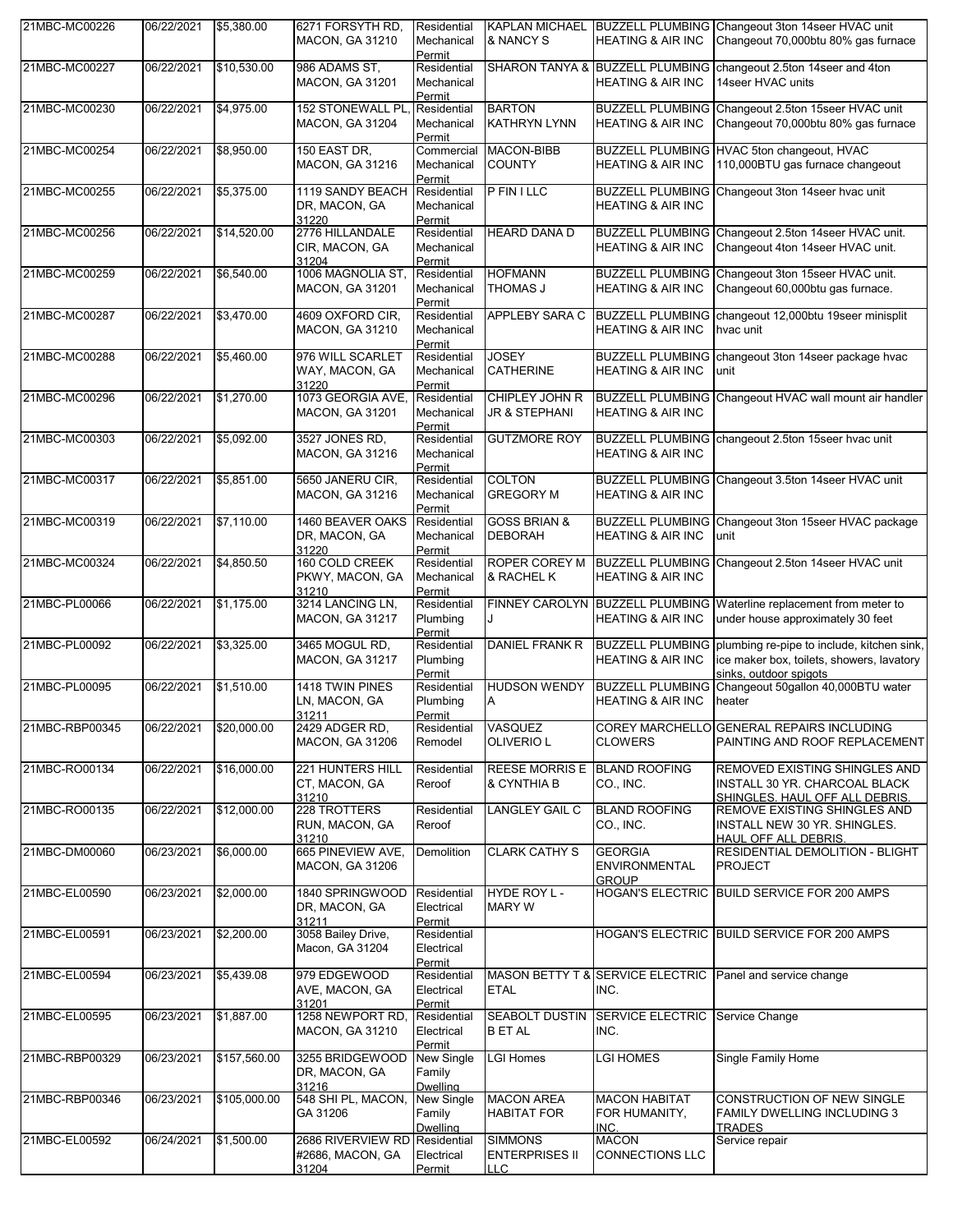| 21MBC-EL00597  | 06/24/2021 | \$100.00     | 589 PIERCE AVE,<br><b>MACON, GA 31204</b>                             | Residential<br>Electrical<br>Permit                | <b>JACKSON</b><br><b>SHARON D</b>                         |                                                                   | <b>RE-POWER FOR GA POWER</b>                                                                                                                                                                                 |
|----------------|------------|--------------|-----------------------------------------------------------------------|----------------------------------------------------|-----------------------------------------------------------|-------------------------------------------------------------------|--------------------------------------------------------------------------------------------------------------------------------------------------------------------------------------------------------------|
| 21MBC-EL00598  | 06/24/2021 | \$100.00     | 3517 STALLWORTH<br>DR, MACON, GA<br>31217                             | Residential<br>Electrical<br>Permit                | <b>FOWLER MARTHA</b><br><b>ALICE</b>                      |                                                                   | <b>GA POWER INSPECTION FOR</b><br><b>RESIDENCE</b>                                                                                                                                                           |
| 21MBC-MC00302  | 06/24/2021 | \$5,925.00   | 213 OAKLEAF DR,<br>MACON, GA 31210                                    | Residential<br>Mechanical<br>Permit                | <b>WOODWARD</b><br>MARY F &<br><b>CAMERON</b>             | <b>CONDITIONED AIR.</b><br>INC.                                   | REPLACE HEAT PUMP AND AIR<br><b>HANDLER</b>                                                                                                                                                                  |
| 21MBC-MC00305  | 06/24/2021 | \$7,025.00   | 161 HOWARD OAKS<br>DR, MACON, GA<br>31210                             | Residential<br>Mechanical<br>Permit                | RABUN PHILIP T -<br><b>VIRGINIA M</b>                     | <b>CONDITIONED AIR.</b><br>INC.                                   | 3.5 TON HEAT PUMP AIR HANDLER                                                                                                                                                                                |
| 21MBC-MC00308  | 06/24/2021 | \$4,335.00   | 167 APPLE VALLEY<br>RD, MACON, GA<br>31217                            | Residential<br>Mechanical<br>Permit                | <b>FRANKLIN JARVIS</b><br>G &                             | <b>CONDITIONED AIR.</b><br>INC.                                   | <b>HEAT PUMP &amp; AH</b>                                                                                                                                                                                    |
| 21MBC-MC00320  | 06/24/2021 | \$5,970.00   | 734 WILLOW CREEK<br>DR, MACON, GA<br>31204                            | Residential<br>Mechanical<br>Permit                | <b>JORDAN COLMAN</b><br>JR                                | <b>TOTAL COMFORT</b><br><b>COOLING AND</b><br><b>HEATING, LLC</b> | <b>INSTALL 2.5 TON AC</b>                                                                                                                                                                                    |
| 21MBC-MC00325  | 06/24/2021 | \$6,867.15   | 1111 NEWPORT RD,<br><b>MACON, GA 31210</b>                            | Residential<br>Mechanical<br>Permit                | <b>SCARBOROUGH</b><br><b>MARGARET J</b>                   | <b>TOTAL COMFORT</b><br><b>COOLING AND</b><br><b>HEATING, LLC</b> | <b>INSTALL 3 TON AC UNIT</b>                                                                                                                                                                                 |
| 21MBC-MC00326  | 06/24/2021 | \$5,900.00   | 226 WESTCHESTER<br>DR, MACON, GA<br>31210                             | Residential<br>Mechanical<br>Permit                | OJO<br><b>OLUWATOSIN J &amp;</b><br><b>TAWANNA</b>        | CONDITIONED AIR,<br>INC.                                          | CONDENSER AND COIL                                                                                                                                                                                           |
| 21MBC-MC00327  | 06/24/2021 | \$4,800.00   | 6868 LESLIE LN,<br><b>MACON, GA 31220</b>                             | Residential<br>Mechanical<br>Permit                |                                                           | MILLER HARLAN S CONDITIONED AIR,<br>INC.                          | HEAT PUMP AND AIR HANDLER                                                                                                                                                                                    |
| 21MBC-MC00336  | 06/24/2021 | \$11,250.00  | 6150 OLD FORSYTH<br>RD, MACON, GA<br>31210                            | Residential<br>Mechanical<br>Permit                | <b>SAWYER RONDA</b>                                       | <b>CONDITIONED AIR.</b><br>INC.                                   | 2 HEAT PUMPS AND AIR HANDLERS                                                                                                                                                                                |
| 21MBC-PL00073  | 06/24/2021 | \$6,745.00   | 4135 SAN CARLOS<br>DR, MACON, GA<br>31206                             | Residential<br>Plumbing<br>Permit                  | <b>FALL NDEYE AIDA</b>                                    | <b>BUZZELL PLUMBING</b><br><b>HEATING &amp; AIR INC</b>           | 1bath repipe, tub shower replacement,<br>changeout customer supplied fixtures                                                                                                                                |
| 21MBC-PL00096  | 06/24/2021 | \$4,200.00   | 376 VISTA CIR,<br><b>MACON, GA 31204</b>                              | Residential<br>Plumbing<br>Permit                  | <b>FMLM</b><br>PROPERTIES LLC                             | <b>HERNDON'S</b><br><b>BACKFLOW</b><br><b>PLUMBING</b>            | Rough-in and finish plumbing                                                                                                                                                                                 |
| 21MBC-PL00097  | 06/24/2021 | \$4,800.00   | 3810 DRURY DR.<br><b>MACON, GA 31204</b>                              | Residential<br>Plumbing<br>Permit                  | <b>WHIDDON</b><br>MICHAEL L &<br><b>REBECCA</b>           | <b>HERNDON'S</b><br><b>BACKFLOW</b><br><b>PLUMBING</b>            | rough-in and finish plumbing                                                                                                                                                                                 |
| 21MBC-PL00098  | 06/24/2021 | \$6,000.00   | 232 TYRONE BLVD,<br><b>MACON, GA 31204</b>                            | Residential<br>Plumbing<br>Permit                  | <b>JAY CHARLES A</b>                                      | <b>HERNDON'S</b><br><b>BACKFLOW</b><br><b>PLUMBING</b>            | rough-in and finish plumbing                                                                                                                                                                                 |
| 21MBC-PL00099  | 06/24/2021 | \$2,500.00   | 3508 THORPE ST,<br>MACON, GA 31204                                    | Residential<br>Plumbing<br>Permit                  | THE STEP AFTER-<br><b>EVICENCE</b>                        | <b>EMERY &amp; SON</b><br><b>PLUMBING</b>                         | ROUGH PLUMBING FOR EXISTING<br><b>RESIDENCE</b>                                                                                                                                                              |
| 21MBC-RBP00347 | 06/24/2021 | \$107,823.00 | 205 HAWTHORN<br>TRL, MACON, GA<br>31210                               | New Single<br>Family<br>Dwelling                   | <b>VJA LLC</b>                                            | WJH LLC                                                           | New Single Family Dwelling - 3 trades                                                                                                                                                                        |
| 21MBC-RBP00348 | 06/24/2021 | \$121,383.00 | 211 HAWTHORN<br>TRL, MACON, GA<br>31210                               | New Single<br>Family<br><b>Dwelling</b>            | <b>VJA LLC</b>                                            | <b>WJH LLC</b>                                                    | New Single Family Dwelling- 3 trades                                                                                                                                                                         |
| 21MBC-RBP00349 | 06/24/2021 | \$30,000.00  | 1942 PINEHILL DR,<br><b>MACON, GA 31217</b>                           | Residential<br>Remodel                             | <b>HARDEN RONALD</b>                                      |                                                                   | NEW ROOF, NEW SHEET ROCK,<br>NEW PLUMBING, NEW ELECTRICAL,<br>ADD HVAC SYSTEM, FULLY<br>REMODEL KITCHEN AND BATH, ADD<br>WASHER AND DRYER TO HALLWAY,<br>RELOCATE WATER HEATER, PAINT<br><b>ENTIRE HOUSE</b> |
| 21MBC-RLV00194 | 06/24/2021 | \$600.00     | 3071 COLUMBUS<br>RD, MACON, GA<br>31204                               | Low Voltage<br>Residential                         | WATSON JAMES E ADT SECURITY                               | <b>SERVICES</b>                                                   | <b>BA Alarm</b>                                                                                                                                                                                              |
| 21MBC-RLV00195 | 06/24/2021 | \$600.00     | 921 BOWMAN ST,<br><b>MACON, GA 31217</b>                              | Residential                                        | Low Voltage TEW CAROL R &<br>JONES CHERYL V               | <b>ADT SECURITY</b><br><b>SERVICES</b>                            | <b>BA Alarm</b>                                                                                                                                                                                              |
| 21MBC-RLV00196 | 06/24/2021 | \$600.00     | 2156 RANSOME ST.<br><b>MACON, GA 31204</b>                            | Residential                                        | Low Voltage MEMBERS ONLY<br><b>CLUB LLC</b>               | <b>ADT SECURITY</b><br><b>SERVICES</b>                            | <b>BA Alarm</b>                                                                                                                                                                                              |
| 21MBC-RLV00197 | 06/24/2021 | \$600.00     | 515 PINECREST RD,<br><b>MACON, GA 31204</b>                           | Low Voltage<br>Residential                         | <b>MAHLER</b><br><b>VERONICA L &amp;</b><br><b>KYLE W</b> | <b>ADT SECURITY</b><br><b>SERVICES</b>                            | <b>BA Alarm</b>                                                                                                                                                                                              |
| 21MBC-RLV00198 | 06/24/2021 | \$600.00     | 105 ST THOMAS PL,<br><b>MACON, GA 31210</b>                           | Residential                                        | Low Voltage EVANS MATTHEW<br>C & KAREN C                  | <b>ADT SECURITY</b><br><b>SERVICES</b>                            | <b>BA Alarm</b>                                                                                                                                                                                              |
| 21MBC-SGN00008 | 06/24/2021 | \$12,000.00  | 4040 VINEVILLE<br>AVE, MACON, GA<br>31210                             | Sign Permit                                        | <b>CENTERSTATE</b><br><b>BANK N A</b>                     | <b>SIGNART</b>                                                    | Change signs from Center State Bank to<br>South State Bank. One Ground sign,<br>two wall signs and directional signs                                                                                         |
| 21MBC-EL00593  | 06/25/2021 | \$1,500.00   | 2686 RIVERVIEW RD<br>#2688, MACON, GA<br>31204                        | Residential<br>Electrical<br>Permit                | SIMMONS<br><b>ENTERPRISES II</b><br><b>LLC</b>            | <b>MACON</b><br>CONNECTIONS LLC                                   | service repair                                                                                                                                                                                               |
| 21MBC-EL00599  | 06/25/2021 | \$1,500.00   | 370 GRANT AVE,<br><b>MACON, GA 31201</b>                              | Residential<br>Electrical<br>Permit                | PETIT-FRERE<br><b>ROGER</b>                               |                                                                   | UPDATING WIRES AND SWITCHES<br>FOR AN EXISITING RESIDENCE                                                                                                                                                    |
| 21MBC-PO00020  | 06/25/2021 | \$40,000.00  | 3243 HAMLIN RD,                                                       | Pool -                                             | <b>AVERETT</b>                                            | <b>IVEY LEAGUE</b>                                                | INSTALLING AN ENCLOSED POOL ON                                                                                                                                                                               |
| 21MBC-MC00340  | 06/26/2021 | \$4,585.00   | <b>MACON, GA 31052</b><br>135 BRIEGHTON CT,<br><b>MACON, GA 31210</b> | Residential<br>Residential<br>Mechanical<br>Permit | CHERRY L<br>MCCARVER RYAN TOTAL COMFORT<br>N & SARAH W    | <b>POOLS</b><br><b>COOLING AND</b><br><b>HEATING, LLC</b>         | <b>EXISTING RESIDENCE</b><br><b>INSTALL MINI SPLIT</b>                                                                                                                                                       |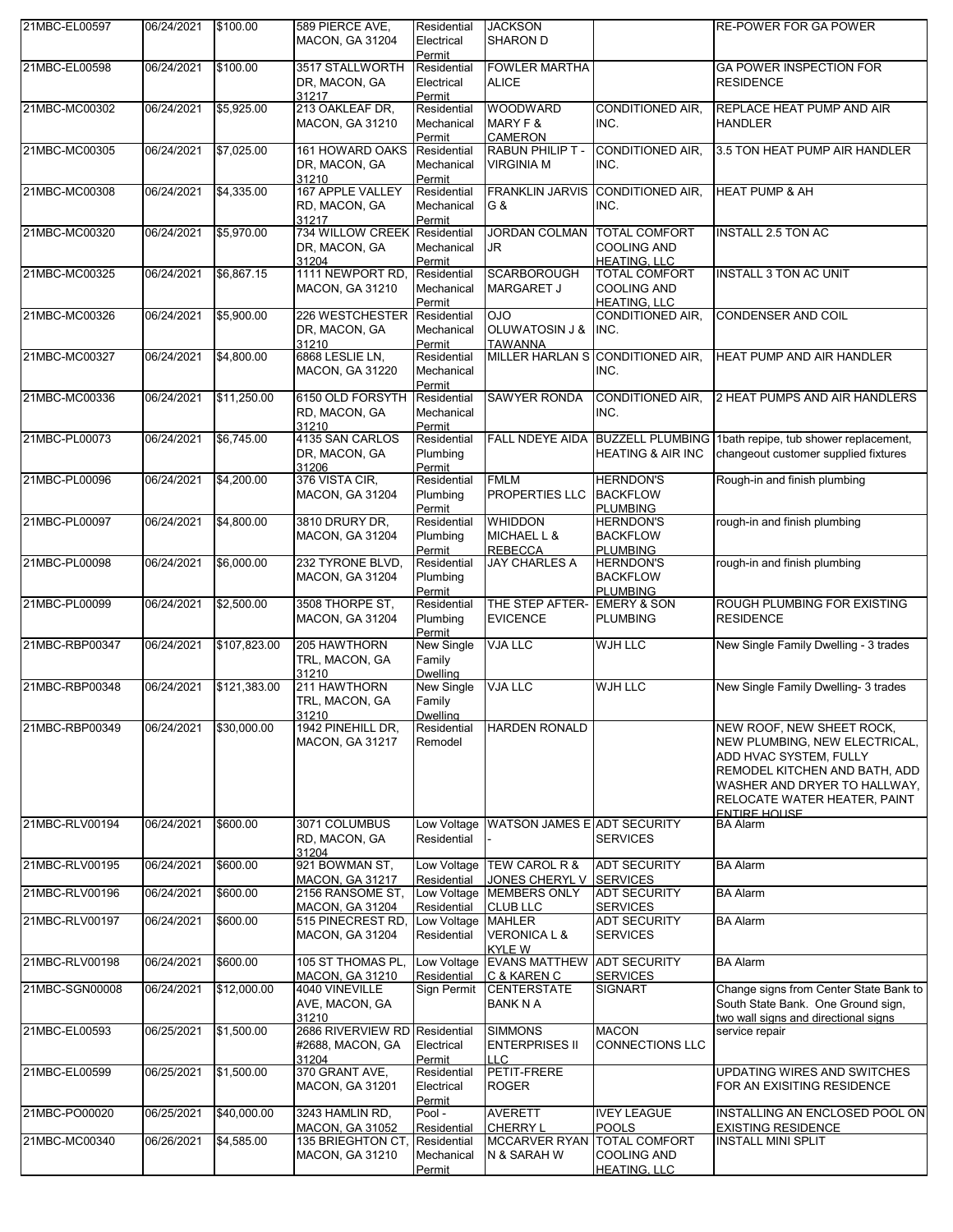| 21MBC-EL00600  | 06/28/2021 | \$100.00    | 5620 OCMULGEE<br>EAST BLVD,<br><b>MACON, GA 31217</b>         | Residential<br>Electrical<br>Permit    | <b>ROQUEMORE</b><br>JAMES W SR                     | <b>METRO POWER</b>                                          | House with out power for 6 months.                                                                                                                     |
|----------------|------------|-------------|---------------------------------------------------------------|----------------------------------------|----------------------------------------------------|-------------------------------------------------------------|--------------------------------------------------------------------------------------------------------------------------------------------------------|
| 21MBC-EL00601  | 06/28/2021 | \$400.00    | 720 Tidewater Circle<br>Apt 11G, Macon, GA<br>31211           | Commercial<br>Electrical<br>Permit     | <b>River Park</b><br>Apartments                    | M.L. DAVIDSON<br><b>ELECTRIC</b>                            | Electrical inspection to get power turned<br>on.                                                                                                       |
| 21MBC-EL00602  | 06/28/2021 | \$880.00    | 4226 HARTLEY<br><b>BRIDGE RD,</b><br><b>MACON, GA 31216</b>   | Commercial<br>Electrical<br>Permit     | <b>TAMGLOW</b><br>FAMILY LLLP ETAL INC.            | <b>SERVICE ELECTRIC</b>                                     | Communications receptacle and conduit                                                                                                                  |
| 21MBC-EL00603  | 06/28/2021 | \$1,500.00  | 4998 HAWAIIAN<br><b>VILLAGE DR.</b><br><b>MACON, GA 31206</b> | Residential<br>Electrical<br>Permit    | TRUSTEE OF H                                       | CALEB WALSH AS K & P ELECTRICAL<br><b>SERVICES INC</b>      | <b>REPLACE PEDESTAL</b>                                                                                                                                |
| 21MBC-EL00604  | 06/28/2021 | \$400.00    | 2739 HILLCREST<br>AVE UNIT 2737,<br><b>MACON, GA 31204</b>    | Residential<br>Electrical<br>Permit    | SMITH WILLIE W -                                   | M.L. DAVIDSON<br><b>ELECTRIC</b>                            | Service alterations.                                                                                                                                   |
| 21MBC-EL00606  | 06/28/2021 | \$2,800.00  | 3193<br>JEFFERSONVILLE<br>RD UNIT A, MACON,<br>GA 31217       | Residential<br>Electrical<br>Permit    | <b>ARMSTRONG</b><br><b>BRIDGETTE</b>               |                                                             | HOGAN'S ELECTRIC REBUILD SERVICE GROUNDING<br><b>SYSTEM</b>                                                                                            |
| 21MBC-EL00607  | 06/28/2021 | \$2,800.00  | 3193<br>JEFFERSONVILLE<br>RD UNIT B, MACON,<br>GA 31217       | Residential<br>Electrical<br>Permit    | <b>ARMSTRONG</b><br><b>BRIDGETTE</b>               |                                                             | HOGAN'S ELECTRIC REBUILD SERVICE GROUNDING<br><b>SYSTEM</b>                                                                                            |
| 21MBC-EL00608  | 06/28/2021 | \$1,800.00  | 3861 ANDREWS DR,<br><b>MACON, GA 31206</b>                    | Residential<br>Electrical<br>Permit    | <b>ELLINGTON</b><br><b>CHARLES</b>                 | <b>HOGAN'S ELECTRIC</b>                                     | <b>REBUILD SERVICE FOR 200 AMPS</b><br><b>GROUNDING SYSTEM</b>                                                                                         |
| 21MBC-EL00609  | 06/28/2021 | \$4,000.00  | 5741 FREDERICA<br>PL, MACON, GA<br>31206                      | Residential<br>Electrical<br>Permit    | <b>CHAMBERS</b><br><b>KENNETH L JR</b>             | <b>GRIGGERS</b><br><b>ELECTRIC</b>                          | UPGRADE WIRING TO AN EXISTING<br><b>RESIDENCE</b>                                                                                                      |
| 21MBC-FR00083  | 06/28/2021 | \$4,500.00  | 5585 Thomaston<br>Road, Macon, GA<br>31220                    | Fire<br>Extinguishin<br>q System       |                                                    | <b>BENNETT'S FIRE</b><br><b>PROTECTION</b><br>SYSTEMS, INC. | Install Fire suppression system to cover<br>two hoods, two ducts, two plenums, 3<br>burner wok, stock pot, 2 eye burner<br>range, and two deep frvers. |
| 21MBC-FR00086  | 06/28/2021 | \$40,000.00 | 787 CHERRY<br>STREET, MACON,<br>GA 31201                      | Fire Alarm                             | AT&T                                               | <b>HOMERUN LOW</b><br><b>VOLTAGE LLC</b>                    | Installation of two air sampling detectors<br>to cover new HVAC units installed                                                                        |
| 21MBC-MC00341  | 06/28/2021 | \$23,630.00 | 133 BROADLEAF DR.<br>MACON, GA 31210                          | Residential<br>Mechanical<br>Permit    | <b>CARRIGAN</b><br><b>KATHLEEN</b>                 | <b>BUCKY HOLLAND</b><br>HEATING & AIR INC.                  | 2 ton, 1.5 ton, 4 ton heat pump                                                                                                                        |
| 21MBC-MC00342  | 06/28/2021 | \$5,566.00  | 6815 ZEBULON RD,<br><b>MACON, GA 31220</b>                    | Residential<br>Mechanical<br>Permit    | <b>GAY RAY ERNEST</b><br>& SHARON E                | <b>BUCKY HOLLAND</b><br><b>HEATING &amp; AIR INC.</b>       | 2.5 ton gas                                                                                                                                            |
| 21MBC-MC00343  | 06/28/2021 | \$13,660.00 | 291 BEVERLY PL,<br><b>MACON, GA 31204</b>                     | Residential<br>Mechanical<br>Permit    | <b>HODGE JOHN &amp;</b><br><b>WILLARD NICOLE</b>   | <b>BUCKY HOLLAND</b><br><b>HEATING &amp; AIR INC.</b>       | 2.5 ton, 4 ton heat pump                                                                                                                               |
| 21MBC-MC00344  | 06/28/2021 | \$8,994.00  | 201 CEDAR KNOLL,<br><b>MACON, GA 31220</b>                    | Residential<br>Mechanical<br>Permit    | ABRAMS MRYA H                                      | <b>BUCKY HOLLAND</b><br>HEATING & AIR INC.                  | 4 ton gas                                                                                                                                              |
| 21MBC-MC00345  | 06/28/2021 | \$9,449.00  | 3697 BONANZA DR,<br><b>MACON, GA 31216</b>                    | Residential<br>Mechanical<br>Permit    | <b>SHEPHERD</b><br>IM.                             | <b>BUCKY HOLLAND</b><br>WARREN & PATSY HEATING & AIR INC.   | 4 ton gas                                                                                                                                              |
| 21MBC-MC00348  | 06/28/2021 | \$7,518.00  | 114 COLAPARCHEE<br>PLANTATION DR.<br><b>MACON, GA 31220</b>   | Residential<br>Mechanical<br>Permit    | <b>ARRINGTON</b><br><b>WAYNE &amp; GAIL</b>        | <b>BUCKY HOLLAND</b><br>HEATING & AIR INC.                  | 3 ton gas                                                                                                                                              |
| 21MBC-MC00349  | 06/28/2021 | \$9,260.00  | 1244 MOSELEY RD,<br><b>MACON, GA 31052</b>                    | Residential<br>Mechanical<br>Permit    | <b>GRAHAM</b><br>JEFFERY &<br>JENNIFER O           | <b>BUCKY HOLLAND</b><br>HEATING & AIR INC.                  | two 2 ton heat pump                                                                                                                                    |
| 21MBC-MC00350  | 06/28/2021 | \$5,000.00  | 312 OLIN CT,<br><b>MACON, GA 31216</b>                        | Residential<br>Mechanical<br>Permit    | <b>BROWN CHARLES BUCKY HOLLAND</b><br>& ALVESTER H | HEATING & AIR INC.                                          | 3.5 ton heat pump                                                                                                                                      |
| 21MBC-MC00351  | 06/28/2021 | \$5,716.00  | 165 PRINCETON DR, Residential<br><b>MACON, GA 31220</b>       | Mechanical<br>Permit                   | <b>JUSTICE BRANDI</b><br>H                         | <b>BUCKY HOLLAND</b><br><b>HEATING &amp; AIR INC.</b>       | 3.5 ton heat pump                                                                                                                                      |
| 21MBC-MC00353  | 06/28/2021 | \$6,050.00  | 3350 NORTHSIDE<br>DR, MACON, GA<br>31210                      | Commercial<br>Mechanical<br>Permit     | <b>MCRS</b><br><b>ENTERPRISES</b><br><b>LLC</b>    | <b>BUCKY HOLLAND</b><br>HEATING & AIR INC.                  | 3 ton heat pump                                                                                                                                        |
| 21MBC-PL00100  | 06/28/2021 | \$68,420.00 | 5665 NEW FORSYTH<br>RD, MACON, GA<br>31210                    | Commercial<br>Plumbing<br>Permit       | <b>ACADEMY FOR</b><br><b>CLASSICAL ED</b><br>INC.  | <b>GREENE &amp;</b><br>ASSOCIATES INC.                      | Additional science classroom & weight<br>room<br>22 fixtures                                                                                           |
| 21MBC-PL00101  | 06/28/2021 | \$20,000.00 | 124 LAGRANGE PL,<br><b>MACON, GA 31210</b>                    | Residential<br>Plumbing<br>Permit      | NEWMAN JOHN R                                      | <b>PYLES PLUMBING</b><br>AND UTILITY<br>CONTRACTORS INC.    | Install New Sewer Later                                                                                                                                |
| 21MBC-RBP00350 | 06/28/2021 | \$30,000.00 | 7311 KNOXVILLE<br>RD, MACON, GA<br>31052                      | Accessory<br>Building -<br>Residential | <b>BILLINGSLEA</b><br><b>STEVE</b>                 |                                                             | ADD AN ACCESSORY BUILDING TO<br>AN EXISTING RESIDENCE<br><b>INCLUDING ELECTRICAL</b>                                                                   |
| 21MBC-RLV00201 | 06/28/2021 | \$600.00    | 153 MONTROSE DR,<br><b>MACON, GA 31220</b>                    | Low Voltage<br>Residential             | <b>DOWNS</b><br><b>NATHANAEL P</b>                 | <b>ADT SECURITY</b><br><b>SERVICES</b>                      | <b>BA Alarm</b>                                                                                                                                        |
| 21MBC-RLV00202 | 06/28/2021 | \$600.00    | 5173 BLOOMFIELD<br>RD, MACON, GA<br>31206                     | Residential                            | Low Voltage YAMA REAL<br><b>ESTATE LLC</b>         | <b>ADT SECURITY</b><br><b>SERVICES</b>                      | <b>BA Alarm</b>                                                                                                                                        |
| 21MBC-RLV00203 | 06/28/2021 | \$600.00    | 901 RAINBOW<br>SPRINGS RD,<br><b>MACON, GA 31216</b>          | Low Voltage<br>Residential             | <b>DUMAS DEREK &amp;</b><br><b>HARRIETT</b>        | <b>ADT SECURITY</b><br><b>SERVICES</b>                      | <b>BA Alarm</b>                                                                                                                                        |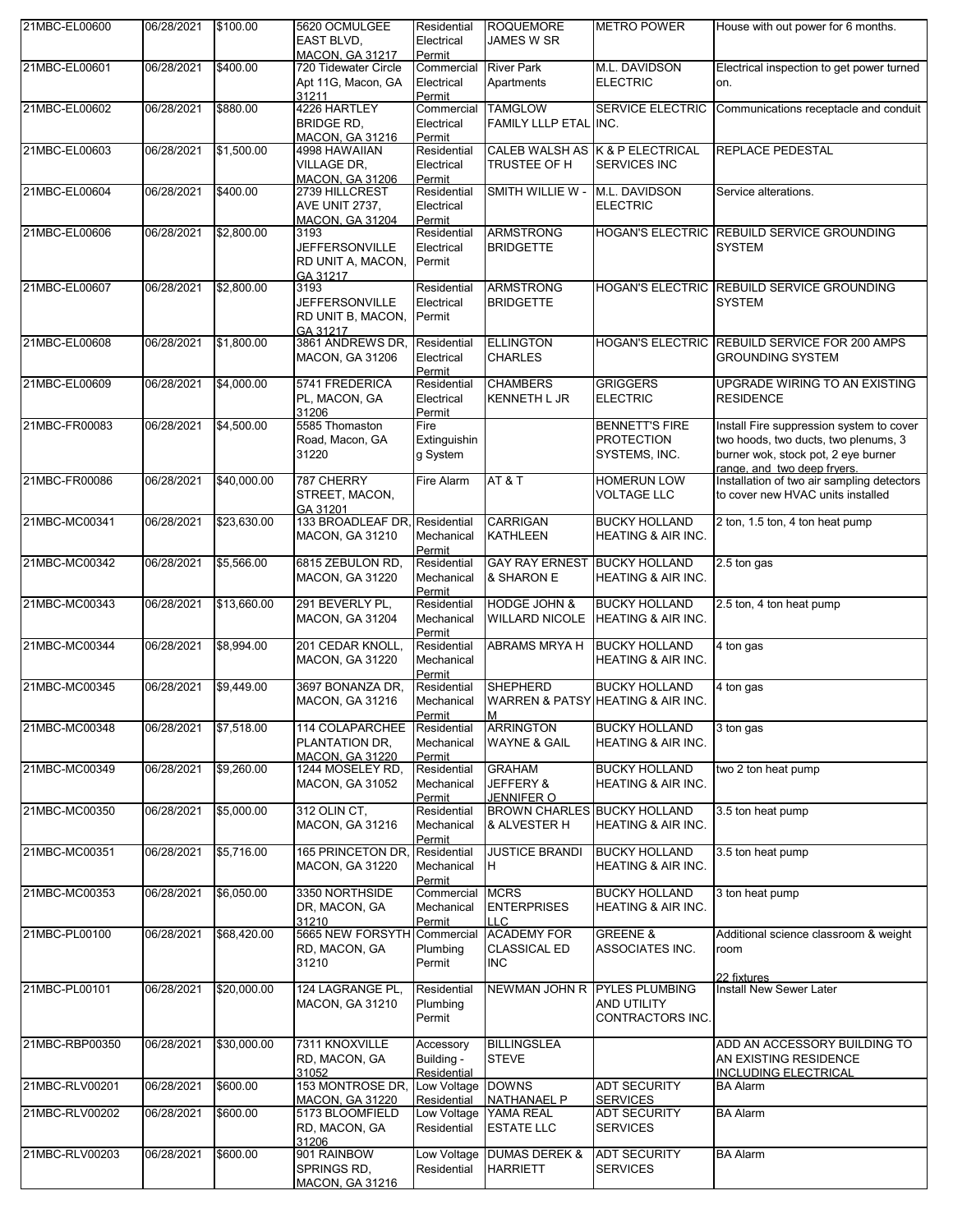| 21MBC-RLV00204 | 06/28/2021 | \$600.00     | 431 SHADELAND PL, Low Voltage HOLMES DAMON<br>MACON, GA 31206 | Residential                         | S & ARNESICA                                            | <b>ADT SECURITY</b><br><b>SERVICES</b>                           | <b>BA Alarm</b>                                                                                            |
|----------------|------------|--------------|---------------------------------------------------------------|-------------------------------------|---------------------------------------------------------|------------------------------------------------------------------|------------------------------------------------------------------------------------------------------------|
| 21MBC-RLV00205 | 06/28/2021 | \$600.00     | 4934 YORK PL,<br><b>MACON, GA 31204</b>                       | Low Voltage JJKC<br>Residential     | <b>INVESTMENTS</b><br>LLC.                              | <b>ADT SECURITY</b><br><b>SERVICES</b>                           | <b>BA Alarm</b>                                                                                            |
| 21MBC-RLV00206 | 06/28/2021 | \$600.00     | 4735 CHERYLE ANN<br>DR, MACON, GA<br>31210                    | Low Voltage<br>Residential          | <b>BARHAM CODY W</b>                                    | <b>ADT SECURITY</b><br><b>SERVICES</b>                           | <b>BA Alarm</b>                                                                                            |
| 21MBC-RLV00207 | 06/28/2021 | \$600.00     | 1927 GREENTREE<br>PKWY, MACON, GA<br>31220                    | Low Voltage<br>Residential          | <b>ARYA</b><br><b>ENTERPRISE LLC</b>                    | <b>ADT SECURITY</b><br><b>SERVICES</b>                           | <b>BA Alarm</b>                                                                                            |
| 21MBC-RLV00208 | 06/28/2021 | \$600.00     | 5400 FINSBURY DR,<br><b>MACON, GA 31206</b>                   | Residential E                       | Low Voltage CARNEGIE JESSIE ADT SECURITY                | <b>SERVICES</b>                                                  | <b>BA Alarm</b>                                                                                            |
| 21MBC-RLV00209 | 06/28/2021 | \$600.00     | 5017 TUCKER RDG,                                              | Low Voltage SANDERS                 |                                                         | <b>ADT SECURITY</b>                                              | <b>BA Alarm</b>                                                                                            |
| 21MBC-EL00610  | 06/29/2021 | \$39,250.00  | <b>MACON, GA 31210</b><br>1030 GEORGIA AVE.                   | Residential<br>Commercial ATT,      | <b>BEVERLY B III</b>                                    | <b>SERVICES</b><br><b>ECKARDT GROUP</b>                          | disconnect/reconnect                                                                                       |
|                |            |              | <b>MACON, GA 31201</b>                                        | Electrical<br>Permit                |                                                         |                                                                  |                                                                                                            |
| 21MBC-EL00611  | 06/29/2021 | \$400.00     | 135 HEATH DR S,<br>MACON, GA 31220                            | Residential<br>Electrical<br>Permit | <b>W &amp; JOHN A</b>                                   | HUGHES CONNIE K & P ELECTRICAL<br><b>SERVICES INC</b>            | <b>INSPECTION FOR GA POWER</b>                                                                             |
| 21MBC-EL00612  | 06/29/2021 | \$1,700.00   | 8410 Hawkinsville<br>Road, Macon, GA<br>31216                 | Residential<br>Electrical<br>Permit | <b>SUE LANTHRIP</b>                                     | <b>GENERAL POWER</b><br>ELECTRIC CO.                             | RUN NEW SERVICE ENTRANCE TO<br>MOBILE HOME                                                                 |
| 21MBC-EL00613  | 06/29/2021 | \$1,100.00   | 4623 MASSEY RD,<br><b>MACON, GA 31206</b>                     | Residential<br>Electrical<br>Permit | <b>GONZALEZ LIVIER GENERAL</b><br>Α                     | <b>SCIENTIFIC</b>                                                | RELOCATE SERVICE, SERVICE<br><b>UPGRADES</b>                                                               |
| 21MBC-EL00614  | 06/29/2021 | \$375.00     | 4071 BRITT DR.<br><b>MACON, GA 31204</b>                      | Residential<br>Electrical<br>Permit | <b>SEEPERSAUD &amp;</b><br>NEPHEW APTS -                | <b>GENERAL</b><br><b>SCIENTIFIC</b>                              | STOVE FIRE, SMOKE DAMAGE,<br><b>GEORGIA POWER REQUEST</b>                                                  |
| 21MBC-EL00615  | 06/29/2021 | \$2,200.00   | 1057 CLAY AVE.<br><b>MACON, GA 31211</b>                      | Residential<br>Electrical<br>Permit | TOBIAS MARIO A                                          | <b>GENERAL</b><br><b>SCIENTIFIC</b>                              | REWIRE EXISTING RESIDENCE                                                                                  |
| 21MBC-RBP00351 | 06/29/2021 | \$230,662.50 | 276 TRELLIS WALK,<br><b>MACON, GA 31220</b>                   | New Single<br>Family<br>Dwelling    | <b>EDGAR</b><br><b>HUGHSTON</b><br><b>BUILDER INC</b>   | <b>EDGAR HOUSTON</b><br><b>BUILDER, INC</b>                      | New Single Family Residnce                                                                                 |
| 21MBC-RBP00352 | 06/29/2021 | \$217,987.50 | 284 TRELLIS WALK,<br><b>MACON, GA 31220</b>                   | New Single<br>Family<br>Dwelling    | <b>EDGAR</b><br><b>HUGHSTON</b><br><b>BUILDER INC</b>   | <b>EDGAR HOUSTON</b><br><b>BUILDER, INC</b>                      | New Single Family Residnce                                                                                 |
| 21MBC-RO00139  | 06/29/2021 | \$3,600.00   | 746 GLEN COVE DR, Residential<br><b>MACON, GA 31210</b>       | Reroof                              | MCGEHEE FRANK BLAND ROOFING<br>T & STEPHANIE            | CO., INC.                                                        | REMOVE EXISTING SHINGLES AND<br>REPLACE WITH NEW SHINGLES.<br><b>HAUL OFF ALL DEBRIS.</b>                  |
| 21MBC-RO00140  | 06/29/2021 | \$9,000.00   | 5178 SAND HILL CIR<br>N, MACON, GA<br>31052                   | Residential<br>Reroof               | ROSS BARBARA &<br><b>ONEIL VADA</b>                     | <b>BLAND ROOFING</b><br>CO., INC.                                | REMOVE EXISTING SHINGLES AND<br><b>INSTALL 30 YR. ARCHITECT</b><br>SHINGLES. HAUL OFF ALL DEBRIS.          |
| 21MBC-RO00142  | 06/29/2021 | \$20,706.00  | 5780 RIVERSIDE DR, Residential<br><b>MACON, GA 31210</b>      | Reroof                              | <b>TREMBLAY</b><br><b>KATHRYN L</b>                     | <b>CROSBY ROOFING</b><br>CO.                                     | GUTTERS * FULL SHINGLE ROOF<br><b>REPLACMENT * VINYL SIDING *</b><br>SOFFIT, WOOD AND FACIA REPAIR *       |
| 21MBC-CRO00009 | 06/30/2021 | \$11,000.00  | 3957 VINEVILLE<br>AVE, MACON, GA<br>31210                     | Commercial<br>Reroof                | <b>GODWULF</b><br>PROPERTIES LLC                        | <b>BLAND ROOFING</b><br>CO., INC.                                | Remove existing shingles and install<br>new 30 yr. architect Weatherwood<br>shingles. Haul off all debris. |
| 21MBC-DM00061  | 06/30/2021 | \$10,000.00  | 736 GRANTS<br>CHAPPELL ALY,<br><b>MACON, GA 31201</b>         | Demolition                          |                                                         |                                                                  | BOOZE JOEBERTI NEXT LEVEL UP LLC DEMOLITION OF A SINGLE FAMILY<br><b>RESIDENCE</b>                         |
| 21MBC-EL00456  | 06/30/2021 | \$72,529.00  | 5380 HARTLEY<br><b>BRIDGE RD.</b><br><b>MACON, GA 31216</b>   | Residential<br>Electrical<br>Permit | FULFORD SHEILA MARC JONES<br>D - WILLIAM F              | <b>CONSTRUCTION</b><br>ILLC                                      | Installation of Roof Mounted Solar<br>Photovoltaic, 32 Panels                                              |
| 21MBC-EL00617  | 06/30/2021 | \$37,040.00  | 336 WALDEN<br>STATION DR,<br><b>MACON, GA 31216</b>           | Residential<br>Electrical<br>Permit | SMITH SHANE D                                           | <b>MARC JONES</b><br><b>CONSTRUCTION</b><br>LLC                  | Install solar panels to existing residential<br>roof and complete wiring                                   |
| 21MBC-EL00618  | 06/30/2021 | \$700.00     | 1678 EDNA PL RD,<br><b>MACON, GA 31204</b>                    | Residential<br>Electrical<br>Permit | <b>HOLLINGSWORTH</b><br><b>IRENE MOORE</b>              | <b>ALWAYS</b><br>CONNECTED<br><b>ELECTRIC</b><br><b>SERVICES</b> | Repair damaged service entrance                                                                            |
| 21MBC-MC00347  | 06/30/2021 | \$7,030.00   | 1018 HILL PL,<br><b>MACON, GA 31210</b>                       | Residential<br>Mechanical<br>Permit | <b>KONKE KAREN &amp;</b><br><b>JOYCE</b>                | <b>HEATING &amp; AIR INC</b>                                     | BUZZELL PLUMBING Changeout 5ton 14seer HVAC unit,<br>changeout 110,000BTU natural gas<br>furnace           |
| 21MBC-MC00355  | 06/30/2021 | \$6,000.00   | 4525 ELKAN AVE,<br>MACON, GA 31206                            | Residential<br>Mechanical<br>Permit | HOWARD DONNA<br>С                                       | PREMIER HEATING<br>& AIR                                         | 14 SEER 2 TON SPLIT HEAT PUMP                                                                              |
| 21MBC-PL00102  | 06/30/2021 | \$2,100.00   | 3313 HALLWOOD<br>CIR, MACON, GA<br>31204                      | Residential<br>Plumbing<br>Permit   | <b>SHEFFIELD</b><br><b>INVESTMENT</b><br><b>PROPERT</b> | <b>HEATING &amp; AIR INC</b>                                     | <b>BUZZELL PLUMBING REPLACE SEWER LINE</b>                                                                 |
| 21MBC-PL00103  | 06/30/2021 | \$2,700.00   | 5044 WELLINGTON<br>DR, MACON, GA<br>31210                     | Plumbing<br>Permit                  | <b>RAINEY WILLIS V</b><br>& RENEE                       | PRO TECH<br><b>PLUMBING</b>                                      | NATURAL GAS TANKLESS WATER<br><b>HEATER</b>                                                                |
| 21MBC-RBP00353 | 06/30/2021 | \$25,000.00  | 190 ALPINE DR,<br><b>MACON, GA 31206</b>                      | New Single<br>Family<br>Dwelling    | MILLER BERNARD BERNARD LEE<br>L.                        | <b>MILLER</b><br>(HOMEOWNER)                                     | CONSTRUCT A BARNDOMINIUM<br>INCLUDING ELECTRICAL,<br>MECHANICAL, & PLUMBING                                |
| 21MBC-RO00141  | 06/30/2021 | \$7,500.00   | 2743 NAPIER AVE,<br><b>MACON, GA 31204</b>                    | Residential<br>Reroof               | <b>GILMORE</b><br><b>MARGARET ANN</b>                   | <b>BLAND ROOFING</b><br>CO., INC.                                | REMOVE EXISTING SHINGLES AND<br>INSTALL NEW SHINGLES. HAUL OFF<br>ALL DEBRIS                               |
| 21MBC-RO00143  | 06/30/2021 | \$9,000.00   | 523 SUGARLOAF<br>DR, MACON, GA<br>31204                       | Residential<br>Reroof               | <b>STAPLETON</b><br>LAURA C                             | <b>BLAND ROOFING</b><br>CO., INC.                                | REMOVE EXISTING SHINGLES AND<br><b>INSTALL NEW ARCHITECT</b><br>SHINGLES. HAUL OFF ALL DEBRIS.             |